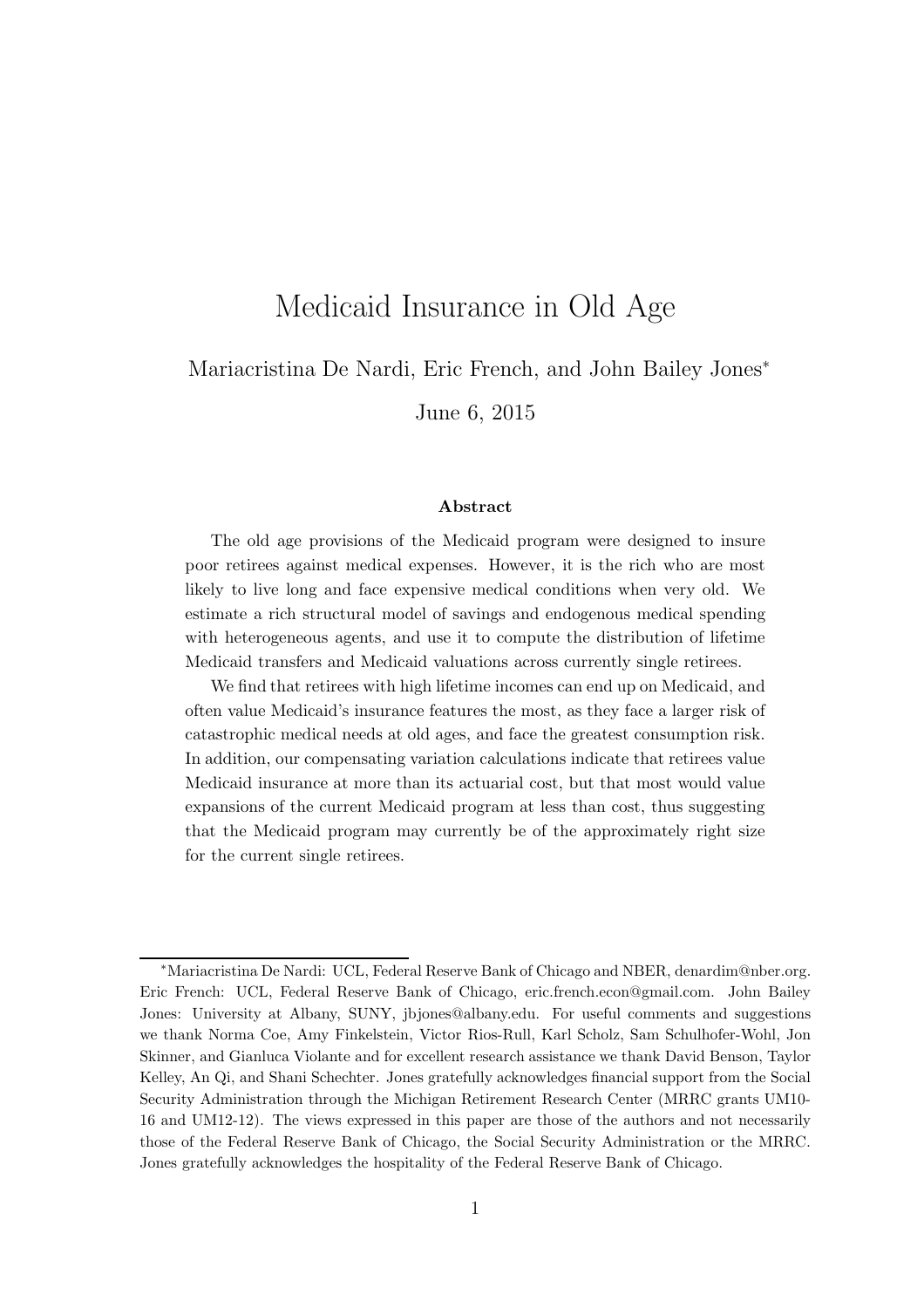# 1 Introduction

Large and persistent government deficits have made it clear that most entitlement programs in the United States will be scrutinized for cost-saving reforms. One of the most debated programs is Medicaid, a means-tested, public health insurance program that covers medical expenses not covered by other insurance programs.

Despite the increasing importance (and cost) of Medicaid in the presence of an aging population and rising medical costs, very little is known about how Medicaid payments are distributed among the elderly and how the elderly value these payments. Which elderly households receive Medicaid transfers? How redistributive are these transfers, and the corresponding tax burden needed to finance them? What is the insurance value of these transfers? Is Medicaid of about the right size? How much would people lose if it were cut? These are important questions to answer before reforming the programs currently in place. This paper seeks to fill this gap.

It has been argued that Medicaid has outgrown its initial mandate, (e.g. Brown and Finkelstein [9]) and is now insuring middle- and higher-income retirees as well as lower-income ones. In fact, although Medicaid assists the lifetime poor, it also assists richer people impoverished by nursing home and other medical expenses not covered by other public or private insurance. This is an important feature of the program because it is the rich who are more likely to live long and face expensive medical conditions when very old.

In this paper, we focus on single retirees, who comprise about 50% of age 70+ people and 70% of age 70+ households. We first document who in the Assets and Health Dynamics of the Oldest Old (AHEAD) data receives Medicaid. We find that even high income people become Medicaid recipients if they live long enough and are hit by expensive medical conditions. The Medicaid recipiency rate in the bottom income quintile stays around 60%-70% throughout retirement. In contrast, the recipiency rate of higher-income retirees is initially very low, but it increases by age, reaching 20% by age 95. In addition, data from the Medicare Current Beneficiary Survey (MCBS) shows that high income individuals, conditional on receiving Medicaid transfers, receive larger payments than low income individuals.

The data thus show who ends up on Medicaid, when they end up on Medicaid, how much they receive from Medicaid in a given year, and how much they save and spend in medical goods and services.

In order to evaluate how much people value the insurance provided by Medicaid, as well as how their savings and Medicaid recipiency (and thus the cost of Medicaid) would be affected by various reforms, we estimate a dynamic model of savings, medical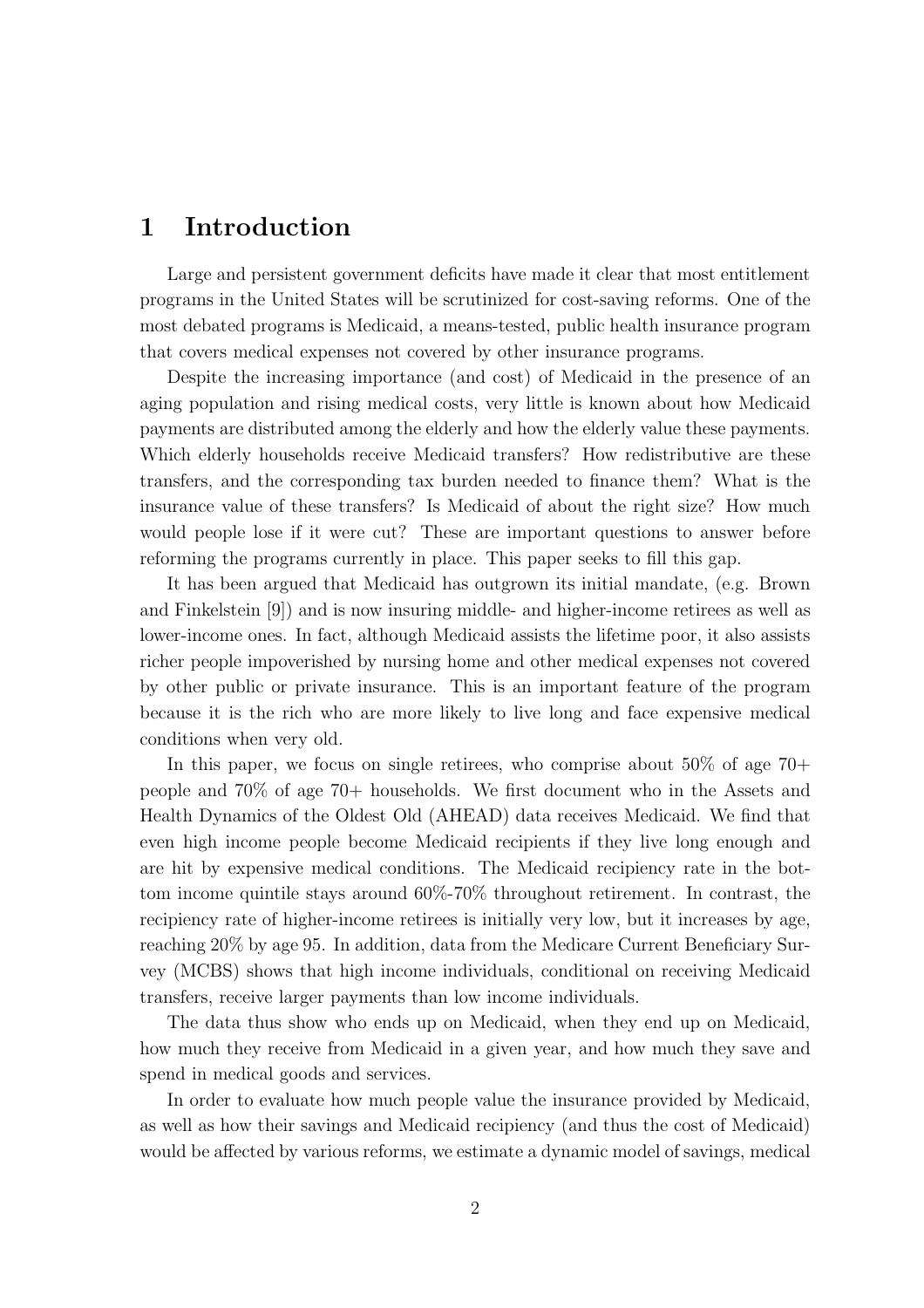spending, and Medicaid recipiency. The model, estimated to match the key features of the observed data, allows us to evaluate how much people value Medicaid insurance compared to its cost, taking into account all of the risks that single retirees face, both in terms of longevity and medical needs, and the kind of government insurance that they face. It also allows us to evaluate how savings, medical spending, and Medicaid recipiency would change in response to changes in the Medicaid rules.

Thus, taking life expectancy and other important dimensions of heterogeneity into account, we estimate a structural model of savings and endogenous medical expenses for single retirees. Consistent with the institutions, we explicitly model two separate ways to become Medicaid eligible: having low income and assets, and becoming impoverished by high medical needs. We require our model to match some key aspects of the data, such as savings, out-of-pocket medical expenses, and Medicaid recipiency rates. Including Medicaid recipiency in the moments being matched adds an unexpected identification angle to bequest motives: to match Medicaid recipiency rates, Medicaid payments cannot be too low. If Medicaid payments are of a reasonable size compared to the data, retirees face less risk. To reconcile observed assets with reduced medical expenses, a bequest motive is needed.

Our model matches key aspects of the data well and produces parameter estimates within the bounds established by previous work. It also generates an elasticity of total medical expenditures to co-payment changes that is close to the one estimated by Manning et al. [45] using the RAND Health Insurance Experiment. Moreover, although our model was not required to match the distribution of out-of-pocket and total medical expenditures, and Medicaid payments, it turns out to match well the corresponding data from the MCBS survey.

Finally, we use our estimated model to assess the distribution of Medicaid payments and how much risk averse household value of these payments. We compute how Medicaid payments vary by age, gender, permanent income, and health status. We find that the current Medicaid system provides different kinds of insurance to households with different resources. Households in the lower permanent income quintiles are much more likely to receive Medicaid transfers, but the transfers that they receive are on average relatively small. Households in the higher permanent income quintiles are much less likely to receive any Medicaid transfers, but when they do, these transfers are very big and correspond to severe and expensive medical conditions. Therefore, and consistent with the MCBS data, Medicaid is an effective insurance device for the poorest, but also offers valuable insurance to the rich, by insuring them against catastrophic medical conditions, which are the most costly in terms of utility and the most difficult to insure in the private market.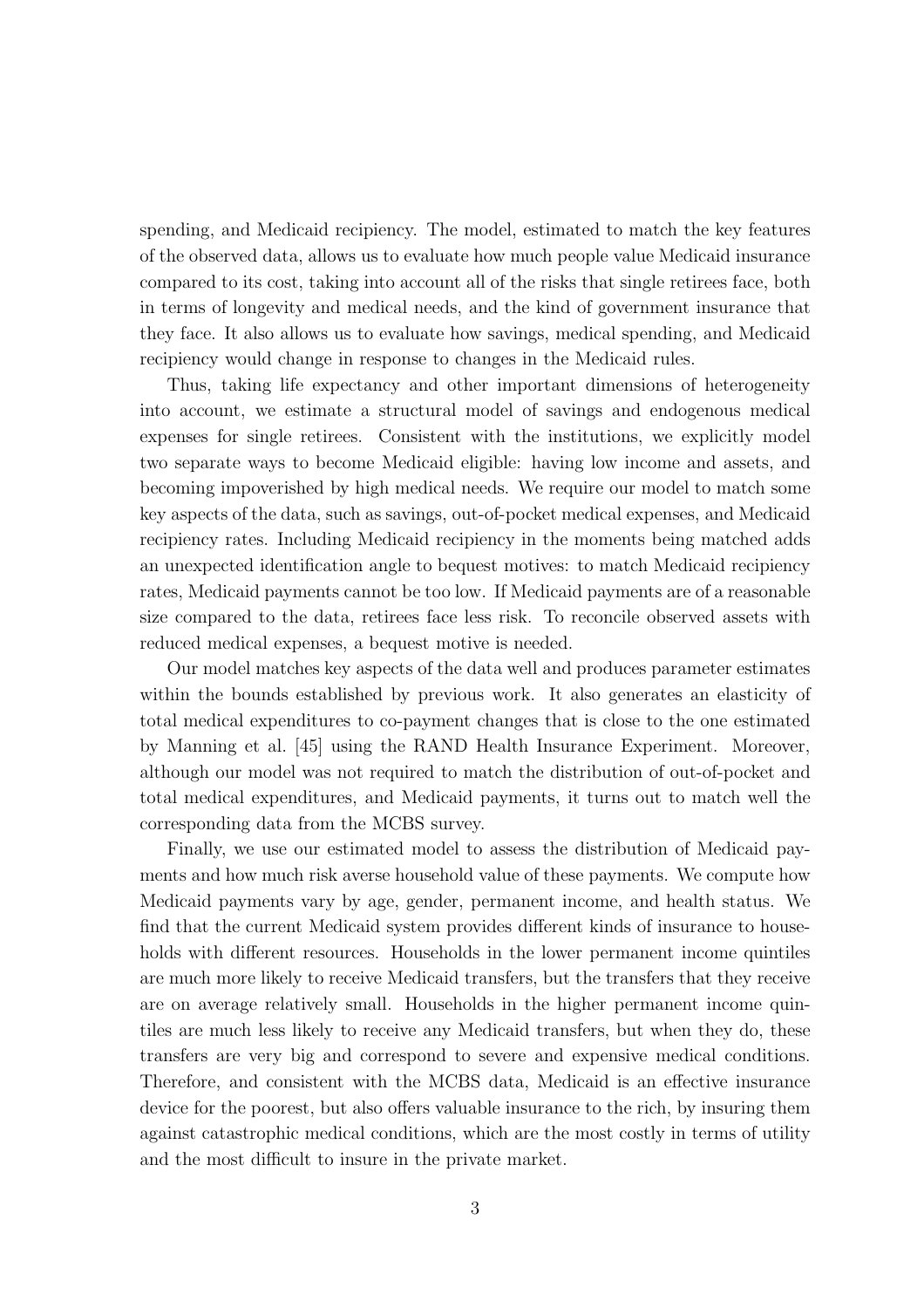Our model also allows us to compute the value retirees place on Medicaid insurance, thus enabling us to perform a cost and benefit analysis. We do so in a framework in which people can adjust both savings and medical expenditures. Both margins of adjustment are important and can be affected by the Medicaid rules. We find that, with moderate risk aversion and realistic lifetime and medical needs risk, the value most retirees place on Medicaid exceeds the actuarial value of their expected payments. In many cases, it is the richer retirees, who have the most to lose, who value Medicaid most highly. On the other hand, we find that a Medicaid expansion would be valued by most retirees at less than its cost. This suggests that the current Medicaid program for most currently single retirees is about the right size.

Our findings come from a life-cycle model of consumption and endogenous medical expenditure that accounts for Medicare, Supplemental Social Insurance (SSI), and Medicaid. Agents in the model face uncertainty about their health, lifespan, and medical needs (including nursing home stays). This uncertainty is partially offset by the insurance provided by the government and private institutions. Agents choose whether they want to apply for Medicaid if they are eligible, how much to save, and how to split their consumption between medical and non-medical goods. Consistent with program rules, we model two pathways to Medicaid, one for the lifelong poor, and one for people impoverished by large medical expenses.

To appropriately evaluate Medicaid redistribution, we allow for heterogeneity in wealth, permanent income, health, gender, life expectancy, and medical needs. We also require our model to fit well across the entire income distribution, rather than simply explain mean or median behavior. Our model matches the life-cycle profiles of assets, out-of-pocket medical spending, and Medicaid recipiency rates for elderly singles in different cohorts and permanent income groups.

The paper thus contributes to the literature in multiple ways. First, it evaluates how Medicaid redistributes across people in a model with rich heterogeneity. Second, it uses the model to compute retirees' valuation of Medicaid insurance in a framework that matches the data well and explicitly models the response of savings and medical expenditures to the Medicaid rules. Finally, it provides additional identification of the bequest motive by carefully modeling risks and insurance and by matching Medicaid recipiency and payment rates.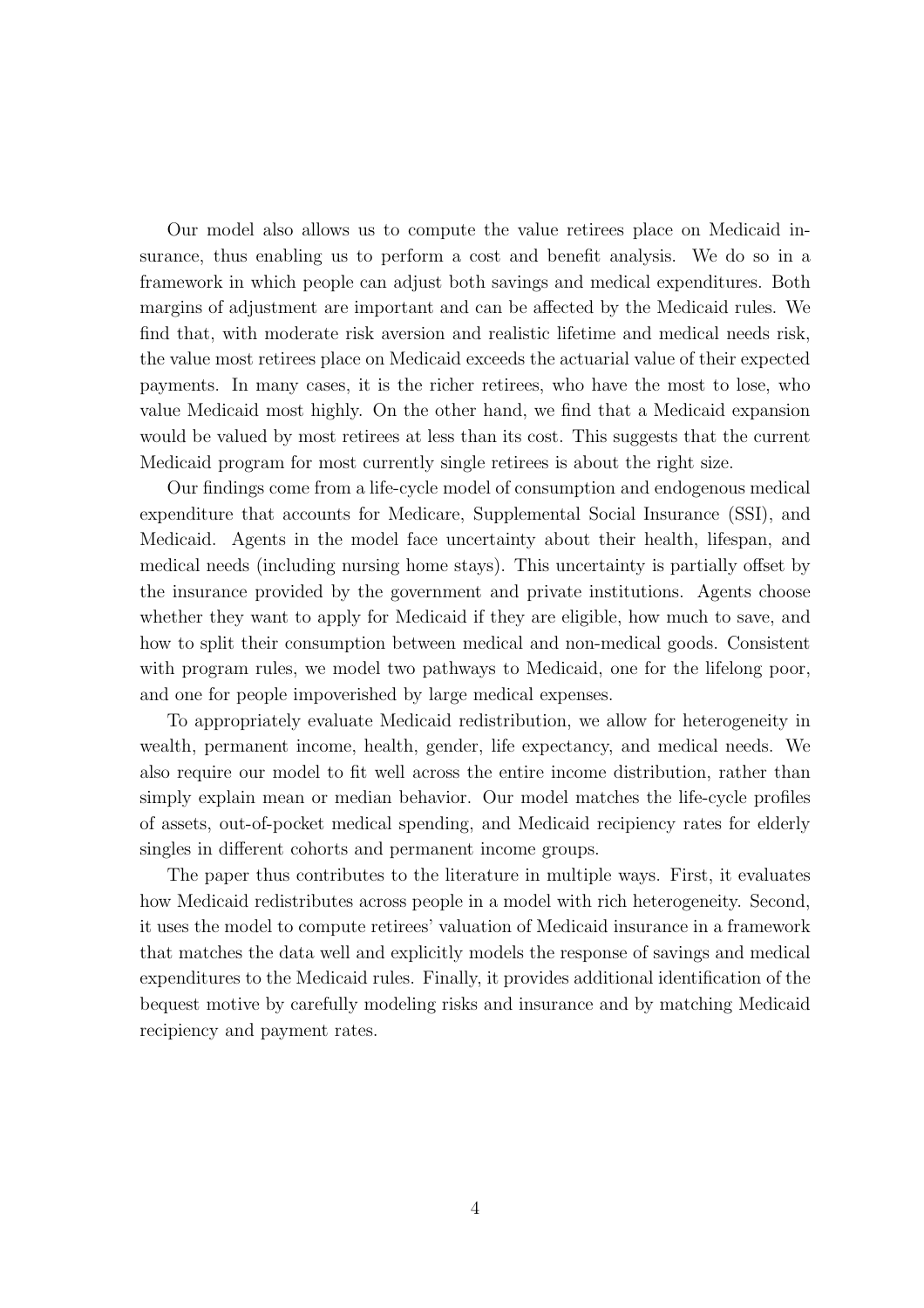### 2 Literature review

This paper is related to several previous papers on savings, health risks, and social insurance. Hurd [36] and Hurd, McFadden, Merrill [37] highlight the importance of accounting for the link between wealth and mortality when estimating life-cycle models. Kotlikoff [43] stresses the importance of modeling health expenditures when studying precautionary savings.

Hubbard et al. [34] and Palumbo [57] solve dynamic programming models of saving under medical expense risk, and find that medical expenses have relatively small effects. These papers likely underestimated medical spending risk, however, because the data sets available at that time were missing late-in-life medical spending and had poor measures of nursing home costs. As a result, the data understated the extent to which medical expenses rise with age and income. De Nardi et al. [19] and Marshall, McGarry, and Skinner [47] find that late-in-life medical expenses are large and generate powerful savings incentives. Furthermore, Poterba, Venti, and Wise [60] show that those in poor health have considerably lower assets than similar individuals in good health. Lockwood [?], Nakajima and Telyukova [50], and Yogo [66] add to the literature by estimating life cycle models that include additional insurance choices, housing, and portfolio choices respectively.

De Nardi et al. [19] and [18] focus on the role of medical expense risk in shaping savings. This paper extends their endogenous medical spending framework and focuses on the role of Medicaid. Specifically, this paper assesses what groups of individuals benefit from the Medicaid program, and how much they value Medicaid transfers. In order to answer these questions, we develop a more realistic model of Medicaid eligibility, that allows for endogenous medical expenses for single retirees. Consistent with the institutions, we explicitly model two separate ways to become Medicaid eligible: having low income and assets (the "categorically needy" pathway), and becoming impoverished by high medical needs (the "medically needy" pathway), in addition to modeling eligibility for Supplemental Security Income (SSI). This richness allows us to evaluate policy reforms that change the eligibility of medically and categorically needy recipients differentially. To better capture key aspects of the Medicaid program, we match Medicaid eligibility rates which adds an important new source of identification. Because approximately  $\frac{2}{3}$  of Medicaid payments to the elderly are to those in a nursing home, we model the nursing home state explicitly. Furthermore, we compare Medicaid payments predicted by the model to those observed in the Medicare Current Beneficiary Survey (MCBS). We show that our model matches Medicaid payment flows well, although they are not matched by construction. This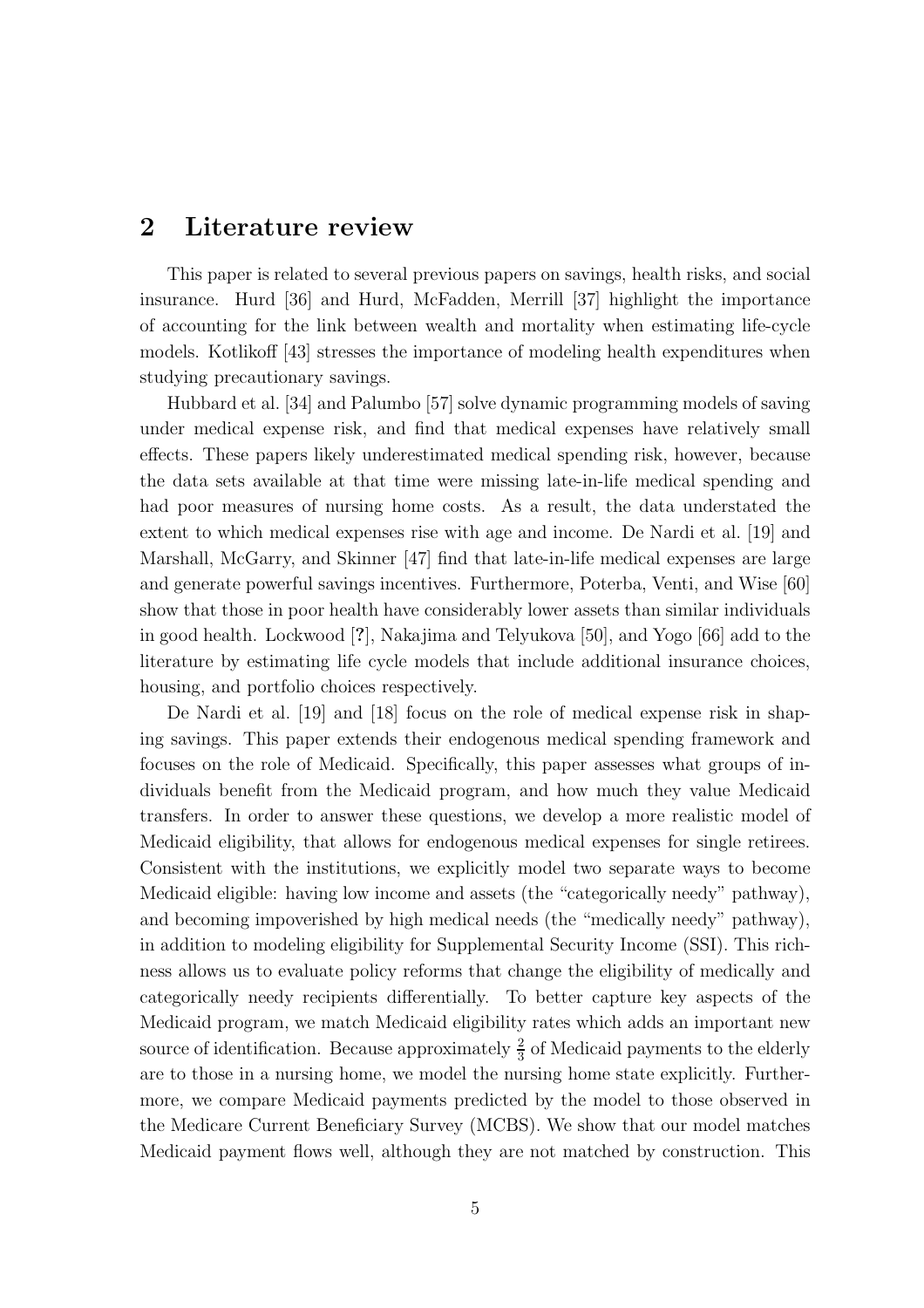provides additional validation that the model is useful for Medicaid policy evaluation.

Hubbard et al. [35] and Scholz et al. [64] argue that means-tested social insurance programs (in the form of a minimum consumption floor) provide strong incentives for low-income individuals not to save. Consistent with this evidence, Gardner and Gilleskie [30] exploit cross-state variation in Medicaid rules and find Medicaid has significant effects on savings. Brown and Finkelstein [9] develop a dynamic model of optimal savings and long-term care purchase decisions. They conclude that Medicaid crowds out private long-term care insurance for about two-thirds of the wealth distribution. Consistent with this evidence, Brown et al. [11] exploit cross-state variation in Medicaid rules and also find significant crowding out.

Several new papers (Hansen et al. [32], Paschenko and Porapakkarm [58], Imrohoroğlu and Kitao [38]) study the importance of medical expense risk in the aggregate. Kopecky and Koreshkova [42] find that old-age medical expenses, and the coverage of these expenses provided by Medicaid, have large effects on aggregate capital accumulation. Braun et al. [12] use a model with medical expense risk to assess the incentive and welfare effects of Social Security and other social programs. We focus on redistribution, and behavior and valuation at the individual level. Hence, consistent with the data, we use a partial equilibrium model that allows for much more heterogeneity. In addition, in our model people can adjust medical spending (as well as consumption and savings), and we estimate our model, rather than calibrating it.

We model endogenous medical expenditures so that we can consider individuals' valuation of quality of care. Some recent papers also contain life-cycle models where the choice of medical expenditures is endogenous. In addition to having different emphases, these papers model Medicaid in a more stylized way. Fonseca et al. [27] and Scholz and Seshadri [63] assume that the consumption floor is invariant to medical needs, whereas our specification allows for a more realistic link between medical needs and Medicaid transfers. Ozkan [55] studies health investments over the life cycle, but does not focus on the role of Medicaid.

This paper also contributes to the literature on the redistribution generated by government programs. Although there is a lot of research about the amount of redistribution provided by Social Security and a smaller amount of research about Medicare, to the best of our knowledge this is the first paper to comprehensively examine how Medicaid transfers to the elderly are distributed across income groups, and to document how even people with higher lifetime income can end up on Medicaid. Furthermore, we assess the valuation individuals place on their expected Medicaid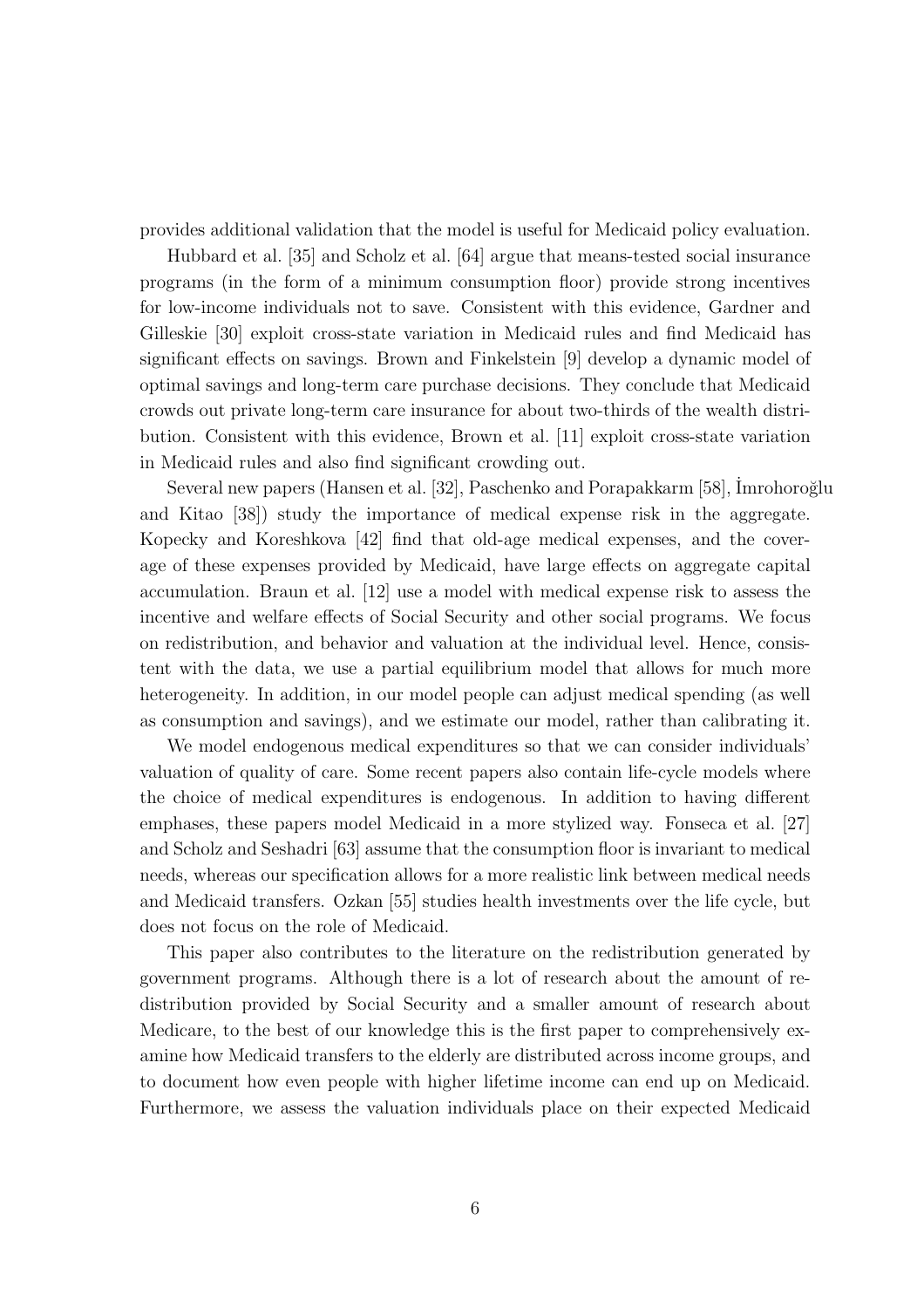transfers.<sup>1</sup> In this paper, we focus on the redistribution generated by Medicaid transfers and their valuation. Unlike Social Security, unemployment benefits, and disability insurance, Medicaid is not financed using a specific tax, but by general government revenue, making it difficult to determine how redistributive "Medicaid taxes" are.

# 3 Key features of the Medicaid program

In the United States, there are two major public insurance programs helping the elderly with their medical expenses. The first one is Medicare, a federal program that provides health insurance to almost every person over the age of 65. The second one is Medicaid, a means-tested program that is run jointly by the federal and state governments.<sup>2</sup>

An important characteristic of Medicaid is that it is the payer of "last resort": Medicaid contributes only after Medicare and private insurance pay their share, and the individual spends down his assets to a "disregard" amount. Whereas non-meanstested insurance reduces savings only by reducing risks, Medicaid's asset test provides an additional savings disincentive.

One area where Medicaid is particularly important is long-term care. Medicare reimburses only a limited amount of long-term care costs, and most elderly people do not have private long-term care insurance. As a result, Medicaid covers almost all nursing home costs of poor old recipients. More generally, Medicaid ends up financing 70% of nursing home residents (Kaiser Foundation [54]), and these costs are of the order of \$60,000 to \$75,000 a year (in 2005). Furthermore, 62% of Medicaid's \$81 billion per year transfers for the elderly in 2009 were for nursing home payments (Kaiser Foundation [28]).

Medicaid-eligible individuals can be divided into two main groups. The first group comprises the categorically needy, whose income and assets fall below certain thresholds. People who receive SSI typically qualify under the categorically needy provision. The second group comprises the *medically needy*, who are individuals whose income is not particularly low, but who face such high medical expenditures that their financial resources are small in comparison.

The categorically needy provision thus affects the saving of people who have been poor throughout most of their lives, but has no impact on the saving of middle- and

<sup>&</sup>lt;sup>1</sup>Using a simpler, calibrated model, Brown and Finkelstein [9] analyze how Medicaid affects the valuation of long-term care insurance.

<sup>2</sup>De Nardi et al. [20] and Gardner and Gilleskie [30] document many important aspects of Medicaid insurance in old age.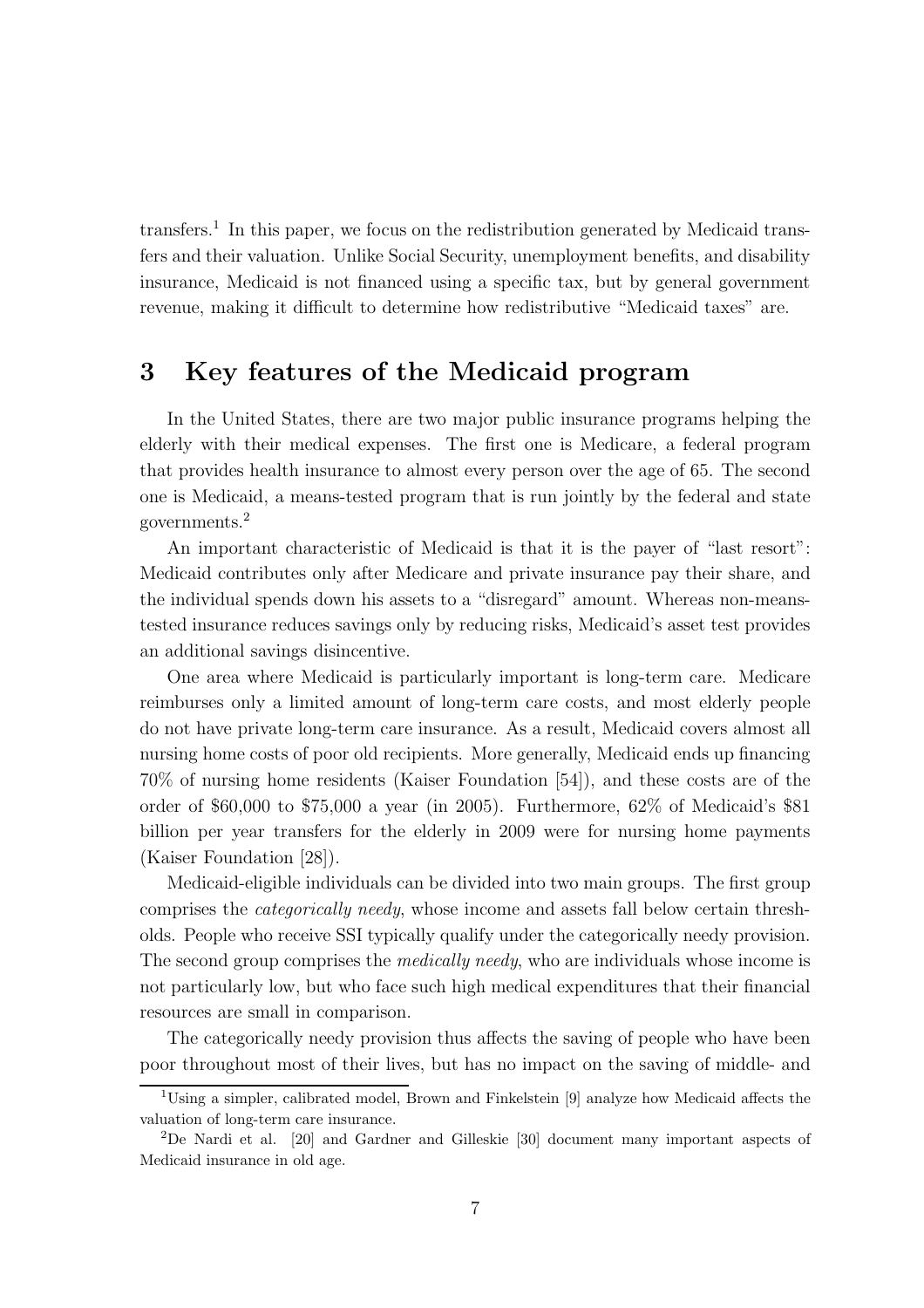upper-income people. The medically needy provision, instead, provides insurance to people with higher income and assets who are still at risk of being impoverished by expensive medical conditions.

### 4 Some data

We use two main data sets, the AHEAD and the MCBS. We now turn to discussing the main features of each.

#### 4.1 The AHEAD dataset

We use data from the Assets and Health Dynamics of the Oldest Old (AHEAD) data set. The AHEAD is a survey of individuals who were non-institutionalized and aged 70 or older in 1994. It is part of the Health and Retirement Survey (HRS) conducted by the University of Michigan. We consider only single (i.e., never married, divorced, or widowed), retired individuals. A total of 3,727 singles were interviewed for the AHEAD survey in late 1993-early 1994, which we refer to as 1994. These individuals were interviewed again in 1996, 1998, 2000, 2002, 2004, 2006, 2008, and 2010. We drop 229 individuals who were partnered with another individual at some point during the sample period or who did not remain single until death, and 252 individuals with labor income over \$3,000 at some point during the sample period. We are left with with 3,246 individuals, of whom 588 are men and 2,658 are women. Of these 3,246 individuals, 370 are still alive in 2010. We do not use 1994 assets or medical expenses. Assets in 1994 were underreported (Rohwedder et al. [62]) and medical expenses appear to be underreported as well.

A key advantage of the AHEAD relative to other datasets is that it provides panel data on health status, including nursing home stays. We assign individuals a health status of "good" if self-reported health is excellent, very good or good, and are assigned a health status of "bad" if self-reported health is fair or poor. We assign individuals to the nursing home state if they were in a nursing home at least 120 days since the last interview (or on average 60 days per year) or if they spent at least 60 days in a nursing home before the next scheduled interview and died before that scheduled interview.

We break the data into 5 cohorts, each of which contains people born within a 5 year window. The first cohort thus consists of individuals that were ages 72-76 in 1996; the second cohort contains ages 77-81; the third ages 82-86; the fourth ages 87- 91; and the final cohort, for sample size reasons, contains ages 92-102. Throughout,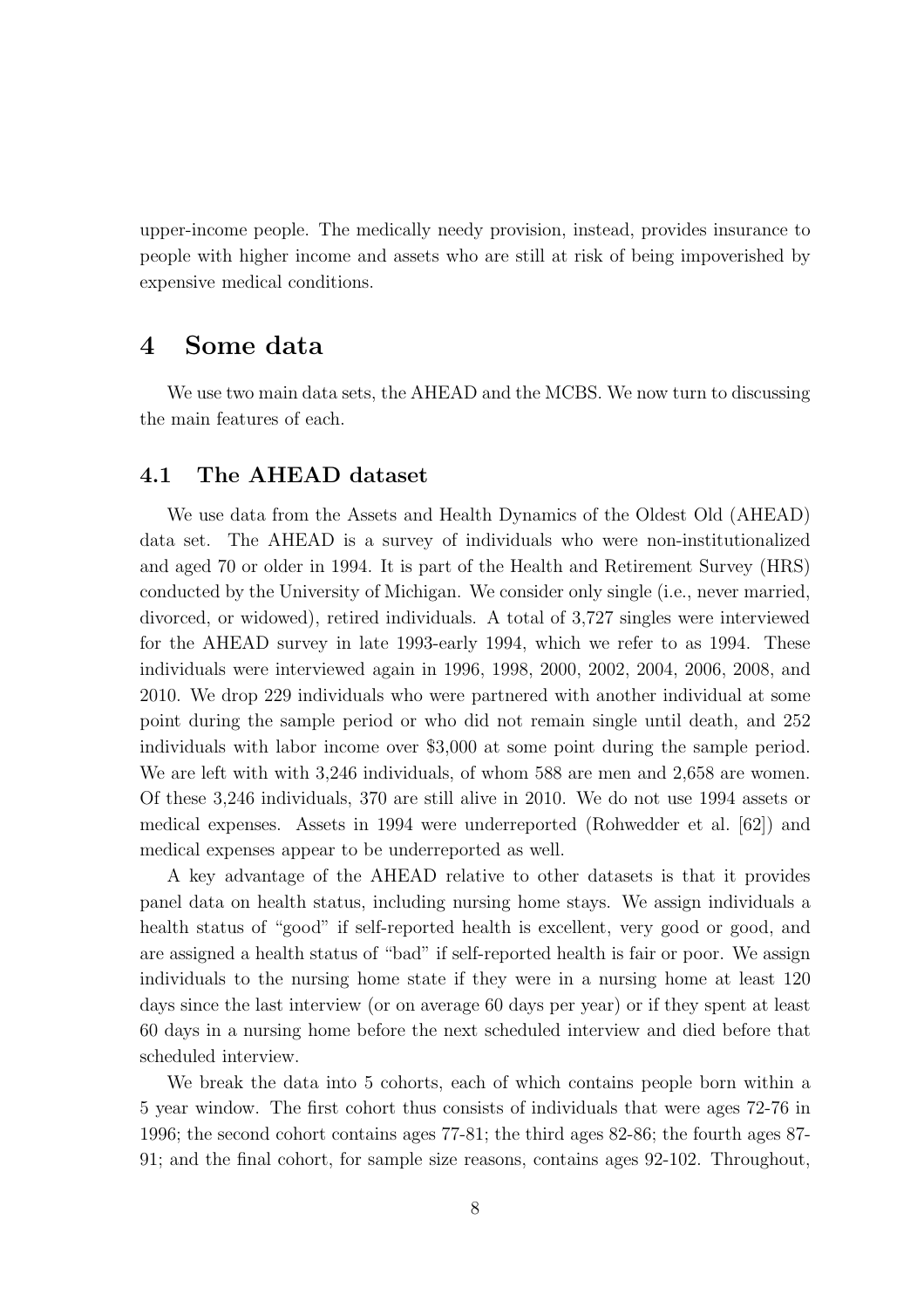we will refer to each of these 5-year birth cohorts as a cohort.

We calculate summary statistics (e.g., medians), cohort-by-cohort, for surviving individuals in each calendar year—we use an unbalanced panel. We then construct life-cycle profiles by ordering the summary statistics by cohort and age at each year of observation. Moving from the left-hand-side to the right-hand-side of our graphs, we thus show data for four cohorts, with each cohort's data starting out at the cohort's average age in 1996. Our graphs omit profiles for the oldest cohort because the sample sizes for this cohort are tiny.

Since we want to understand the role of income, we further stratify the data by post-retirement permanent income (PI). Hence, for each cohort our graphs usually display several horizontal lines showing, for example, average Medicaid status in each cohort and PI group in each calendar year. These lines also identify the moment conditions we use when estimating the model. To indicate PI rank, we vary the thickness of the lines on our graphs: thicker lines represent observations for higherranked PI groupings.

We measure PI as the individual's average non-asset income over all periods during which he or she is observed. Non-asset income includes the value of Social Security benefits, defined benefit pension benefits, veterans benefits and annuities. Since we model social insurance explicitly, we do not include SSI transfers. Because there is a roughly monotonic relationship between lifetime earnings and the income variables that we use, our measure of PI is also a good measure of lifetime permanent income.

### 4.2 The MCBS dataset

An important limitation of the AHEAD data is that it lacks information on other payors of medical care, such as Medicaid and Medicare. Although there there are some self-reported survey data on total billable medical expenditures in the AHEAD, these data are mostly imputed, and are considered to be of low quality. To circumvent this issue, we use data from the 1996-2010 waves of the Medicare Current Beneficiary Survey (MCBS).

The MCBS is a nationally representative survey of disabled and elderly Medicare beneficiaries. Respondents are asked about health status, health insurance, and health care expenditures paid out-of-pocket, by Medicaid, by Medicare and by other sources. The MCBS data are matched to Medicare records, and medical expenditure data are created through a reconciliation process that combines survey information with Medicare administrative files. As a result, it gives extremely accurate data on Medicare payments and fairly accurate data on out-of-pocket and Medicaid payments.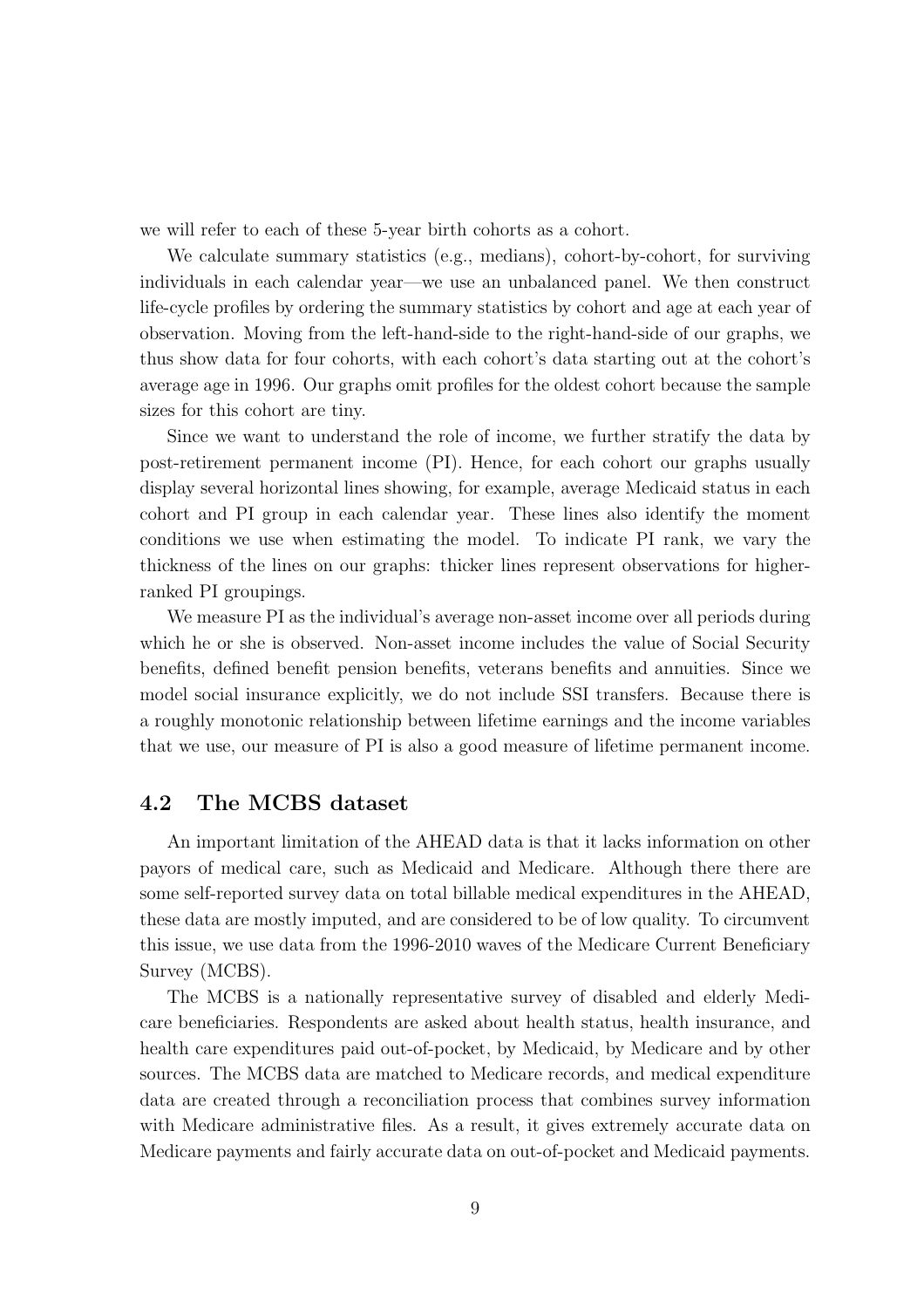Both the AHEAD and the MCBS survey include information on those who enter a nursing home or die. This is an important advantage compared to the Medical Expenditure Panel Survey (MEPS), which does not capture late-life or nursing home expenses.

MCBS respondents are interviewed up to 12 times over a 4 year period, forming short panels. We aggregate the data to an annual level. We use the same sample selection rules in the MCBS that we use for the AHEAD data. Specifically, we drop those who were observed to be married over the sample period, work, or be younger than 72 in 1996, 74 in 1998, etc. These sample selection procedures leave us 15,041XX different individuals who contribute 34,343XX person-year observations. Details of sample construction, as well as validation of the MCBS relative to the aggregate national statistics, are in Appendix A.

As with the AHEAD data, we assign individuals a health status of "good" if self-reported health is excellent, very good or good, and are assigned a health status of "bad" if self-reported health is fair or poor. We define an individual as being in a nursing home if that individual was in a nursing home at least 60 days over the year. In the MCBS, individuals are asked about total income, not annuitized income. Nevertheless, we found that this variable lines up well with total income in the AHEAD. Furthermore, in the AHEAD, the correlation between total income and annuitized income is 0.8. Consistent with our computations in the AHEAD, we use average total income, over the time that we observe an individual, as our measure of permanent income (PI) in the MCBS.

### 4.3 Medicaid recipiency and payments

AHEAD respondents are asked whether they are currently covered by Medicaid. Figure 1 plots the fraction of the sample receiving Medicaid by age, birth cohort and PI quintile for all the individuals alive at each moment in time. There are four lines representing PI groupings within each cohort. We split the data into PI quintiles, but then merge the richest two quintiles together because at younger ages no one in the top PI quintile is on Medicaid.

The members of the first cohort appear in our sample at an average age of 74 in 1996. We then observe them in 1998, when they are on average 76 years old, and then again every two years until 2010. The other cohorts start from older initial ages and are also followed for fourteen years. The graph reports the Medicaid recipiency rate for each cohort and PI grouping at eight dates over time.

Unsurprisingly, Medicaid recipiency is inversely related to PI: the thin top line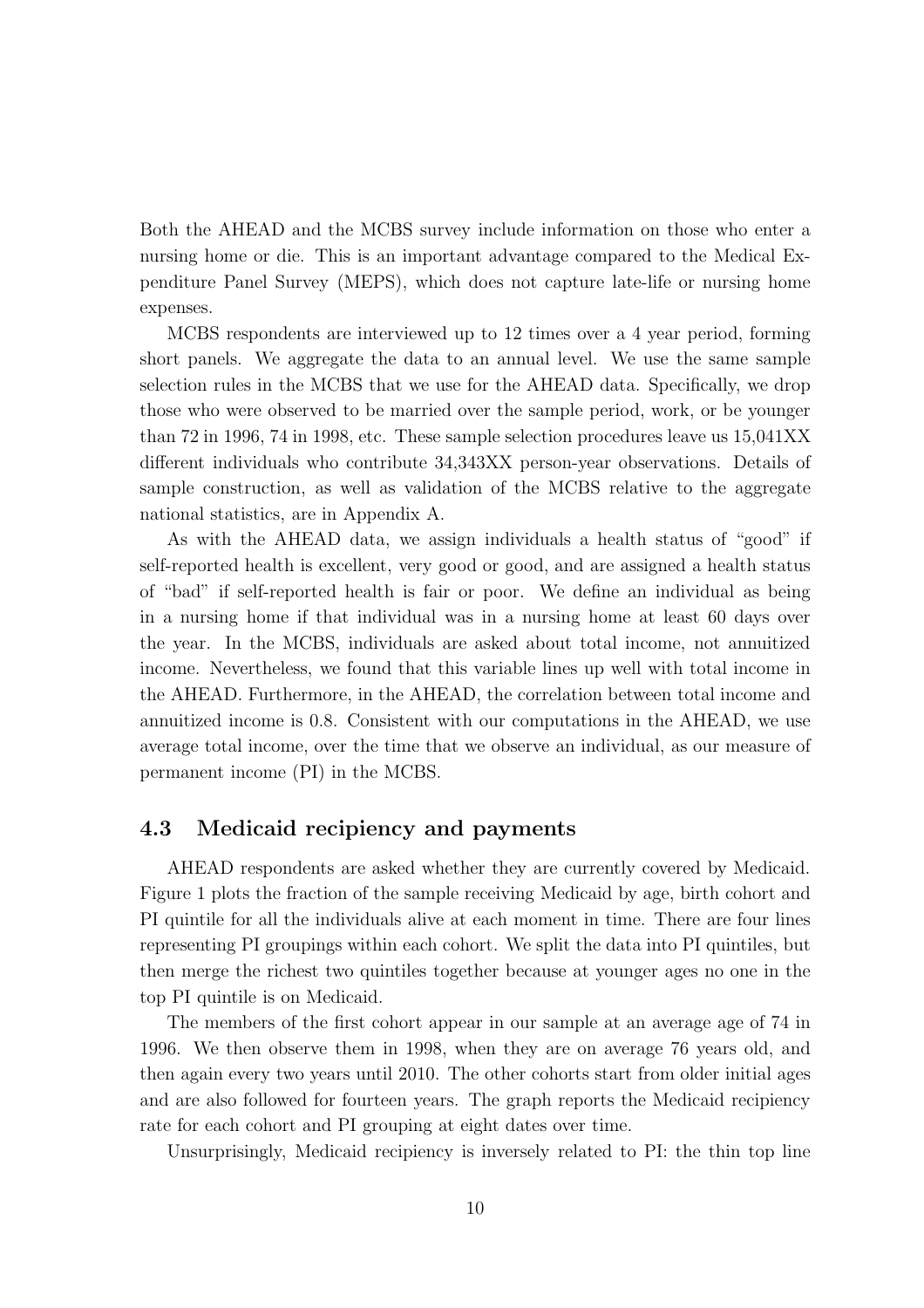

Figure 1: Each line represents Medicaid recipiency rates for a cohort-income cell, traced over the time period 1996-2010.Thicker lines refer to higher permanent income groups.

shows the fraction of Medicaid recipients in the bottom 20% of the PI distribution, while the thick bottom line shows median assets in the top 40%. For example, the top left line shows that for the bottom PI quintile of the cohort aged 74 in 1996, about 70% of the sample receives Medicaid in 1996; this fraction stays rather stable over time. This is because the poorest people qualify for Medicaid under the categorically needy provision, where eligibility depends on income and assets, but not the amount of medical expenses.

The Medicaid recipiency rate tends to rise with age most quickly for people in the middle and highest PI groups. For example, Medicaid recipiency in the oldest cohort and top two PI quintiles rises from about  $4\%$  at age 89 to over  $20\%$  at age 96. Even people with relatively large resources can be hit by medical shocks severe enough to exhaust their assets and qualify them for Medicaid under the medically needy provision.

Table 1 shows average Medicaid payments, the recipiency rate, and payments per beneficiary in the MCBS data, conditional on PI quintile. Average payments decline with PI. However, this is driven by a drop of the recipiency rate by PI. In fact, Medicaid payments conditional on being a recipient monotonically increase from \$11,490 at the bottom PI quintile to \$22,570 at the top PI quintile.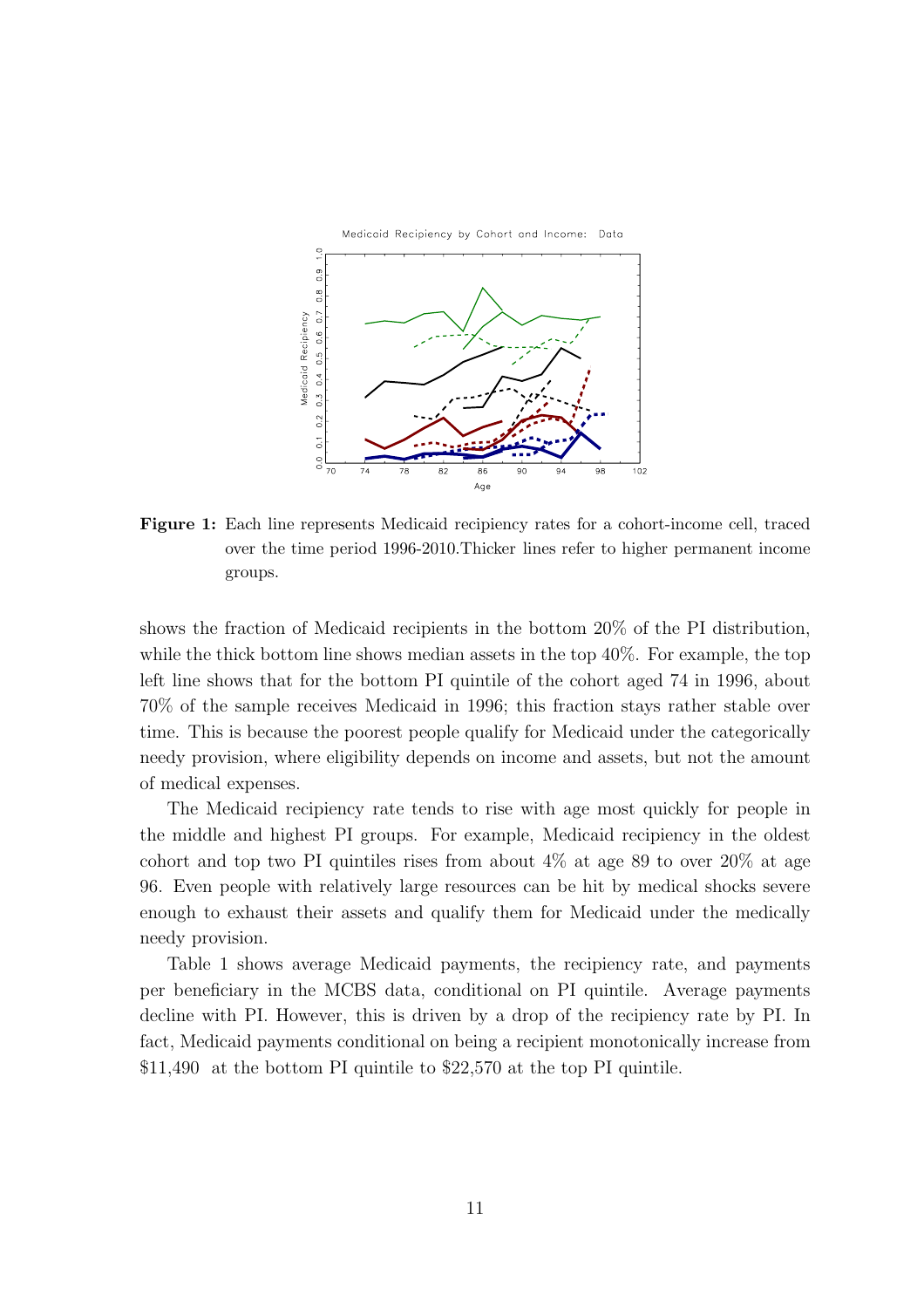| Permanent Income | Average | Recipiency | Average Payment/ |
|------------------|---------|------------|------------------|
| Quintile         | Payment | Rate       | Beneficiary      |
| <b>Bottom</b>    | 8,560   | .70        | 12,250           |
| Fourth           | 5,400   | .42        | 12,910           |
| Third            | 2,720   | $.16\,$    | 17,560           |
| Second           | 1,890   | .08        | 23,590           |
| Top              | 1,240   | .05        | 23,030           |

Table 1: Average Medicaid payments, recipiency, and payments per beneficiary, MCBS.

#### 4.4 Medical expense profiles

In all waves, AHEAD respondents are asked about the medical expenses they paid out-of-pocket. Out-of-pocket medical expenses are the sum of what the individual spends out-of-pocket on insurance premia, drug costs, and costs for hospital, nursing home care<sup>3</sup>, doctor visits, dental visits, and outpatient care. It includes medical expenses during the last year of life. It does not include expenses covered by insurance, either public or private.

French and Jones [29] show that the medical expense data in the AHEAD line up with the aggregate statistics. For our sample, mean medical expenses are \$4,605 with a standard deviation of \$14,450 in 2005 dollars. Although this figure is large, it is not surprising, because Medicare did not cover prescription drugs for most of the sample period, requires co-pays for services, and caps the number of reimbursed nursing home and hospital nights.

Figures 2 and 3 display the median and 90th percentile of the out-of-pocket medi-

<sup>3</sup>Nursing home costs include a food and shelter component, besides medical costs, thus raising the question of whether the food and shelter components should be eliminated from the nursing home costs to avoid double counting these items. There are two reasons why this is not as important as one might expect. First, the food and shelter component of nursing home costs make up for a small share of total nursing home costs. In fact, when we eliminate the food and shelter component of nursing home costs, our medical expense profiles do not change much. Second, many retirees in nursing homes keep their houses (whether owned or rented), expecting to go back to them. Hence, they are paying for two dwellings and it would be wrong to remove the shelter component of nursing homes from for these people. Finally, it should be noted that the shelter component is larger than the food component for most single retirees. For these reasons we believe that our choices most closely approximates reality.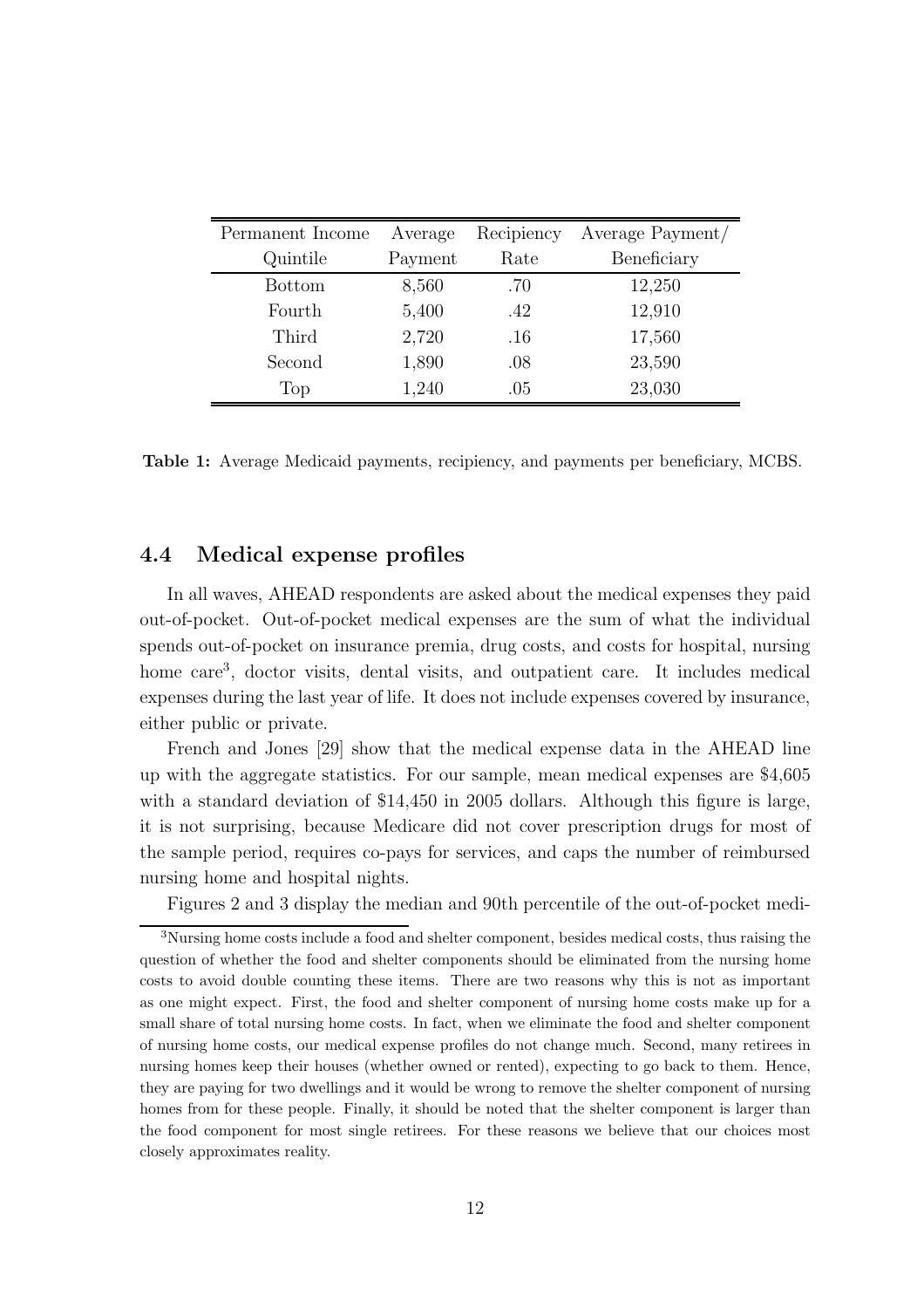

Figure 2: Each line represents median out of pocket medical expenditures for a cohortincome cell, traced over the time period 1996-2010. Thicker lines refer to higher permanent income groups. Panel a: cohorts age 74 and 84 in 1996. Panel b: cohorts age 79 and 89 in 1996.

cal expense distribution, respectively. The bottom two quintiles of permanent income are merged as there is very little variation in out-of-pocket medical expenses in the lowest quintile until very late in life: at younger ages, most of the expenses in the bottom quintile are bottom-coded at \$250. The graphs highlight the large increase in out-of-pocket medical expenses that occurs as people reach very advanced ages, and show that this increase is especially pronounced for people in the highest PI quintiles.

#### 4.5 Net worth profiles

Our measure of net worth (or assets) is the sum of all assets less mortgages and other debts. The AHEAD has information on the value of housing and real estate, autos, liquid assets (which include money market accounts, savings accounts, T-bills, etc.), IRAs, Keoghs, stocks, the value of a farm or business, mutual funds, bonds, and "other" assets.

Figure 4 reports median assets by cohort, age, and PI quintile. However, the fifth, bottom line is hard to distinguish from the horizontal axis because households in this PI quintile hold few assets. Unsurprisingly, assets turn out to be monotonically increasing in PI, so that the thin bottom line shows median assets in the lowest PI quintile, while the thick top line shows median assets in the top quintile. For example, the top left line shows that for the top PI quintile of the cohort age 74 in 1996, median assets started at \$200,000 and then stayed rather stable until the final time period: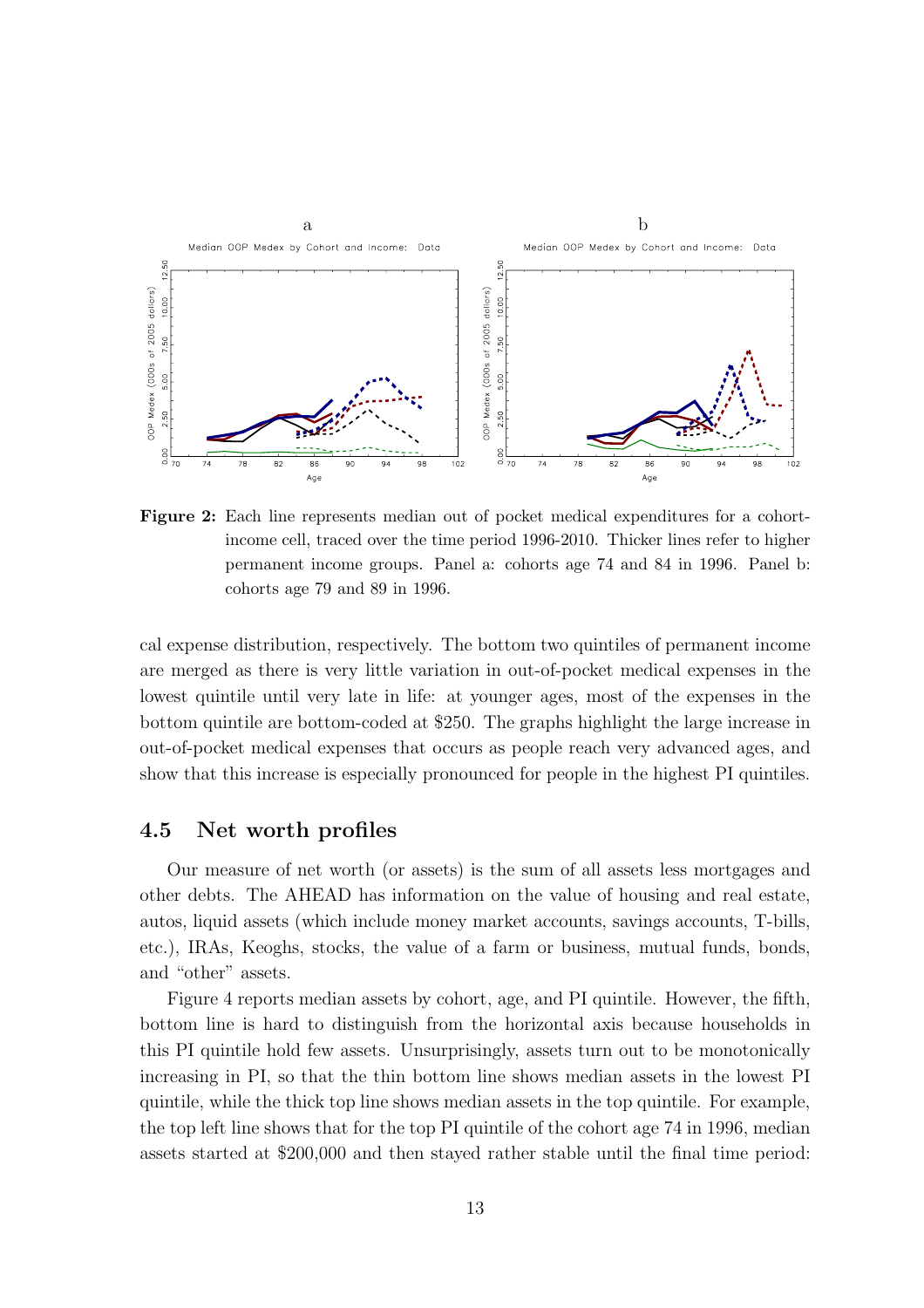

Figure 3: Each line represents the 90th percentile of out-of-pocket medical expenditures for a cohort-income cell, traced over the time period 1996-2010. Thicker lines refer to higher permanent income groups. Panel a: cohorts age 74 and 84 in 1996. Panel b: cohorts age 79 and 89 in 1996.

\$170,000 at age 76, \$190,000 at age 78, \$220,000 at age 80, \$210,00 at age 82, \$220,000 at age 84, \$200,00 at age 86, and \$130,000 at age 88.<sup>4</sup>

For all PI quintiles in these cohorts, the assets of surviving individuals do not decline rapidly with age. Those with high PI do not run down their assets until their late 80s, although those with low PI tend to have their assets decrease throughout the sample period. The slow rate at which the elderly deplete their wealth has been a long-standing puzzle (see for example, Mirer [49]). However, as De Nardi, French, and Jones [19] show, the risk of medical spending rising with age and income goes a long way toward explaining this puzzle.

# 5 The model

We focus on single people, male or female, who have already retired. This allows us to abstract from labor supply decisions and from complications arising from changes in family size.

<sup>&</sup>lt;sup>4</sup>The jumps in the profiles are due to the fact that there is dispersion in assets within a cell, and very rapid attrition due to death, especially at very advanced ages. For example, for the highest PI grouping in the oldest cohort, the cell count goes from 29 observations, to 20, and finally to 12 toward the end of the sample. Our GMM criterion weights each moment condition in proportion to the number of observations, so these cells have little effect on the GMM criterion function and thus the estimates.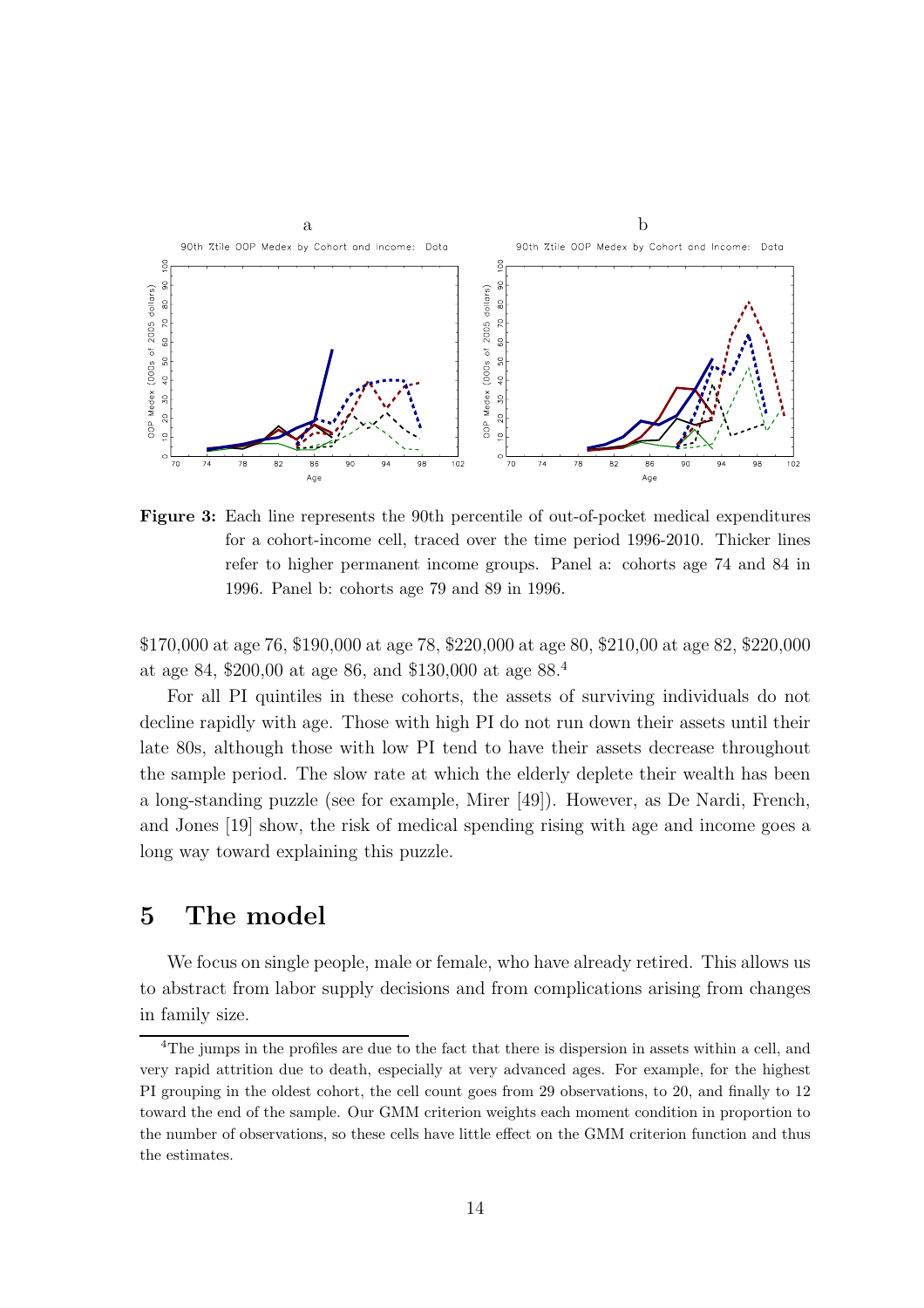

Figure 4: Each line represents median assets for a cohort-income cell, traced over the time period 1996-2010. Thicker lines refer to higher permanent income groups.

### 5.1 Preferences

Individuals in this model receive utility from the consumption of both non-medical and medical goods. Each period, their flow utility is given by

$$
u(c_t, m_t, \mu(\cdot)) = \frac{1}{1 - \nu} c_t^{1 - \nu} + \mu(h_t, \zeta_t, \xi_t, t) \frac{1}{1 - \omega} m_t^{1 - \omega},
$$
 (1)

where t is age,  $c_t$  is consumption of non-medical goods,  $m_t$  is total consumption of medical goods, and  $\mu(\cdot)$  is the medical needs shifter, which affects the marginal utility of consuming medical goods and services. The consumption of both goods is expressed in dollar values. The intertemporal elasticities for the two goods,  $1/\nu$  and  $1/\omega$ , can differ. One way to interpret the medical spending in the utility function formulation is that medical spending improves within-period health status. This is a simple way to capture endogenous medical spending, and is similar to other specifications used in the literature (Einav et al. [23], McClellan and Skinner [48], Bajari et al. [4]).

We assume that  $\mu(\cdot)$  shifts with medical needs, such as dementia, arthritis, or a broken bone. These shocks affect the utility of consuming medical goods and services, including nursing home care. Formally, we model  $\mu(\cdot)$  as a function of age, the discrete-valued health status indicator  $h_t$ , and the medical needs shocks  $\zeta_t$  and  $\xi_t$ . Individuals optimally choose how much to spend in response to these shocks.

A complementary approach is that of Grossman [31], in which medical expenses represent investments in health capital, which in turn decreases mortality (e.g., Yogo [66]) or improves health. While a few studies find that medical expenditures have significant effects on health and/or survival (Card et al. [14]; Doyle [17], Finkelstein et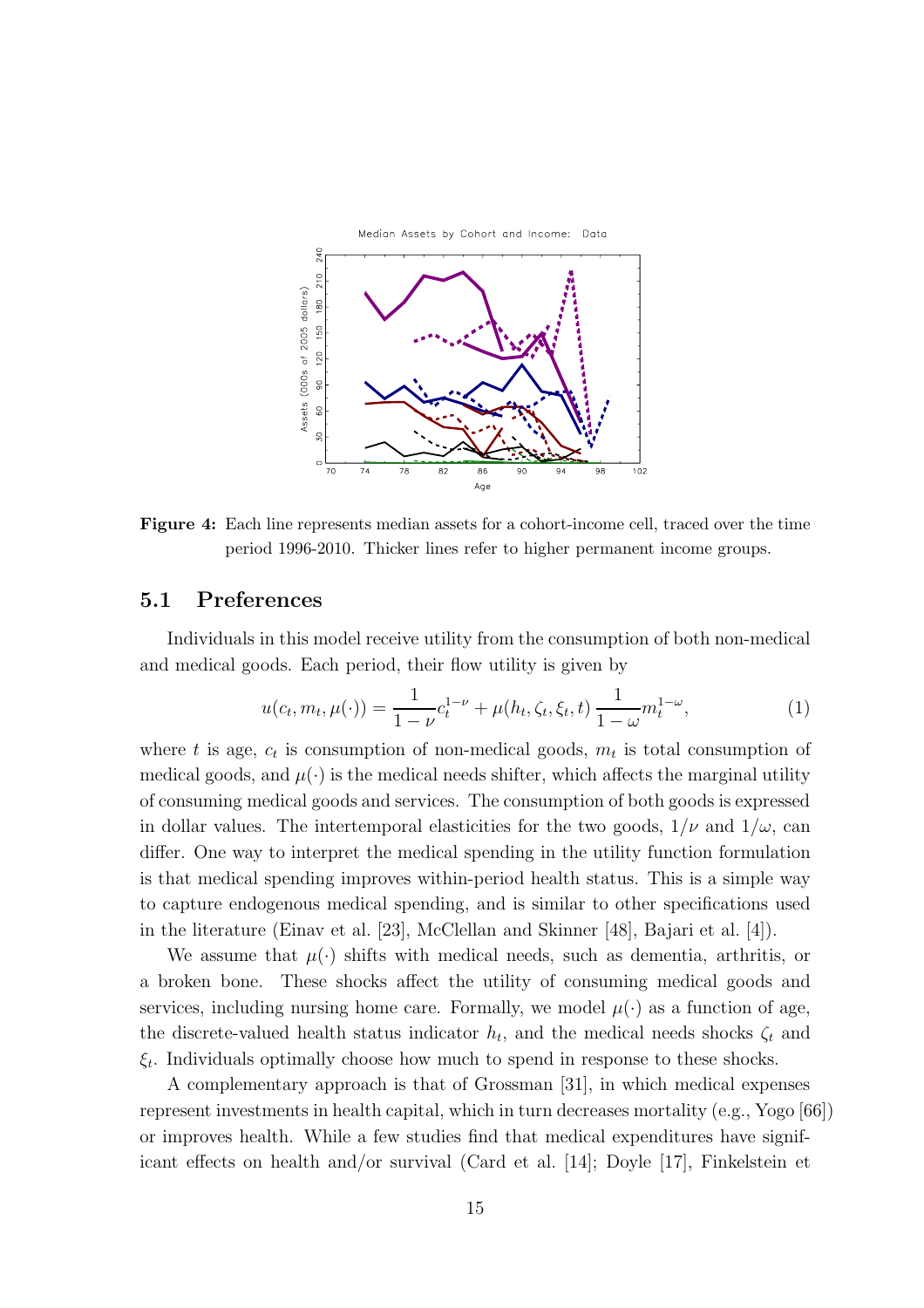al. [25], Chay et al. [16]), most studies find small effects (Brook et al. [7]; Fisher et al. [26]; and Finkelstein and McKnight [24]). These findings confirm that the effects of medical expenditures on the health outcomes are extremely difficult to identify. Identification problems include reverse causality (sick people have higher health expenditures) and lack of insurance variation (most elderly individuals receive baseline coverage through Medicare). To get around these problems, Khwaja [39] estimates a structural model in which medical expenditures both improve health and provide utility. He finds (page 143) that medical utilization would only decline by less than 20% over the life cycle if medical care was purely mitigative and had no curative or preventive components. Blau and Gilleskie [6] also estimate a structural model and reach similar conclusions.

Given that older people have already shaped their health and lifestyle, we view our assumption that their health and mortality depend on their lifetime earnings, but is exogenous to their current decisions, to be a reasonable simplification.

### 5.2 Insurance mechanisms

We model two important types of health insurance. The first one pays a proportional share of total medical expenses and can be thought of as a combination of Medicare and private insurance. Let  $q(h_t)$  denote the individual's co-insurance (co-pay) rate, i.e., the share of medical expenses not paid by Medicare or private insurance. We allow the co-pay rate to depend on whether a person is in a nursing home  $(h_t = 1)$  or not. Because nursing home stays are virtually uninsured by Medicare and private insurance, people residing in nursing homes face much higher co-pay rates. However, co-pay rates do not vary much across other medical conditions.

The second type of health insurance that we model is Medicaid, which is meanstested. To link Medicaid transfers to medical needs,  $\mu(h_t, \zeta_t, \xi_t, t)$ , we assume that each period Medicaid guarantees a minimum level of flow utility  $\underline{u}$  $\underline{u}_i$ , which potentially differs between categorically needy  $(i = c)$  and medically needy  $(i = m)$  recipients. In practice, the floors for categorically and medically needy recipients are very similar, and we will set them equal in the estimation. We will allow the floors to differ, however, in some policy experiments.

More precisely, once the Medicaid transfer is made, an individual with the state vector  $(h_t, \zeta_t, \xi_t, t)$  can afford a consumption-medical goods pair  $(c_t, m_t)$  such that

$$
\underline{u}_i = \frac{1}{1 - \nu} c_t^{1 - \nu} + \mu(h_t, \zeta_t, \xi_t, t) \frac{1}{1 - \omega} m_t^{1 - \omega}.
$$
\n(2)

To implement our utility floor, for every value of the state vector, we find the ex-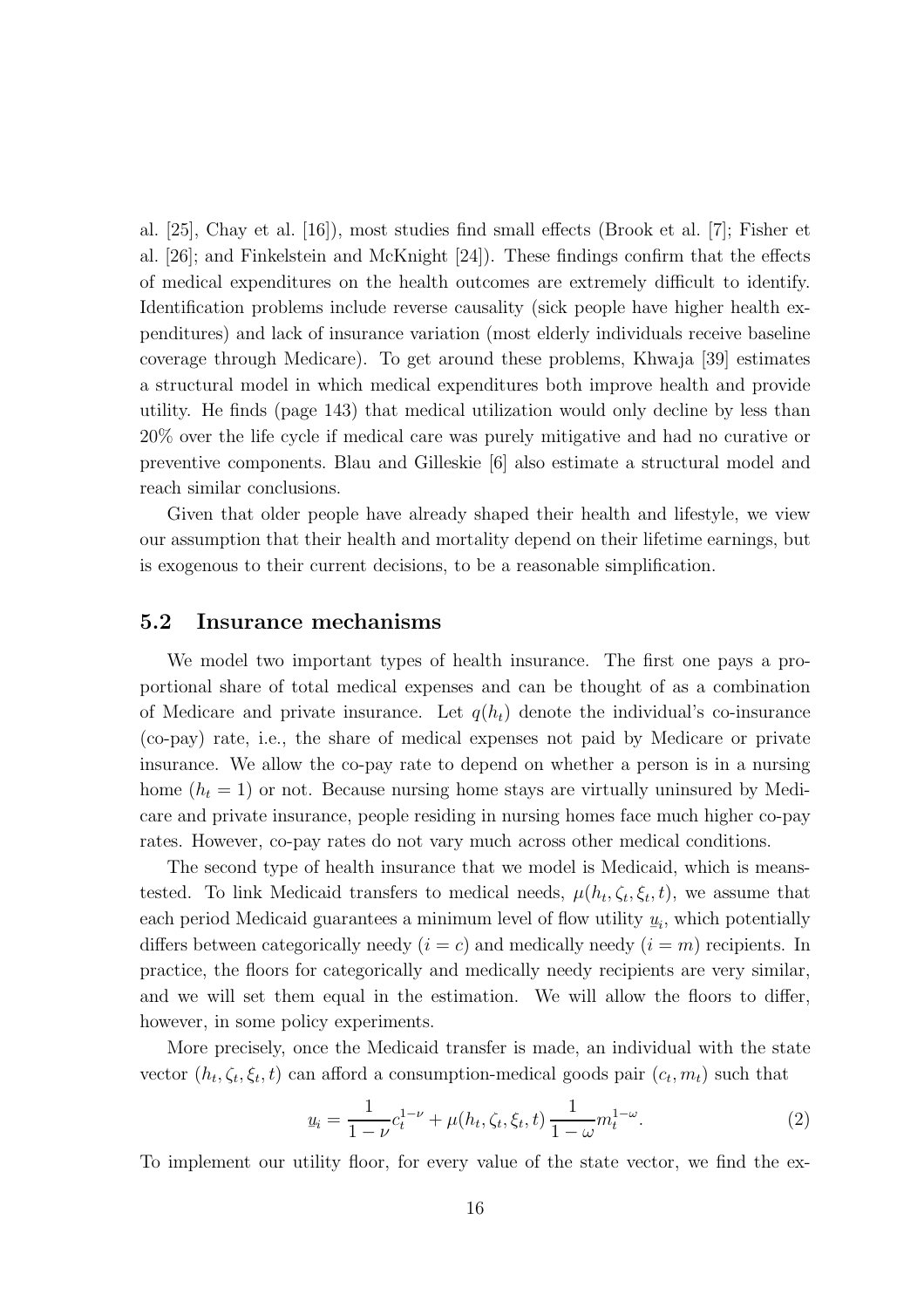penditure level  $\underline{x}$  $\underline{x}_i = c_t + m_t q(h_t)$  needed to achieve the utility level  $\underline{u}_i$  (equation (2)), assuming that individuals make intratemporally optimal decisions. This yields the minimum expenditure  $x_c(\cdot)$  or  $x_m(\cdot)$ , which correspond to the categorically and medically needy floors. The actual amount that Medicaid transfers,  $b_c(a_t, y_t, h_t, \zeta_t, \xi_t, t)$  or  $b_m(a_t, y_t, h_t, \zeta_t, \xi_t, t)$ , is then given by  $\underline{x}$  $\underline{x}_c(\cdot)$  or  $\underline{x}_m(\cdot)$  less the individual's total financial resources (assets,  $a_t$ , and non-asset income,  $y_t$ ).

In the workhorse consumption-savings model with exogenous medical spending (e.g., Hubbard et al. [35]), means-tested social insurance is typically modeled as a government-provided consumption floor. In that framework a consumption floor is equivalent to a utility floor, as a lower bound on consumption provides a lower bound on the utility that an individual can achieve. Our utility floor formulation is thus a straightforward generalization of means-tested insurance from the workhorse model, generalized to the case in which people choose their medical expenditures.

#### 5.3 Uncertainty and non-asset income

The individual faces several sources of risk, which we treat as exogenous: health status risk, survival risk, and medical needs risk. At the beginning of each period, the individual's health status and medical needs shocks are realized, and need-based transfers are determined. The individual then chooses consumption, medical expenditure, and savings. Finally, the survival shock hits.

We parameterize the preference shifter for medical goods and services (the needs shock) as

$$
\log(\mu(\cdot)) = \alpha_0 + \alpha_1 t + \alpha_2 t^2 + \alpha_3 t^3 + \alpha_4 h_t + \alpha_5 h_t \times t \tag{3}
$$

$$
+\sigma(h,t) \times \psi_t,\tag{4}
$$

$$
\sigma(h, t)^2 = \beta_0 + \beta_1 t + \beta_2 t^2 + \beta_4 h_t + \beta_5 h_t \times t,
$$
\n(5)

$$
\psi_t = \zeta_t + \xi_t, \quad \xi_t \sim N(0, \sigma_{\xi}^2), \tag{6}
$$

$$
\zeta_t = \rho_m \zeta_{t-1} + \epsilon_t, \quad \epsilon_t \sim N(0, \sigma_\epsilon^2), \tag{7}
$$

$$
\sigma_{\xi}^2 + \frac{\sigma_{\epsilon}^2}{1 - \rho_m^2} \equiv 1,\tag{8}
$$

where  $\xi_t$  and  $\epsilon_t$  are serially and mutually independent. We thus allow the need for medical services to have temporary  $(\xi_t)$  and persistent  $(\zeta_t)$  shocks. It is worth stressing that we do not allow any component of  $\mu(\cdot)$  to depend on PI, which affects medical expenditures solely through the budget constraint.

Health status can take on three values: good (3), bad (2), and in a nursing home (1). We allow the transition probabilities for health to depend on previous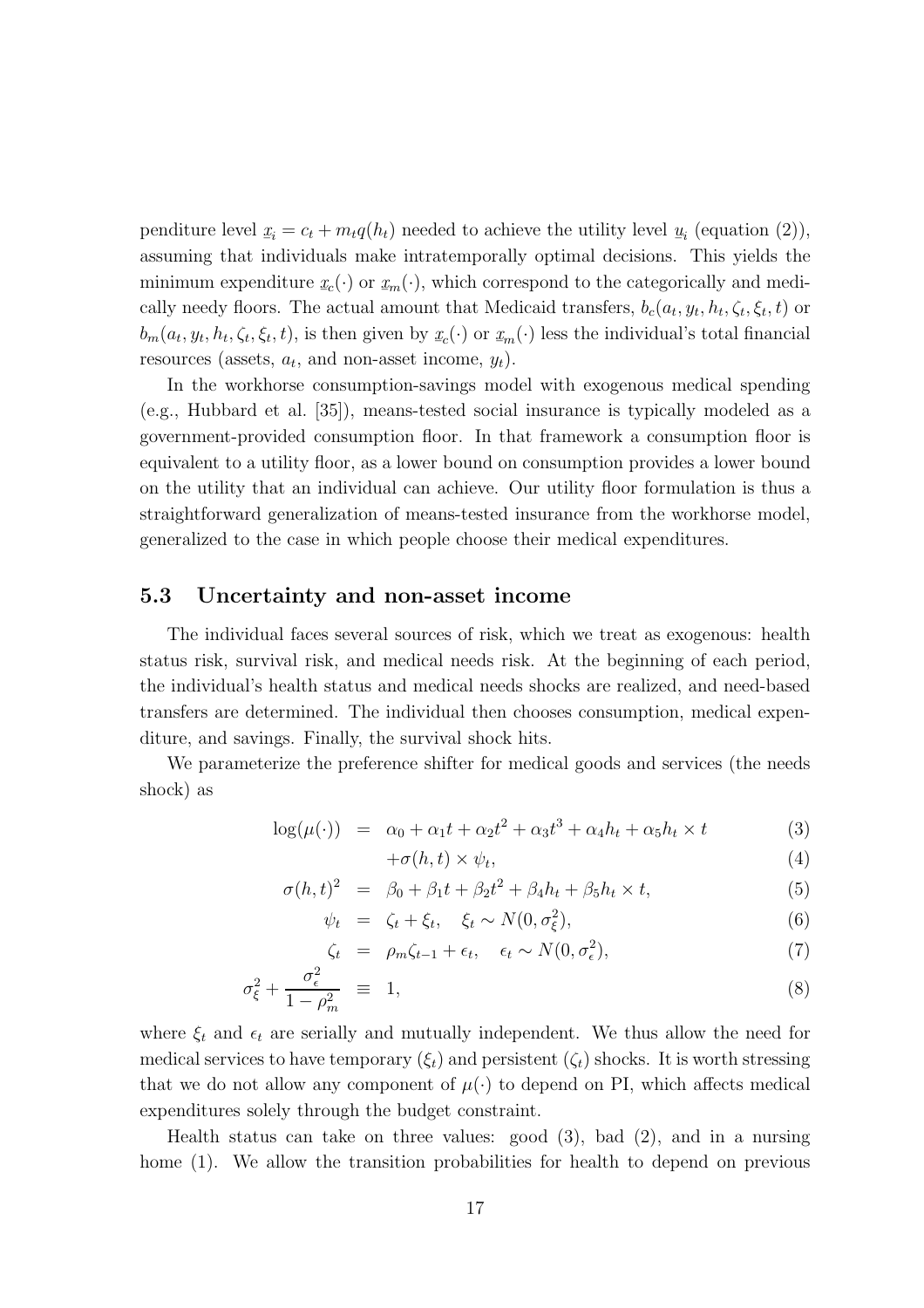health, sex  $(g)$ , permanent income  $(I)$ , and age. The elements of the health status transition matrix are

$$
\pi_{j,k,g,I,t} = \Pr(h_{t+1} = k | h_t = j, g, I, t), \quad j, k \in \{1, 2, 3\}.
$$
\n(9)

Mortality also depends on health, sex, permanent income and age. Let  $s_{g,h,I,t}$ denote the probability that an individual of sex q is alive at age  $t + 1$ , conditional on being alive at age  $t$ , having time-t health status  $h$ , and enjoying permanent income  $I$ .

Since non-asset post-retirement income  $y_t$ , is mainly composed of social security and defined benefit pension income, it is not subject to shocks. For example, we found that negative health shocks have little effect on income changes in our AHEAD data. Thus, we model it a deterministic function of sex, permanent income, and age:

$$
y_t = y(g, I, t). \tag{10}
$$

#### 5.4 The individual's problem

Consider a single person seeking to maximize his or her expected lifetime utility at age  $t, t = t_{r+1}, ..., T$ , where  $t_r$  is the retirement age.

To be categorically needy, a person must be eligible for SSI, by satisfying the SSI income and asset tests:

$$
y_t + ra_t - y_d \le Y \text{ and } a_t \le A_d,
$$
\n(11)

where:  $a_t$  denotes assets; r is the real interest rate; Y is the SSI income limit;  $y_d$  is the SSI income disregard; and  $A_d$  is the SSI asset limit and asset disregard. Note that SSI eligibility is based on income gross of taxes. Low-income individuals with assets in excess of  $A_d$  can spend down their wealth and qualify for SSI in the future.

If a person is categorically needy and applies for SSI and Medicaid, he receives the SSI transfer,  $Y - \max\{y_t + ra_t - y_d, 0\}$ , regardless of his health; in addition to deter-¯ mining income eligibility,  $Y$ ¯ is the largest possible SSI benefit. A sick person, defined here as one who can not achieve the utility floor with expenditures of  $Y$ , receives ¯ additional resources in accordance with equation (2). The combined SSI/Medicaid transfer for a categorically needy person is thus given by

$$
b_c(a_t, y_t, \mu(\cdot)) = Y - \max\{y_t + ra_t - y_d, 0\} + \max\{-Y, 0\},\tag{12}
$$

recalling the restrictions on  $y_t$  and  $a_t$  in equation (11).

If the person's total income is above  $Y$  and/or her assets are above  $A_d$ , she is not ¯ eligible for SSI. If the person applies for Medicaid, transfers are given by

$$
b_m(a_t, y_t, \mu(\cdot)) = \max\left\{x_m(\cdot) - (\max\{y_t + ra_t - y_d, 0\} + \max\{a_t - A_d, 0\}), 0\right\}, (13)
$$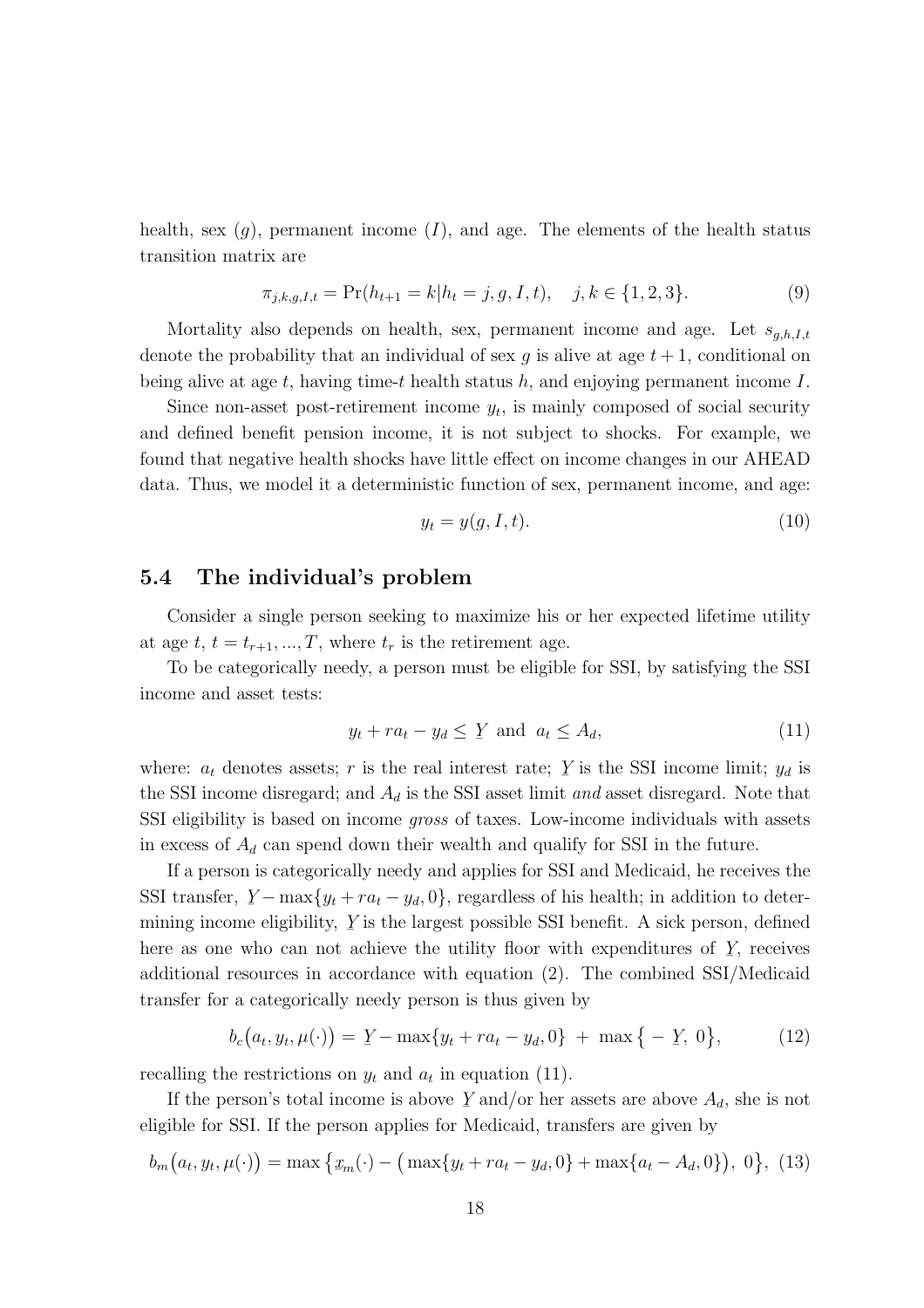where we assume that the income disregard  $y_d$  and the asset disregard  $A_d$  are the same as under the categorically needy pathway.

Each period eligible individuals choose whether to receive Medicaid or not. We will use the indicator function  $I_{Mt}$  to denote this choice, with  $I_{Mt} = 1$  if the person applies for Medicaid and  $I_{Mt} = 0$  if the person does not apply.

When the person dies, any remaining assets are left to his or her heirs. We denote with e the estate net of taxes. Estates are linked to assets by

$$
e_t = e(a_t) = a_t - \max\{0, \tau \cdot (a_t - \tilde{x})\}.
$$

The parameter  $\tau$  denotes the tax rate on estates in excess of  $\tilde{x}$ , the estate exemption level. The utility the household derives from leaving the estate e is

$$
\phi(e) = \theta \frac{\left(e+k\right)^{(1-\nu)}}{1-\nu},
$$

where  $\theta$  is the intensity of the bequest motive, while k determines the curvature of the bequest function and hence the extent to which bequests are luxury goods.

Using  $\beta$  to denote the discount factor, we can then write the individual's value function as

$$
V_t(a_t, g, h_t, I, \zeta_t, \xi_t) = \max_{c_t, m_t, a_{t+1}, I_{Mt}} \left\{ u(c_t, m_t, \mu(\cdot)) + \beta s_{g,h,I,t} E_t \left( V_{t+1}(a_{t+1}, g, h_{t+1}, I, \zeta_{t+1}, \xi_{t+1}) \right) + \beta (1 - s_{g,h,I,t}) \theta \frac{\left( e(a_{t+1}) + k \right)^{(1-\nu)}}{1-\nu} \right\}, \tag{14}
$$

subject to the laws of motion for the shocks and the following constraints. If  $I_{Mt} = 0$ , i.e., the person does not apply for SSI and Medicaid,

$$
a_{t+1} = a_t + y_n (ra_t + y_t) - c_t - q(h_t)m_t \ge 0,
$$
\n(15)

where the function  $y_n(\cdot)$  converts pre-tax to post-tax income. If  $I_{Mt} = 1$ , i.e., the person applies for SSI and Medicaid, we have

$$
a_{t+1} = b_i(\cdot) + a_t + y_n(r a_t + y_t) - c_t - q(h_t) m_t \ge 0,
$$
\n(16)

$$
a_{t+1} \le \min\{A_d, a_t\},\tag{17}
$$

where  $b_i(\cdot) = b_c(\cdot)$  if equation (11) holds, and  $b_i(\cdot) = b_m(\cdot)$  otherwise. Equations (15) and (16) both prevent the individual from borrowing against future income.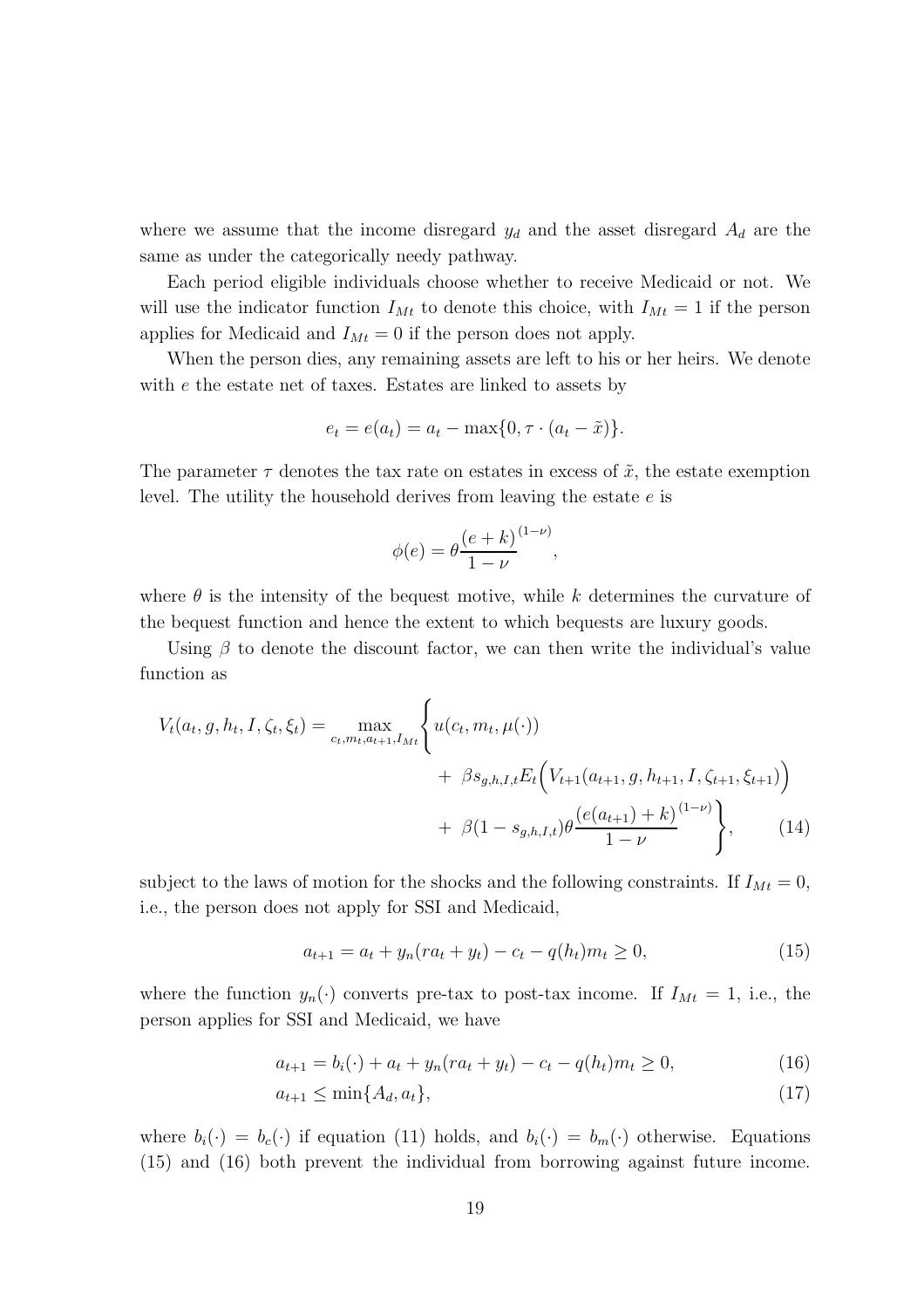Equation (17) forces the individual to spend at least  $\underline{x}$  $\underline{x}_i(\cdot)$ , and to keep assets below<br> $\cdot$ the limit  $A_d$  up through the beginning of the next period.

To express the dynamic programming problem as a function of  $c_t$  only, we can derive  $m_t$  as a function of  $c_t$  by using the optimality condition implied by the intratemporal allocation decision. Suppose that at time  $t$  the individual decides to spend the total  $x_t$  on consumption and out-of-pocket payments for medical goods. The optimal intratemporal allocation then solves:

$$
\mathcal{L} = \frac{1}{1-\nu}c_t^{1-\nu} + \mu(\cdot)\frac{1}{1-\omega}m_t^{1-\omega} + \lambda_t(x_t - m_t q(h_t) - c_t),
$$

where  $\lambda_t$  is the multiplier on the intratemporal budget constraint. The first-order conditions for this problem reduce to

$$
m_t = \left(\frac{\mu(\cdot)}{q(h_t)}\right)^{1/\omega} c_t^{\nu/\omega}.
$$
\n(18)

This expression can be used to eliminate  $m_t$  from the dynamic programming problem in equation (14), and to simplify the computation of  $b_i(\cdot)$ .

### 6 Estimation procedure

We adopt a two-step strategy to estimate the model. In the first step, we estimate or calibrate those parameters that can be cleanly identified outside our model. For example, we estimate mortality rates from raw demographic data. In the second step, we estimate the rest of the model's parameters  $(\nu, \omega, \beta, \underline{u}_c, \underline{u}_m)$ , and the parameters of  $\frac{\Delta}{a}$ ;  $\ln \mu(\cdot)$  with the method of simulated moments (MSM), taking as given the parameters that were estimated in the first step. In particular, we find the parameter values that allow simulated life-cycle decision profiles to "best match" (as measured by a GMM criterion function) the profiles from the data. The moment conditions that comprise our estimator are:

- 1. To better evaluate the effects of Medicaid insurance, we match the fraction of people on Medicaid by PI quintile, 5 year birth cohort and year cell (with the top two PI quintiles merged together).
- 2. Because the effects of Medicaid depend directly on an individual's asset holdings, we match median asset holdings by PI-cohort-year cell.
- 3. We match the median and 90th percentile of the out-of-pocket medical expense distribution in each PI-cohort-year cell (the bottom two quintiles are merged).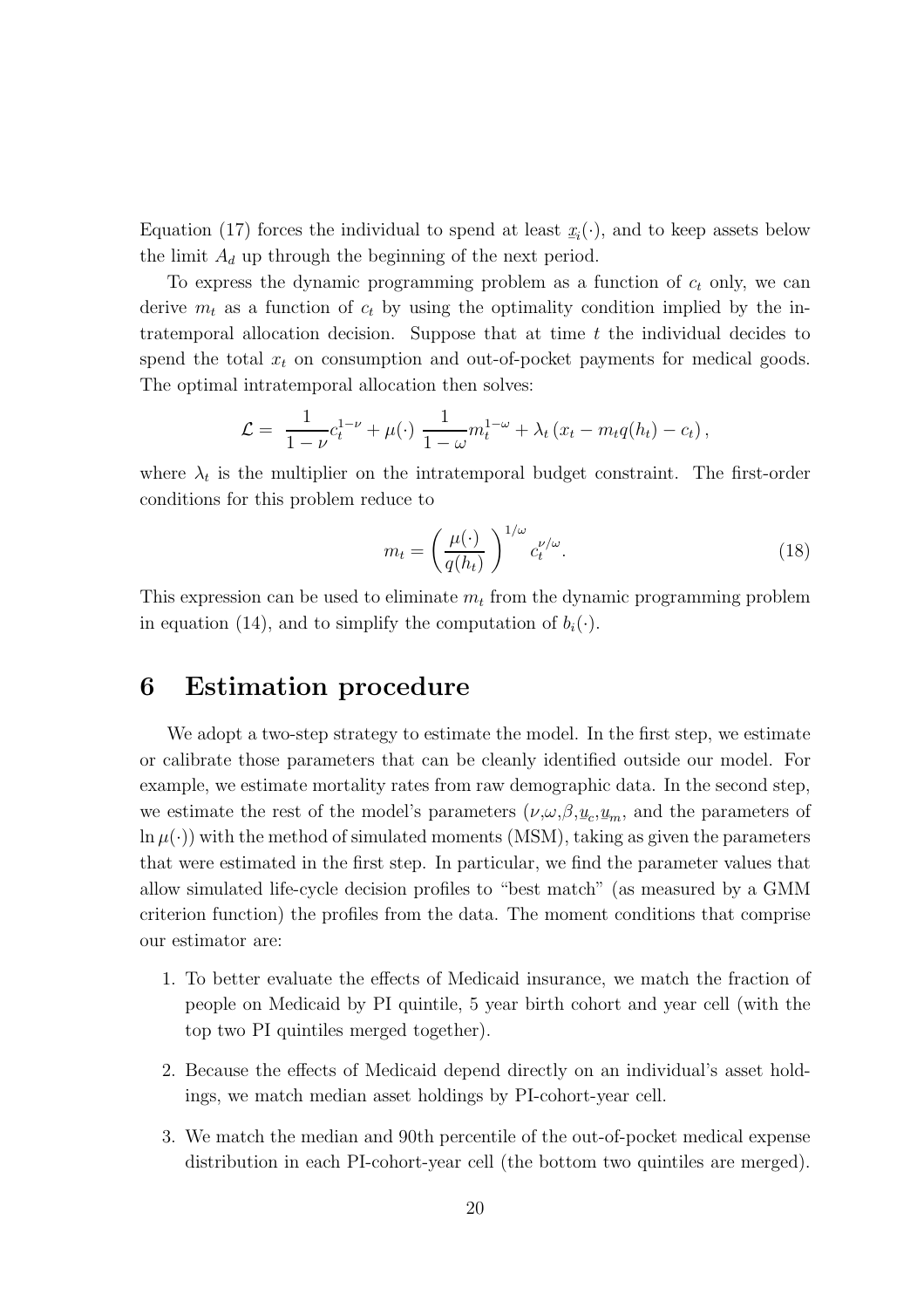Because the AHEAD's out-of-pocket medical expense data are reported net of any Medicaid payments, we deduct government transfers from the modelgenerated expenses before making any comparisons.

4. To capture the dynamics of medical expenses, we match the first and second autocorrelations for medical expenses in each PI-cohort-year cell.

The first three sets of moment conditions are those described in section 4.<sup>5</sup>

The mechanics of our MSM approach are as follows. We compute life-cycle histories for a large number of artificial individuals. Each of these individuals is endowed with a value of the state vector  $(t, a_t, g, h_t, I)$  drawn from the data distribution for 1996, and each is assigned the entire health and mortality history realized by the person in the AHEAD data with the same initial conditions. This way we generate attrition in our simulations that mimics precisely the attrition relationships in the data (including the relationship between initial wealth and mortality). The simulated medical needs shocks  $\zeta$  and  $\xi$  are Monte Carlo draws from discretized versions of our estimated shock processes.

We discretize the asset grid and, using value function iteration, we solve the model numerically. This yields a set of decision rules, which, in combination with the simulated endowments and shocks, allows us to simulate each individual's net worth, medical expenditures, health, and mortality. We then compute asset, medical expense and Medicaid profiles from the artificial histories in the same way as we compute them from the real data. We use these profiles to construct moment conditions, and evaluate the match using our GMM criterion. We search over the parameter space for the values that minimize the criterion. Appendix D contains a detailed description of our moment conditions, the weighting matrix in our GMM criterion function, and the asymptotic distribution of our parameter estimates.

### 7 First-step estimation results

In this section, we briefly discuss the life-cycle profiles of the stochastic variables used in our dynamic programming model. Using more waves of data, we update the procedure for estimating the income process described in De Nardi et al. [19]. The procedures for estimating demographic transition probabilities and co-pay rates are new.

<sup>&</sup>lt;sup>5</sup>As was done when constructing the figures in section 4, we drop cells with less than 10 observations from the moment conditions. Simulated agents are endowed with asset levels drawn from the 1996 data distribution, and thus we only match asset data 1998-2010.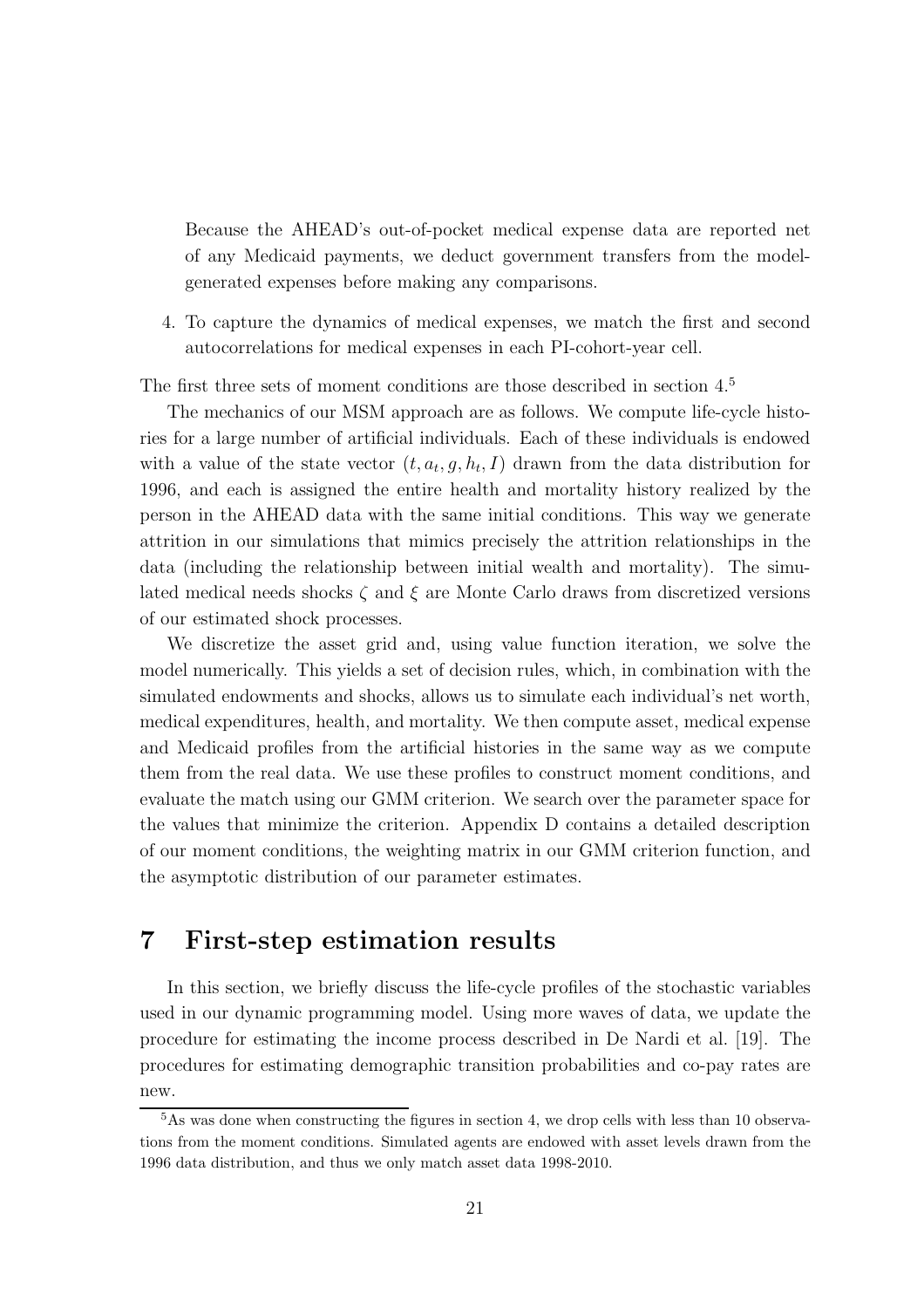### 7.1 Income profiles

We model non-asset income as a function of age, sex, and the individual's PI ranking. Figure 5 presents average income profiles, conditional on PI quintile, computed by simulating our model. In this simulation we do not let people die, and we simulate each person's financial and medical history up through the oldest surviving age allowed in the model. Since we rule out attrition, this picture shows how income evolves over time for the same sample of elderly people. Figure 5 shows that average annual income ranges from about \$5,000 per year in the bottom PI quintile to about \$23,000 in the top quintile; median wealth holdings for the two groups are zero and just under \$200,000, respectively.



Figure 5: Average income, by permanent income quintile.

#### 7.2 Mortality and health status

We estimate health transitions and mortality rates simultaneously by fitting the transitions observed in the HRS to a multinomial logit model. We allow the transition probabilities to depend on age, sex, current health status, and PI. We estimate annual transition rates: combining annual transition probabilities in consecutive years yields two-year transition rates we can fit to the AHEAD data. Appendix F gives details on the procedure.

Using the estimated transition probabilities, we simulate demographic histories, beginning at age 70, for different gender-PI-health combinations. Table 2 shows life expectancies. We find that rich people, women, and healthy people live much longer than their poor, male, and sick counterparts. For example, a male at the 10th PI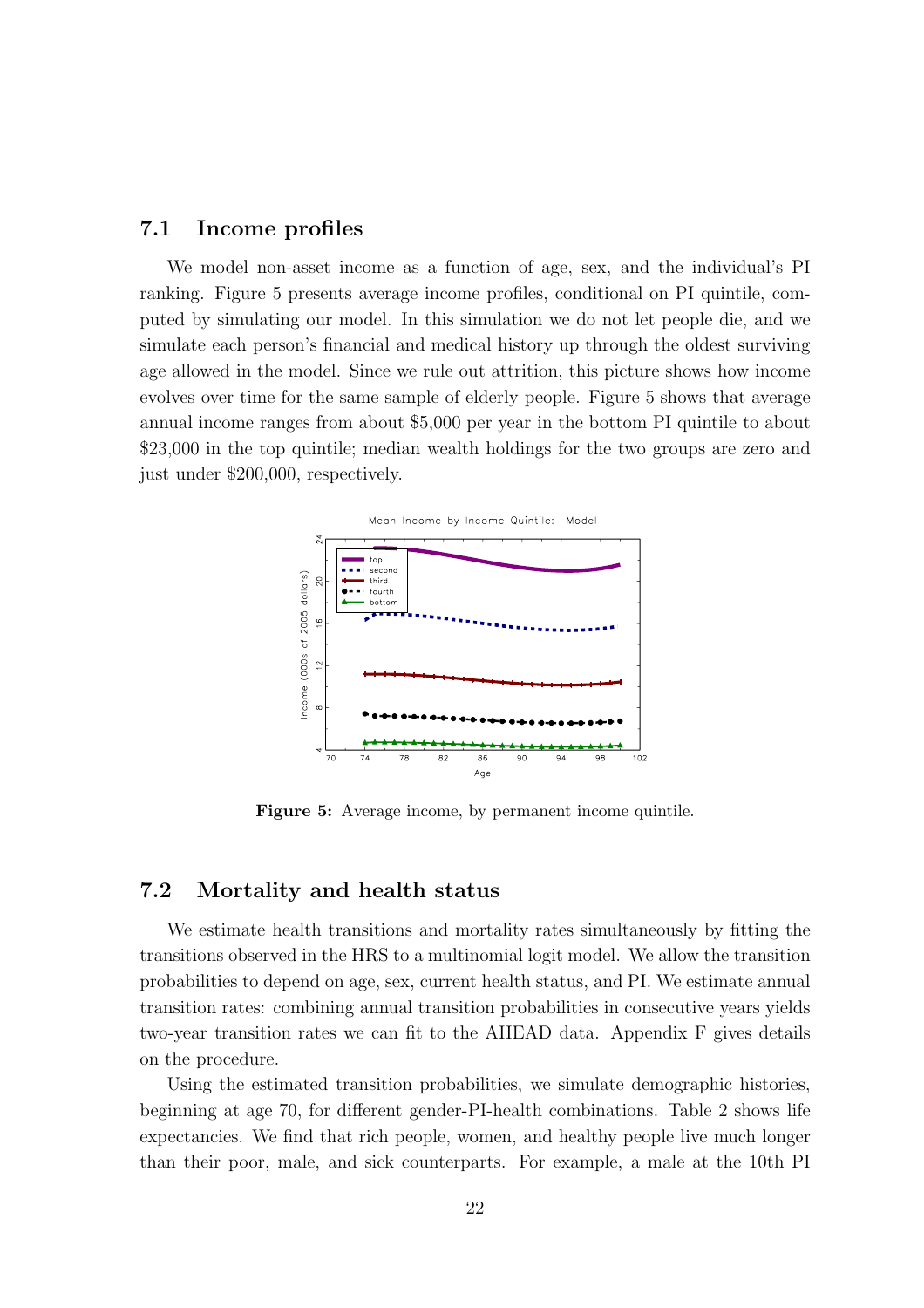| Permanent                  |         | Males      |        |         | Females    |        |                  |
|----------------------------|---------|------------|--------|---------|------------|--------|------------------|
| Income                     | Nursing | <b>Bad</b> | Good   | Nursing | <b>Bad</b> | Good   |                  |
| Percentile                 | Home    | Health     | Health | Home    | Health     | Health | All <sup>†</sup> |
| 10                         | 2.16    | 5.91       | 7.23   | 3.04    | 9.73       | 11.76  | 10.21            |
| 30                         | 2.15    | 6.47       | 8.17   | 3.14    | 10.71      | 12.92  | 11.22            |
| 50                         | 2.15    | 7.11       | 9.10   | 3.25    | 11.73      | 14.06  | 12.30            |
| 70                         | 2.17    | 7.82       | 10.09  | 3.40    | 12.72      | 15.08  | 13.34            |
| 90                         | 2.18    | 8.57       | 10.98  | 3.60    | 13.70      | 15.98  | 14.19            |
| By gender: $†$             |         |            |        |         |            |        |                  |
| Men                        |         |            |        |         |            |        | 9.42             |
| Women                      |         |            |        |         |            |        | 13.32            |
| By health status: $\delta$ |         |            |        |         |            |        |                  |
| Bad Health                 |         |            |        |         |            |        | 10.47            |
| Good Health                |         |            |        |         |            |        | 13.74            |

percentile in a nursing home expects to live only 2.2 more years, while a female at the 90th percentile in good health expects to live 16.0 more years.<sup>6</sup>

Notes: Life expectancies calculated through simulations using estimated health transition and survivor functions. † Using gender and health distributions for entire population;  $\frac{1}{k}$  Using health and permanent income distributions for each gender;  $\frac{1}{k}$  Using gender and permanent income distributions for each health status group.

Table 2: Life expectancy in years, conditional on reaching age 70.

Another important saving determinant is the risk of requiring nursing home care. Table 3 shows the probability at age 70 of ever entering a nursing home. The calculations show that 40.9% of women will ultimately enter a nursing home, as opposed

 $6$ Our predicted life expectancy at age 70 is about three years less than what the aggregate statistics imply. This discrepancy stems from using data on singles only: when we re-estimate the model for both couples and singles, predicted life expectancy is within a year of the aggregate statistics for both men and women. In addition, our estimated income gradient is similar to that in Waldron [65], who finds that those in the top of the income distribution live 3 years longer than those at the bottom, conditional on being 65.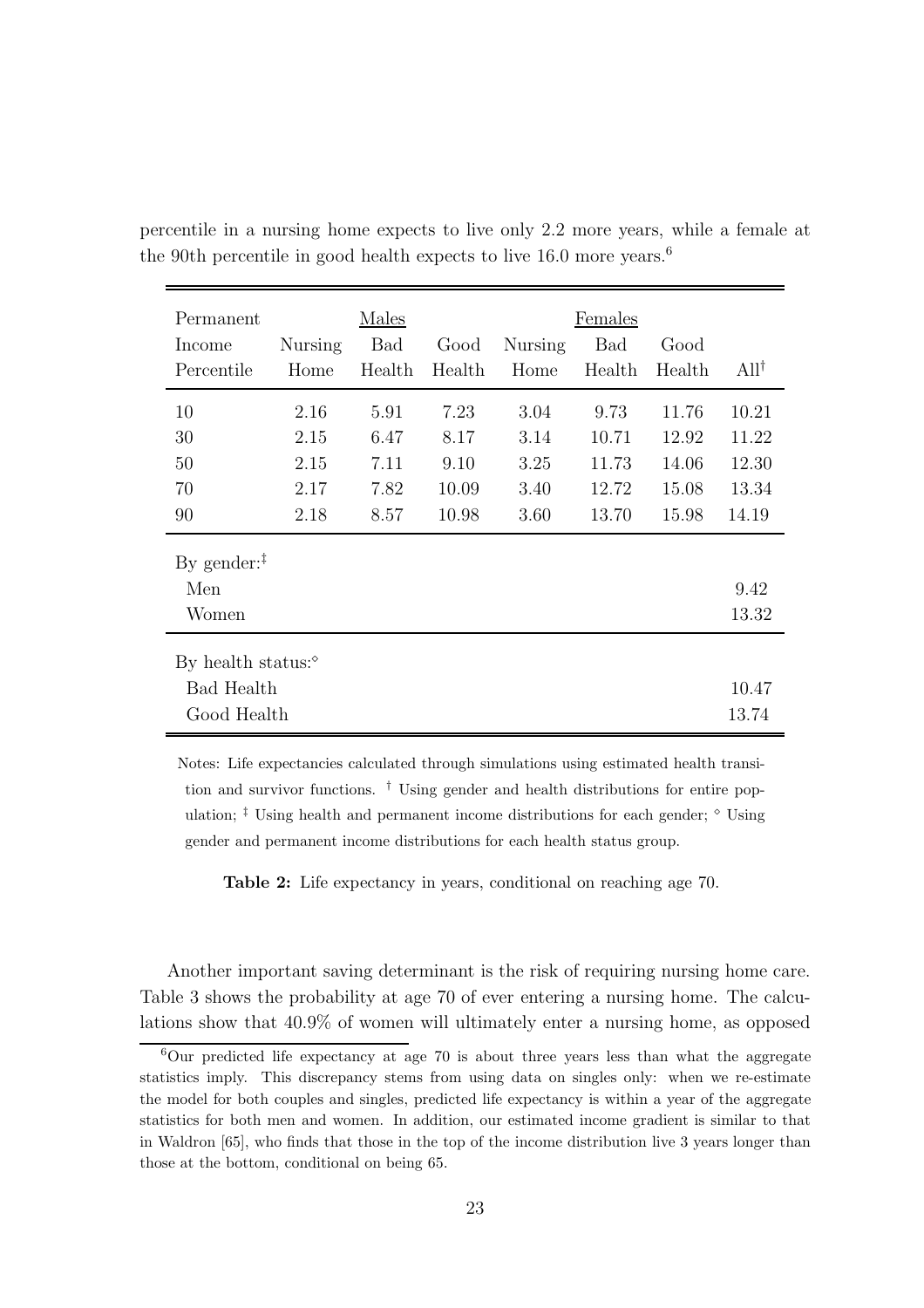to 27.3% for men. These numbers are similar to those from the Robinson model described in Brown and Finkelstein [8], which show 27% of 65-year-old men and 44% of 65-year-old women require nursing home care. One possible reason we find a lower number for women is that the Robinson model is based on older data, and nursing home utilization has declined in recent years (Alecxih [1]).

| Permanent                  | Males  |        | Females |        |                     |  |
|----------------------------|--------|--------|---------|--------|---------------------|--|
| Income                     | Bad    | Good   | Bad     | Good   |                     |  |
| Percentile                 | Health | Health | Health  | Health | $A$ ll <sup>†</sup> |  |
| 10                         | 26.7   | 28.1   | 37.3    | 39.9   | 36.7                |  |
| 30                         | 26.3   | 28.1   | 38.3    | 41.0   | 37.8                |  |
| 50                         | 26.1   | 27.9   | 38.9    | 42.5   | 38.5                |  |
| 70                         | 25.4   | 28.1   | 39.5    | 43.1   | 39.3                |  |
| 90                         | 24.8   | 28.2   | 39.9    | 43.8   | 39.5                |  |
| By gender: $‡$             |        |        |         |        |                     |  |
| Men                        |        |        |         |        | 27.3                |  |
| Women                      |        |        |         |        | 40.9                |  |
| By health status: $\delta$ |        |        |         |        |                     |  |
| <b>Bad Health</b><br>36.0  |        |        |         |        |                     |  |
| Good Health                |        |        |         |        | 39.6                |  |

Notes: Percentages calculated through simulations using estimated health transition and survivor functions; † Using gender and health distributions for entire population;  $\ddagger$  Using health and permanent income distributions for each gender;  $\degree$  Using gender and permanent income distributions for each health status group.

Table 3: Percentage of people ever entering a nursing home conditional on being alive at 70.

### 7.3 Co-pay rates

The co-pay rate  $q_t = q(h_t)$  is the share of total billable medical spending not paid by Medicare or private insurers. Thus, it is the share paid out-of-pocket or by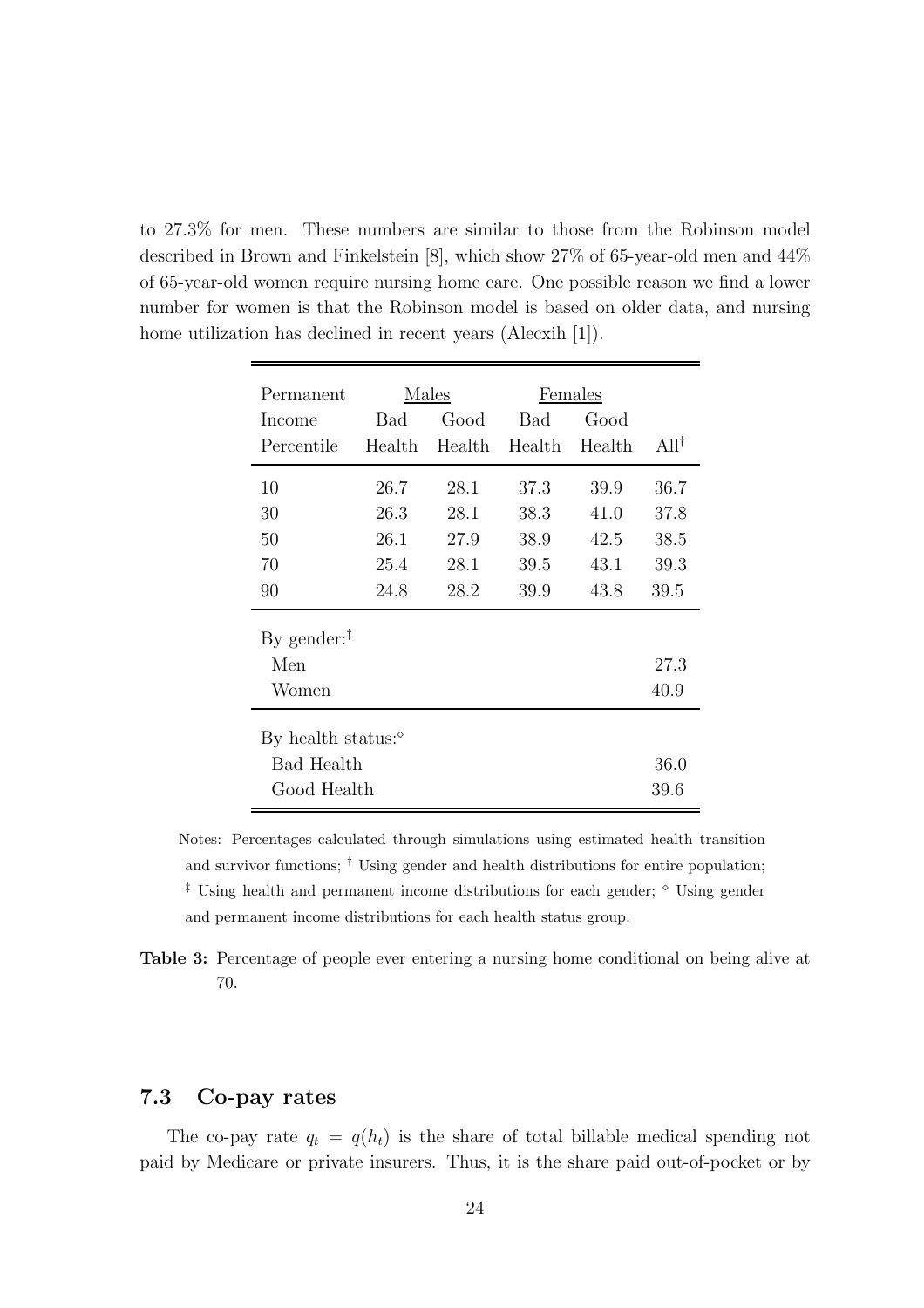Medicaid. We allow it to differ depending on whether the person is in a nursing home or not:  $q_t = q(h_t)$ .

Using data from the MCBS, we estimate the co-pay rate by taking the ratio of mean out-of-pocket spending plus Medicaid payments to mean total medical expenses. The co-pay rate for people not in a nursing home averages 27% and does not vary much with demographics. The co-pay rate for those in nursing homes is 68%. For every dollar spent on nursing homes, 34 cents come from Medicaid and 34 cents are from out-of-pocket, with 32 cents coming from Medicare or other sources. We cross-checked these co-pay rates with data from the 1997-2008 waves of the Medical Expenditure Panel Survey (MEPS), again making the same sample selection decisions as in the AHEAD. For those not in a nursing home, the MCBS and MEPS estimated co-pay rates were very similar. However, MEPS does not contain information on individuals in nursing homes, so we rely on the estimated co-pay rates from MCBS.

### 8 Second step results, model fit, and identification

#### 8.1 Parameter values

Table 4 presents our estimated parameters. Our estimate of  $\beta$ , the discount factor, is 0.995. This number has to be multiplied by the survival probability to obtain the effective discount factor. As Table 2 shows, the survival probability for our sample of older individuals is low, implying an effective discount factor much lower than  $\beta$ .

Our estimate of  $\nu$ , the coefficient of relative risk aversion for "regular" consumption, is 3.0, while our estimate of  $\omega$ , the coefficient of relative risk aversion for medical goods, is 3.4. Bajari et al. [4] use the same utility function that we adopt, and estimate it in the context of a static model of health insurance choice and medical care utilization. They estimate  $\nu = 1.9$  and  $\omega = 3.2$ . Thus, they also find  $\nu < \omega$ . However, their estimated values for both parameters are lower than ours. Because we allow for self-insurance through savings, for given parameters, demand for health insurance will be lower. Thus we need higher coefficients of relative risk aversion to explain health insurance and medical spending choices. Einav et al. [23] and McClellan and Skinner [48] also study two period problems in which utility also depends on medical care.

Our estimates imply that the demand for medical goods is less elastic than the demand for consumption. In a recent study, Fonseca et al. [27] calculate that the coinsurance elasticity for total medical expenditures ranges from -0.27 to -0.35, which they find to be consistent with existing micro evidence. Repeating their experiment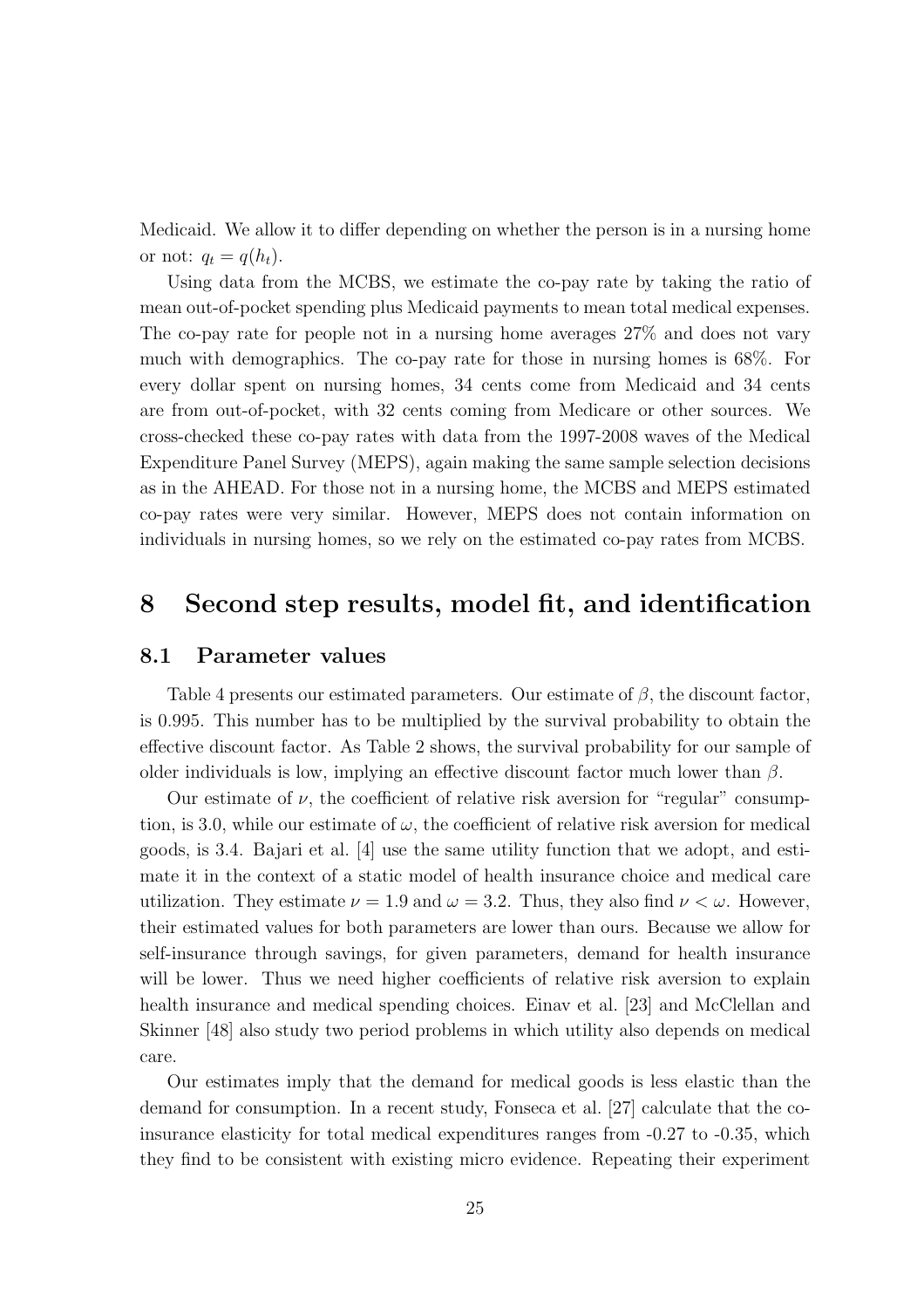| $\beta$ : discount factor                 | .995    |
|-------------------------------------------|---------|
|                                           | (0.016) |
| $\nu$ : RRA, consumption                  | 3.039   |
|                                           | (0.025) |
| $\omega$ : RRA, medical expenditures      | 3.367   |
|                                           | (0.034) |
| $Y: SSI$ income level,                    | \$6,420 |
|                                           | (235.9) |
| $u_c = u_m$ : utility floor, <sup>†</sup> | \$5,261 |
|                                           | (194.4) |
| $\theta$ : bequest intensity              | 138.1   |
|                                           | (7.55)  |
| k: bequest curvature (in $000s$ )         | 18.5    |
|                                           | (0.718) |

† The estimated utility floor is indexed by the consumption level that provides the floor when  $\mu = 0$ .

Table 4: Estimated preference parameters. Standard errors are in parentheses below estimated parameters.

(a 150% increase in co-pay rates) with our model reveals that elasticities range by age and income: richer and younger people have higher elasticities. To calculate a summary number, we use our model of mortality and an annual population growth rate of 1.5% to find a cross-sectional distribution of ages. Combining this number with our simulations, we find an aggregate cross-sectional elasticity of  $-0.27$ .

The SSI income benefit (which is also the income threshold to be medically needy) is estimated at \$6,420, a number very close to the \$6,950 statutory threshold used in many states.

In our baseline estimates, we constrain the two utility floors to be the same, as Medicaid generosity does not appear to be drastically different across the two categories of recipients. The utility floor corresponds to the utility from consuming \$5,261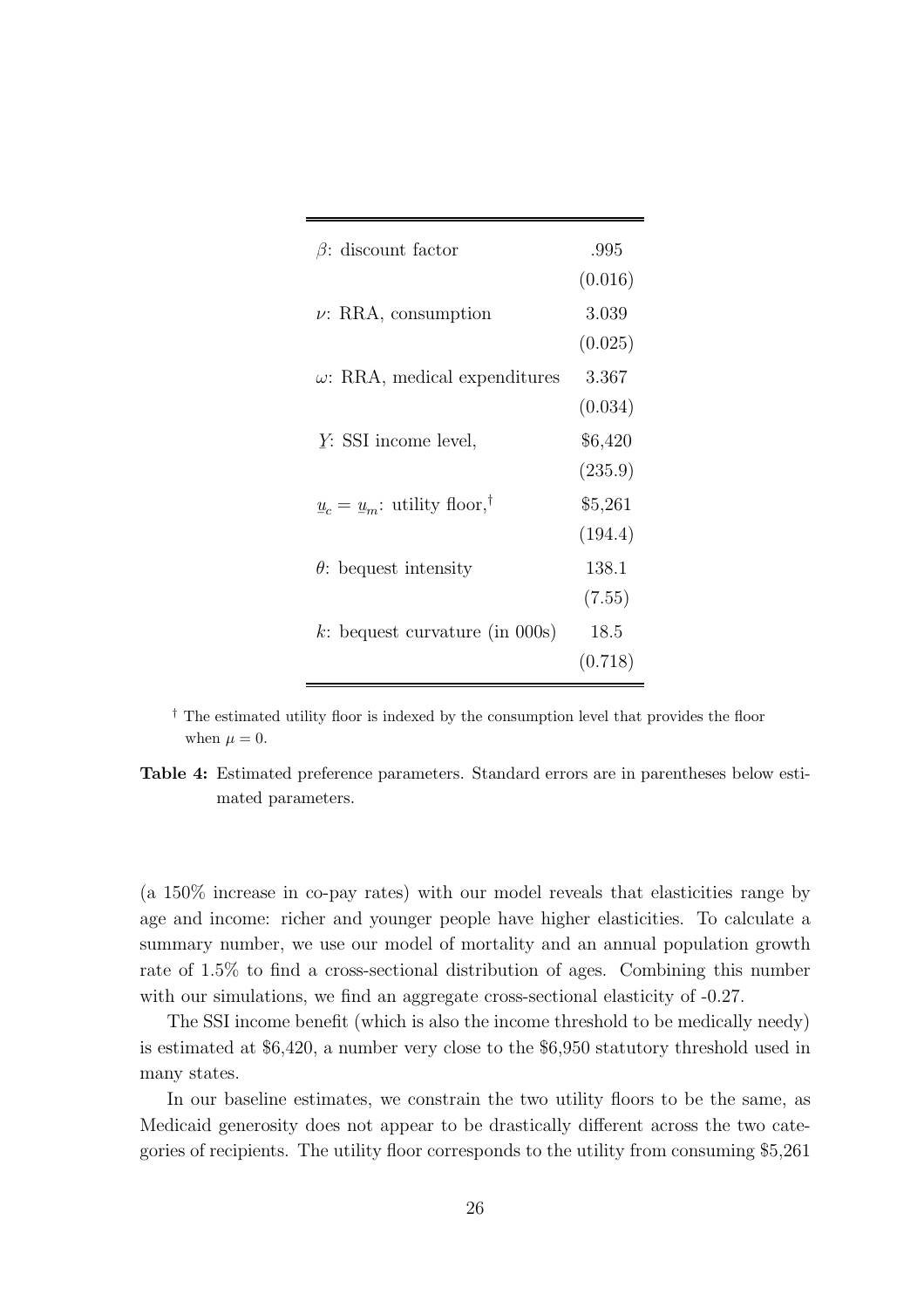a year when healthy. It should be noted that the medically needy are guaranteed a minimum income of \$6,420 (\$7,020 including the income disregard) so that their total consumption when healthy is at least \$7,020 a year. However, when there are large medical needs, transfers are determined by the Medicaid-induced utility floor.

The point estimates of  $\theta$  and k imply that, in the period before certain death, the bequest motive becomes operative once consumption exceeds \$3,614 per year. (See De Nardi, French, and Jones [19] for a derivation.) For individuals in this group, the marginal propensity to bequeath, above the threshold level, is 83 cents out of every additional dollar. Several other authors have recently estimated bequest motives inside structural models of old age saving.<sup>7</sup> Imposing a linear bequest motive, Kopczuk and Lupton [41] find that agents with bequest motives (around three quarters of the population) would, when facing certain death, bequeath all wealth in excess of \$29,700. De Nardi et al. [19] find that, depending on the specification, the bequest motive becomes active between \$31,500 and \$43,4000, and generates a marginal propensity to bequeath of 88-89%. Lockwood [?] finds a threshold of \$18,400 and a propensity to bequeath of 92%. While these studies suggest bequests are more of a luxury good than do our estimates, none of them seek to explain Medicaid usage. In contrast, Ameriks et al. [3] estimate their model using survey data questions, including hypothetical questions about bequests and long-term care insurance, in a model aimed at assessing Medicaid and medical expense risk. They find a terminal bequest threshold of \$7,100 and a propensity to bequeath of 98%. Compared to them, we find a lower threshold, but a much higher marginal propensity to consume.

We now turn to discussing how well the model fits the some key aspects of the data, the identification of the model's parameters, and to highlighting some interesting model implications.

### 8.2 Model fit

Figure 6 compares the Medicaid recipiency profiles generated by the model (dashed line) to those in the data (solid line) for the members of four birth-year cohorts. In panel a, the lines at the far left of the graph are for the youngest cohort, whose members in 1996 were aged 72-76, with an average age of 74. The second set of lines are for the cohort aged 82-86 in 1996. Panel b displays the two other cohorts, starting respectively at age 79 and 89. The graphs show that the model matches the general patterns of Medicaid usage. The model tends to over-predict usage by the poor, and

 $7$ Assembling these figures requires a few derivations and inflation adjustments. Calculations are available on request.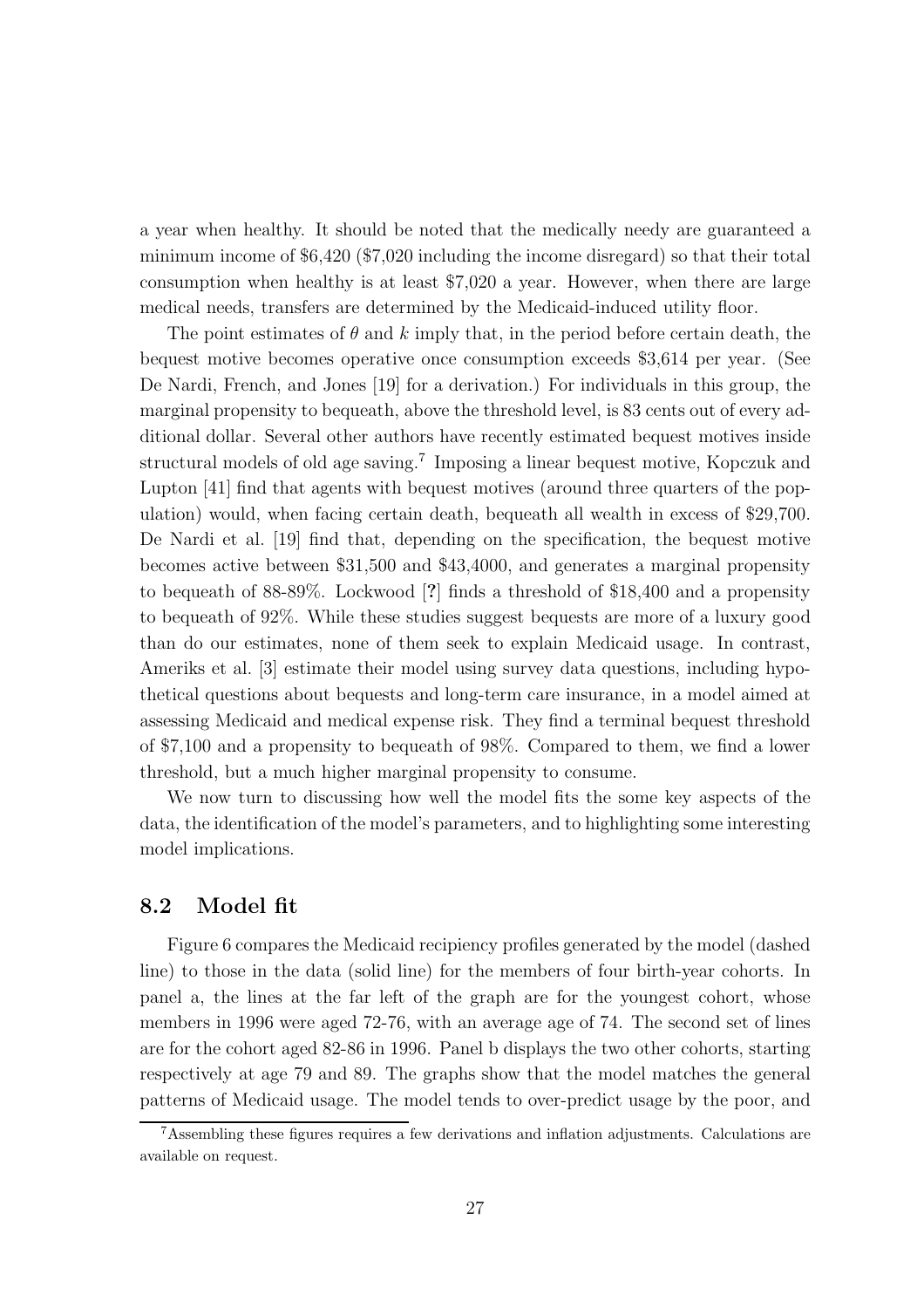

Figure 6: Each line represents Medicaid recipiency for a cohort-income cell, traced over the time period 1996-2010: data (solid lines) and model (dashed lines). Thicker lines refer to higher permanent income groups. Panel a: cohorts age 74 and 84 in 1996. Panel b: cohorts age 79 and 89 in 1996.

undepredict usage by the rich, especially at relatively younger ages.

Figure 7 plots median net worth by age, cohort, and PI. Here too the model does well, matching the observation that the savings patterns differ by PI and that higher PI people don't run down their assets until well past age 90. If anything, the model tends to over-predict saving in the top PI group.

Figure 8 displays the median and ninetieth percentile of out-of-pocket medical expenses (that is, net of Medicaid payments and private and public insurance co-pays) paid by people in the model and in the data. PI has a large effect on out-of-pocket medical expenses, especially at older ages. Median medical expenses are less than \$1,500 a year at age 75. By age 100, they stay flat for those in the bottom quintile of the PI distribution but often exceed \$5,000 for those at the top of the PI distribution. Panels a and b show that the model does a reasonable job of matching the medians found in the data. The other two panels report the 90th percentile of out-of-pocket medical expenses in the model and in the data and thus provides a better idea of the tail risk by age and PI. Here the model reproduces medical expenses of \$4,000 or less at age 74, staying flat over time for the lower PI people, but tends to understate the medical expenditures of high-PI people in their late nineties.

Turning to cross-sectional distributions of medical spending, Figure 9 presents three panels. Panel a, in the top left corner, presents the cumulative distribution function (CDF) of out-of-pocket medical expenditures found in the AHEAD and MCBS data, as well as that produced by the model. The solid line is the model-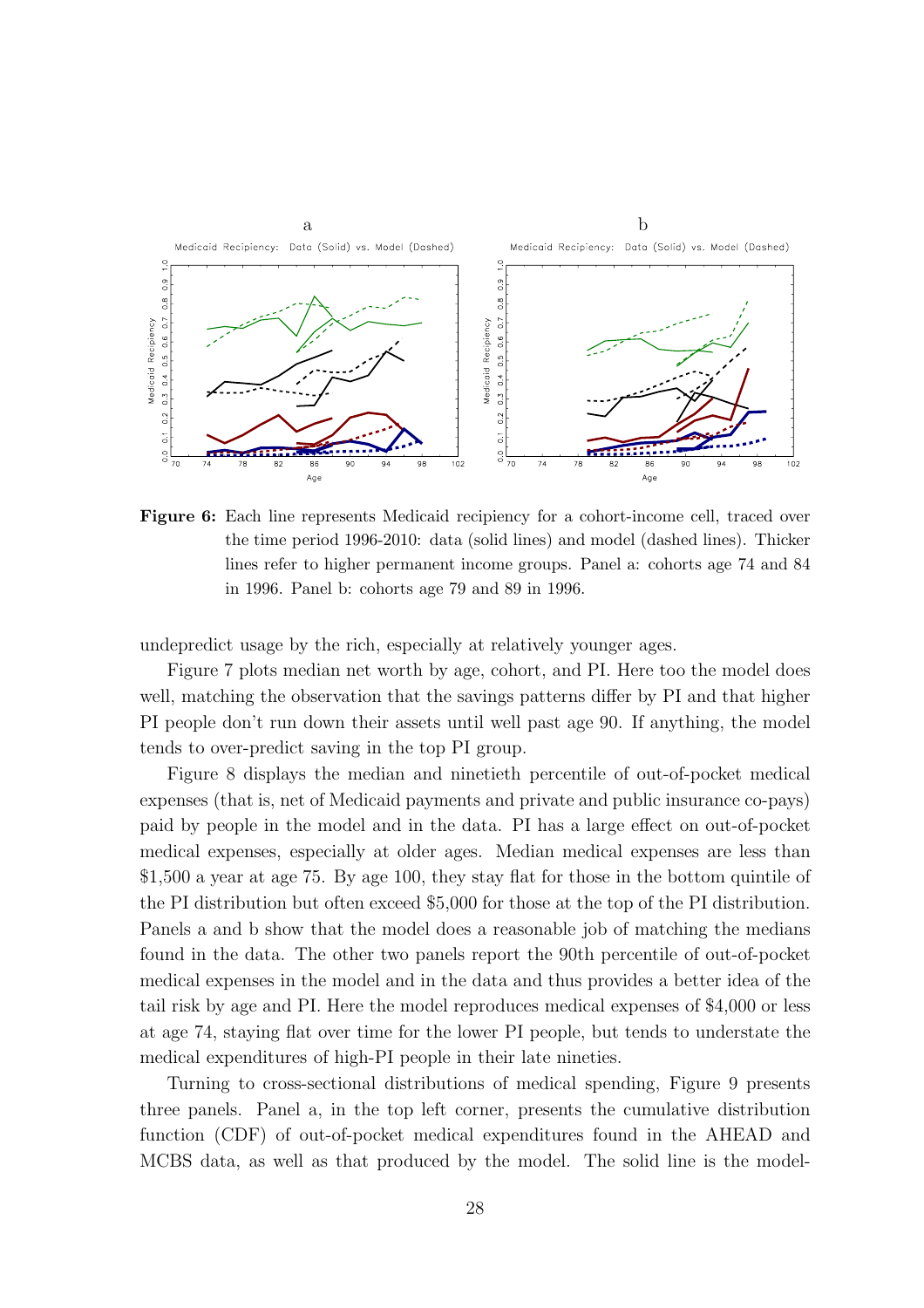

Figure 7: Each line represents median net worth for a cohort-income cell, traced over the time period 1996-2010: data (solid lines) and model (dashed lines). Thicker lines refer to higher permanent income groups. Panel a: cohorts age 74 and 84 in 1996. Panel b: cohorts age 79 and 89 in 1996.

predicted CDF, the dashed line is the AHEAD CDF, and the dotted line is the MCBS CDF. Because the model's parameters are estimated in part by fitting AHEAD outof-pocket spending profiles—although not the CDF itself—it is not surprising that AHEAD and model-predicted CDFs are very similar. The model CDF also resembles the MCBS CDF, although out-of-pocket medical spending in the MCBS is higher up to the 98th percentile of the spending distribution.

Panel b shows the CDF of Medicaid payments, both as predicted by the model and in the MCBS data. Medicaid expenditures in the MCBS data are higher than those predicted by the model up to the 98th percentile, but are lower thereafter. Panel c, at the bottom, shows the CDF of total medical expenditures from all payors. Total expenditures in the MCBS are higher than the model predictions up to the 92nd percentile at \$48,000, and are lower thereafter. In summary, these differences are not large and the model fits well the distribution of-out-of pocket, Medicaid, and total medical spending. Because Medicaid and total medical expenditures are not part of the GMM criterion we use to estimate the model, the ability of the model to fit these data provides additional validation. This feature is important for policy analysis, as it means the model is able to match the possibility of catastrophic medical spending.

Table 5 shows average Medicaid and out-of-pocket expenditures conditional on PI quintile, both as predicted by the model and as in the data. The first two columns of Table 5 compare Medicaid expenditures in the MCBS data to those predicted by the model. It shows that retirees at the bottom of the PI distribution have average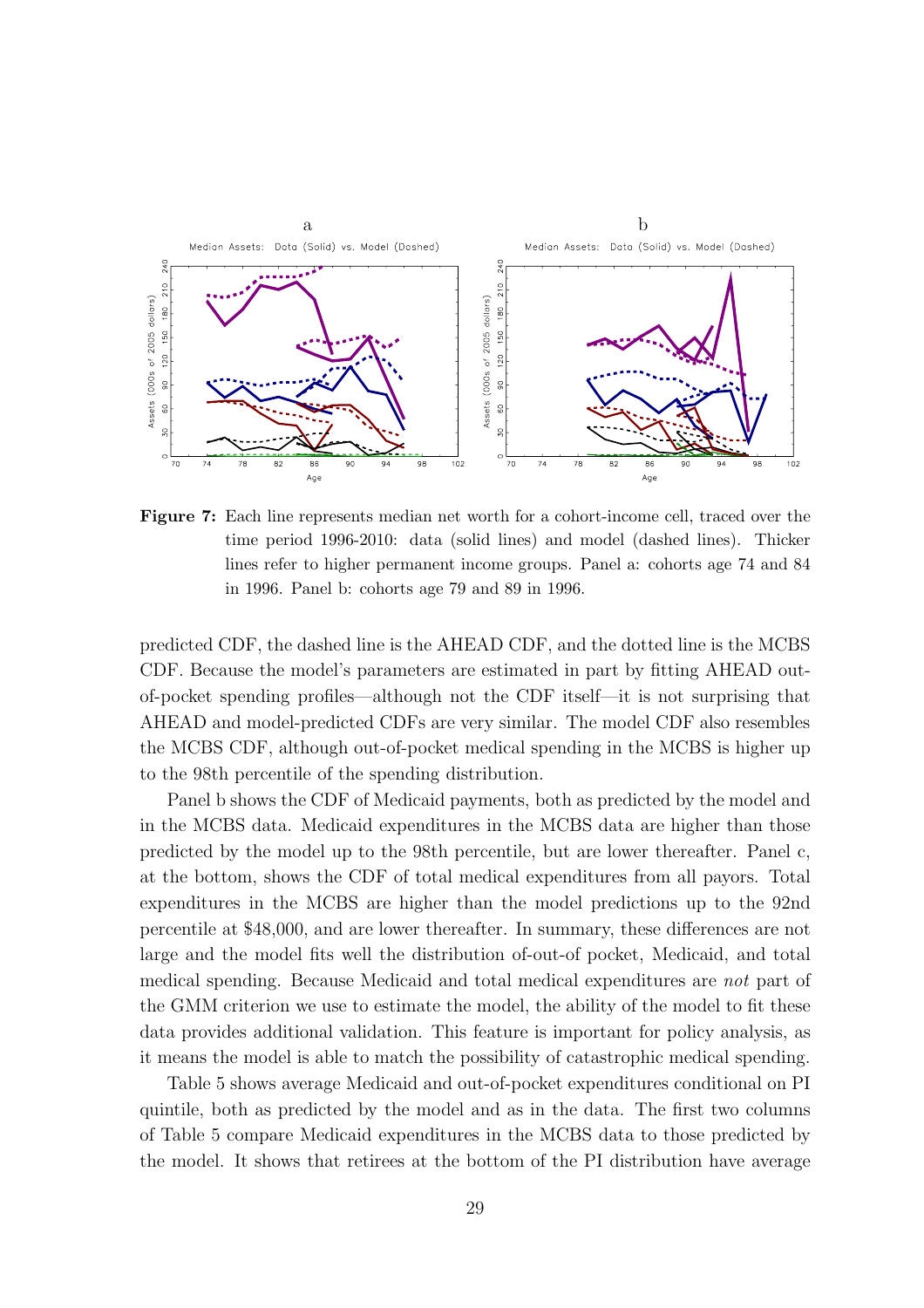

Figure 8: Each line represents median (top panels) and 90th percentile (bottom panels) of medical expenditures for a cohort-income cell, traced over 1996-2010: data (solid lines) and model (dashed lines). Thicker lines: higher permanent income groups. Panels a and b: different cohorts.

Medicaid expenditures of \$6,170 and \$5,050 in the data and model, respectively. For those at the top of the PI distribution, Medicaid expenditures are \$900 and \$810 in data and model, respectively. Overall the model matches Medicaid payments well. It bears noting that although average Medicaid payments are smaller at the top of the PI distribution, conditional on receiving Medicaid those at the top of the PI distribution receive much larger payments than lower PI groups. This is true both in the model and in the data. To the best of our knowledge, we are the first to document the progressivity of Medicaid payments among the elderly.<sup>8</sup>

<sup>8</sup>Work by Bhattacharya and Lakdawalla [5] and McClellan and Skinner [48] studied Medicare progressivity.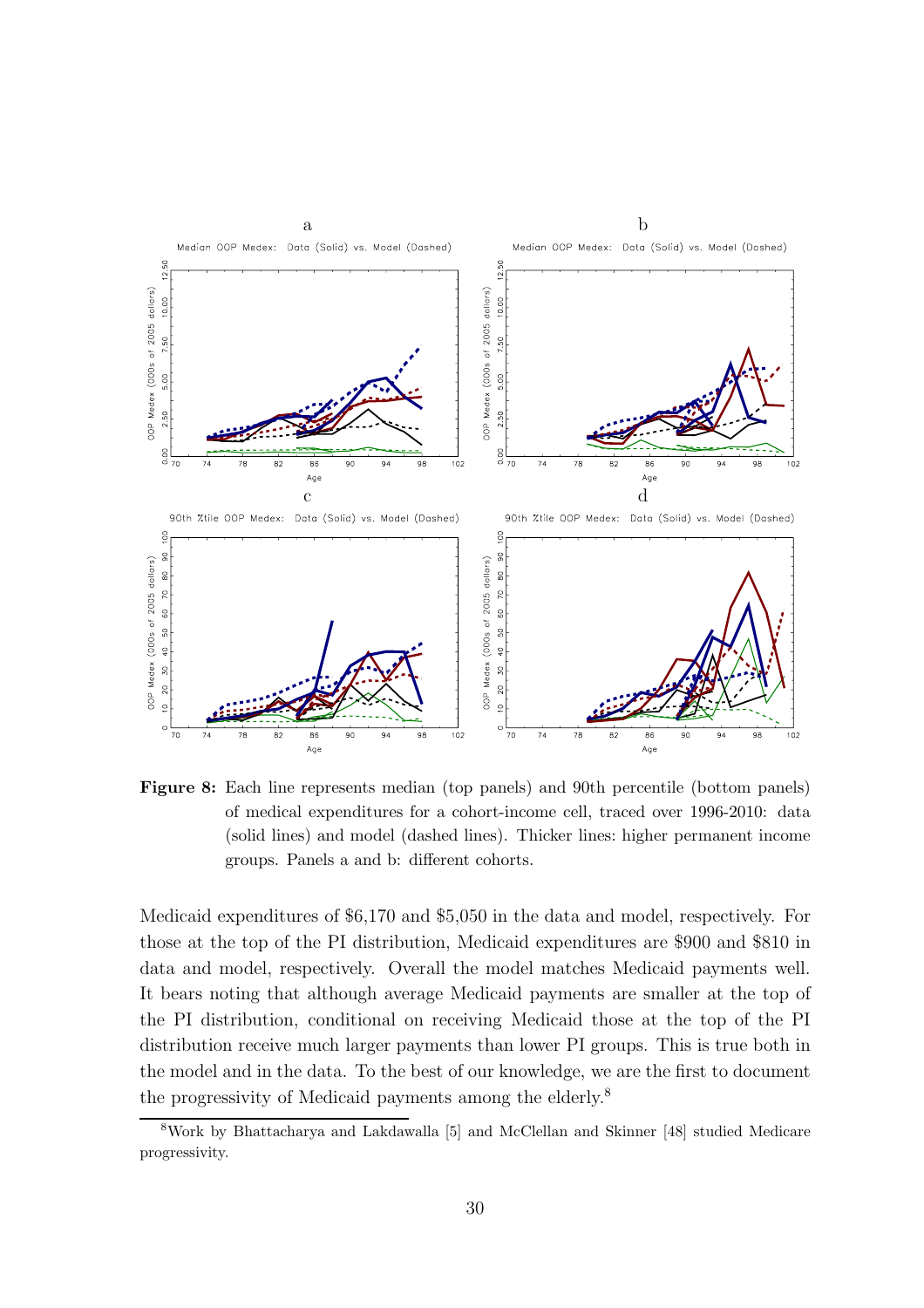

Figure 9: Cumulative distribution functions of medical spending: model (solid line), AHEAD data (dashed line) and and MCBS data (dotted line). Panel a: out-ofpocket expenditures. Panel b: Medicaid expenditures. Panel c: total expenditures.

The last three columns of Table 5 compare out-of-pocket expenditures from the MCBS, the AHEAD and the model. The MCBS data shows a less steep PI gradient than the AHEAD data. Those at the bottom of the PI distribution spend \$3,850 in the MCBS data and \$2,360 in the AHEAD data, while expenditures at the top are \$6,820 in the MCBS versus \$6,390 in the AHEAD. Overall, however, the gradients are similar. This similarity in average out-of-pocket expenditures gives us confidence that our facts are robust across datasets. The final column shows the average out-ofpocket expenditures predicted by the model. Overall the model fits the data well for both out-of-pocket and Medicaid expenditures. Details on the construction of these cross-sectional comparisons, and additional comparisons, can be found in Appendix A.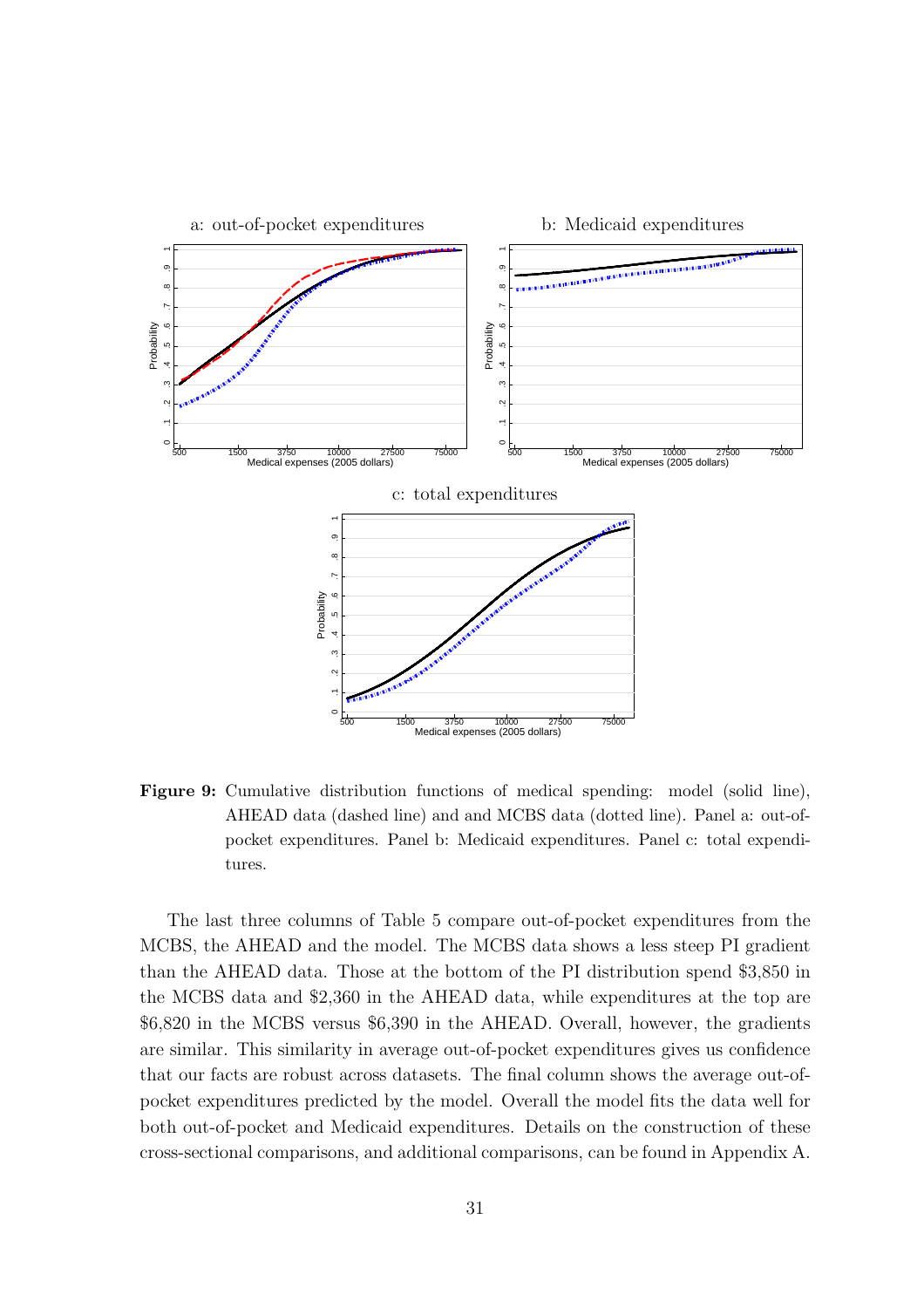| Permanent |             | Medicaid payments |             | Out-of-pocket expenses |       |  |
|-----------|-------------|-------------------|-------------|------------------------|-------|--|
| Income    | <b>MCBS</b> | Model             | <b>MCBS</b> | <b>AHEAD</b>           | Model |  |
| Quintile  | Data        |                   | Data        | Data.                  |       |  |
| Bottom    | 8,560       | 4,860             | 3,790       | 2,380                  | 1,800 |  |
| Fourth    | 5,400       | 3,610             | 4,890       | 3,810                  | 3,510 |  |
| Third     | 2,720       | 2,450             | 5,820       | 4,480                  | 5,450 |  |
| Second    | 1,890       | 1,460             | 6,600       | 5,520                  | 6,470 |  |
| Top       | 1,240       | 810               | 7,310       | 6,390                  | 7,620 |  |
| Men       | 2,700       | 1,820             | 4,850       | 4,090                  | 4,780 |  |
| Women     | 4,190       | 2,760             | 5,910       | 4,330                  | 6,230 |  |

Table 5: Average Medicaid payments and out-of-pocket medical expenditures (2005 dollars), model, MCBS data, and AHEAD data, 1996-2010, for all individuals ages 72 and older in 1996.

### 8.3 Identification

The preference parameters are identified jointly. There are multiple ways to generate high saving by the elderly: large values of the discount factor  $\beta$ , low values of the utility floors  $u$ </u>  $u_c$  and  $u_m$ , large values of the curvature parameters  $\nu$  and  $\omega$ , or strong and pervasive bequest motives (high values of  $\theta$  and small values of k). Dynan, Skinner and Zeldes [22] point out that the same assets can simultaneously address both precautionary and bequest motives. There are also multiple ways to ensure that the income-poorest elderly do not save, including high utility floors and bequest motives that become operative only at high levels of consumption.

We acquire additional identification in several ways. First, and importantly, we require our model to match Medicaid recipiency rates, which helps pin down the utility floors and the SSI threshold  $Y$ ¯ . To be able to match the fraction of people on Medicaid by PI, cohort, and age, the Medicaid insurance floors have to be substantial, in excess of \$5,000 of consumption by the healthy. A lower floor would generate too few people on Medicaid, especially at higher PI quintiles. For example, the model with endogenous medical expenses in De Nardi, French and Jones [19], the one most comparable with the model in this paper, was not estimated to match Medicaid recipiency rates. That model was able to fit the asset data using a similar value of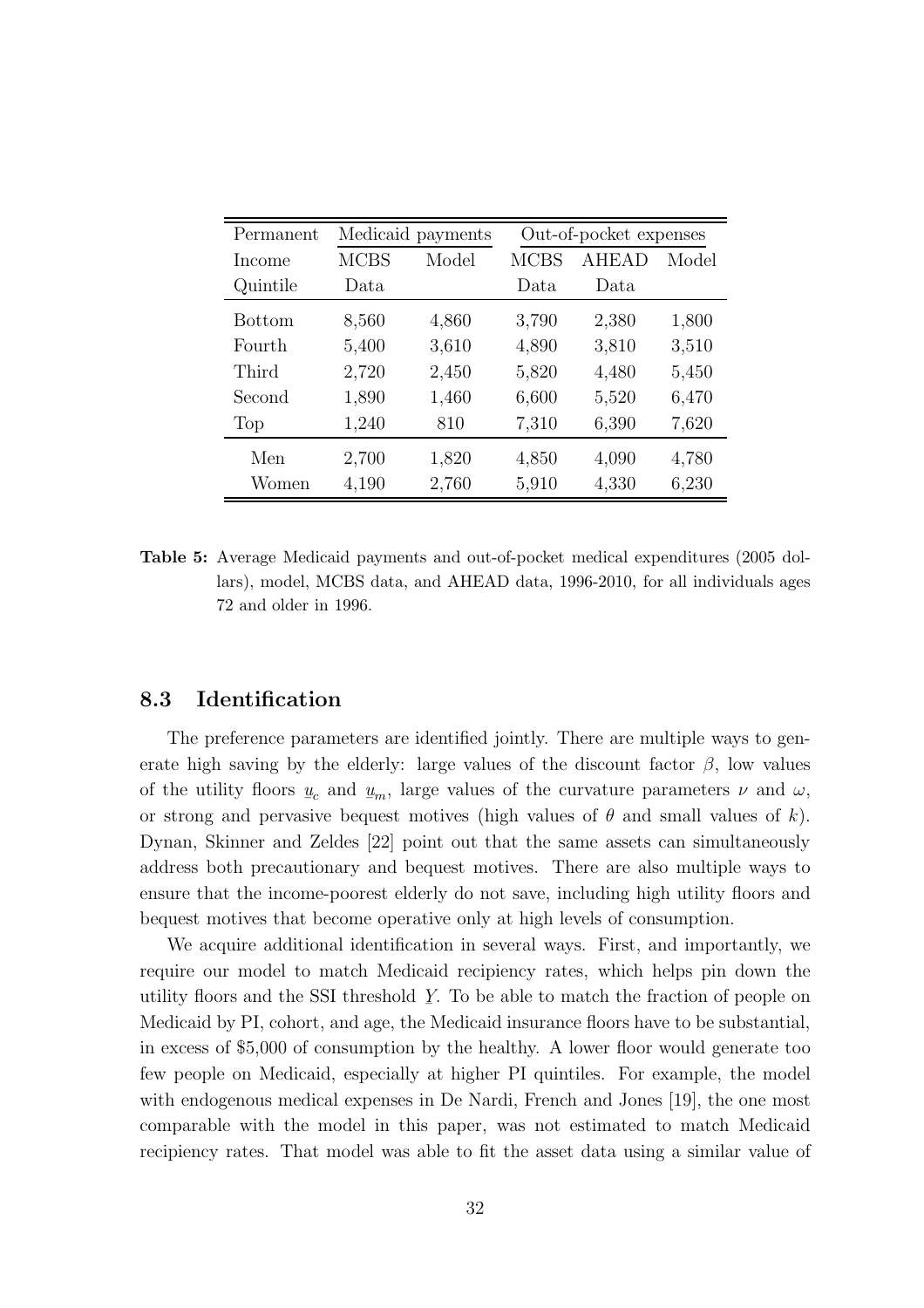$\beta$ , no bequest motives, and lower utility floors. This specification matches the asset data very well even with our current, richer specification of the Medicaid program; the combination in fact matches the asset data better than our baseline estimates. However, the Medicaid program implied by those estimates is too stingy to generate the Medicaid fractions observed in the data. Requiring the model to match Medicaid recipiency thus introduces a tension in the estimation process: Medicaid needs to be fairly generous to generate both a high fraction of people on Medicaid and the pattern of Medicaid recipiency across age and PI. However, a more generous Medicaid program reduces the need to accumulate assets. To match the same asset profiles under a more generous insurance system we need a higher discount factor and/or a stronger bequest motive.

Requiring the model to match observed out-of-pocket medical expenses, in addition to the other moments discussed above, helps identify the discount factor and the bequest motive. While the two have similar implications for asset holdings, they have different implications for the pattern of non-medical consumption and medical expenditures over time. A person saving because of high patience will tend to consume more at relatively later ages, and hence will on average, in an environment in which medical needs increase with age, incur more out-of-pocket medical costs in old age. If, instead, people save more due to bequest motives, consumption of medical goods and services does not need to rise as much in old age. Our combination of the Medicaid floor, discount factor, and bequest motives, yields the best fit of these three sets of moment conditions.

The income gradient of medical expenditures helps us pin down the the coefficients of relative risk aversion for non-medical and medical goods,  $\nu$  and  $\omega$ . The larger these parameters, the less willing individuals are to substitute non-medical and medical goods, over time and with each other. In a world without medical needs shocks, as the coefficient of relative risk aversion for medical goods rises to infinity, the price and income elasticity of its demand falls to zero and consumption of medical goods and services is constant and independent of ones resources (see equation 18). In a world with medical needs shocks, this result generalizes, and the price and income elasticity of its demand is still zero, the consumption of medical goods and services is just a function of these medical needs shocks and does not depend on ones resources. In contrast, when the coefficient of relative risk aversion for medical goods is finite, equation 18 shows that, holding preferences and prices constant, medical goods expenditure is rising in total expenditure (and resources). Diving equation (18) by consumption allows us to obtain the equation governing the optimal ratio of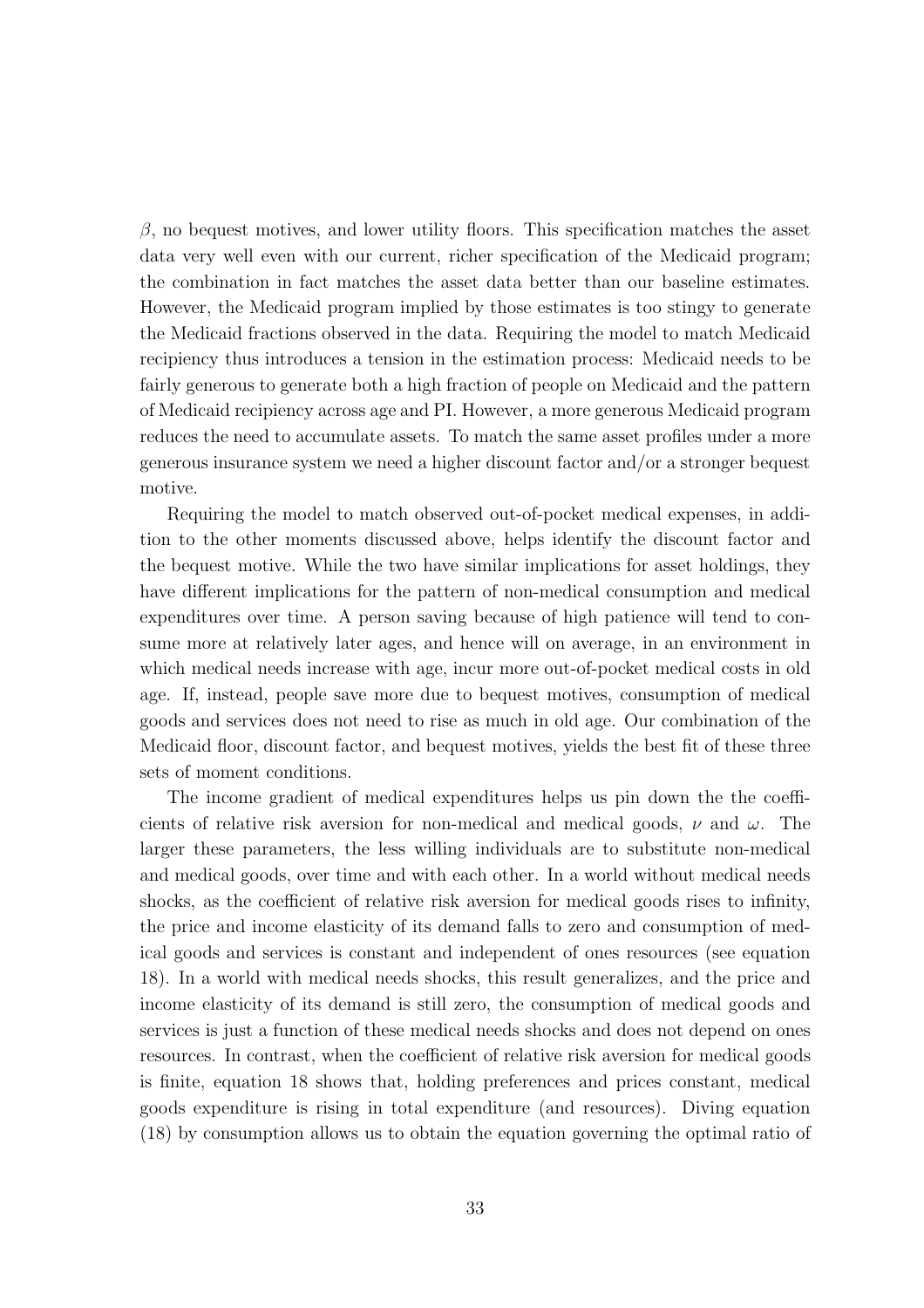medical goods and services to consumption goods

$$
\frac{m_t}{c_t} = \left(\frac{\mu(\cdot)}{q(h_t)}\right)^{1/\omega} c_t^{\frac{\nu-\omega}{\omega}}.
$$
\n(19)

This ratio depends on the relative size of the two risk aversion coefficients,  $\omega$  and  $\mu$ . As resources (and thus consumption) grow,  $\frac{m_t}{c_t}$  falls if people are more risk averse over medical than non-medical goods  $\omega > \mu$ . Put differently, people with higher wealth and permanent income spend a smaller share of their resources on medical goods than on consumption goods when  $\omega > \mu$ . Our estimates suggest this is the empirically relevant case. Given our permanent income profiles that the model takes as given, requiring that our model matches the observed out-of-pocket medical expenses as a function of permanent income helps identify the size of these two parameters. In the data, out-of-pocket medical spending rises with permanent income, suggesting  $\omega$  is finite. However, prior to age 90, the increase in medical expenditure is smaller than the increase in income, suggesting that medical expenditures share of total expenditure is falling in total expenditure, and thus  $\omega > \mu$ . Hence, inspection of equation (19) and figures 2, 3, and 5 help explain how  $\omega$  and  $\mu$  are separately identified.

We also estimate the coefficients for the mean of the logged medical needs shifter  $\mu(h_t, \psi_t, t)$ , the volatility scaler  $\sigma(h_t, t)$  and the process for the shocks  $\zeta_t$  and  $\xi_t$ . As we show in the graphs that follow, the estimates for these parameters (available from the authors on request) imply that the demand for medical services rises rapidly with age. Matching the median and 90th percentile of out-of-pocket medical expenditures, along with their first and second autocorrelations, is the principal way in which we identify these parameters.

# 8.4 Medical and non-medical spending in old age: trajectories and present discounted values

Figure 10 presents profiles that arise when the youngest cohort is simulated from ages 74 to (potentially) 100. Each simulated individual receives a value of the state vector  $(t, a_t, g, h_t, I)$  drawn from the data distribution of 72- to 76-year-olds in 1996. He or she then receives a series of health, medical expense, and mortality shocks consistent with the stochastic processes described in the model section, and is tracked to age 100.

Panel a of Figure 10 shows average out-of-pocket medical expenses. Out-of-pocket expenditures rise rapidly with age for people in the top PI groups, but remain low throughout retirement for those at the bottom. Panel b shows the sum of medical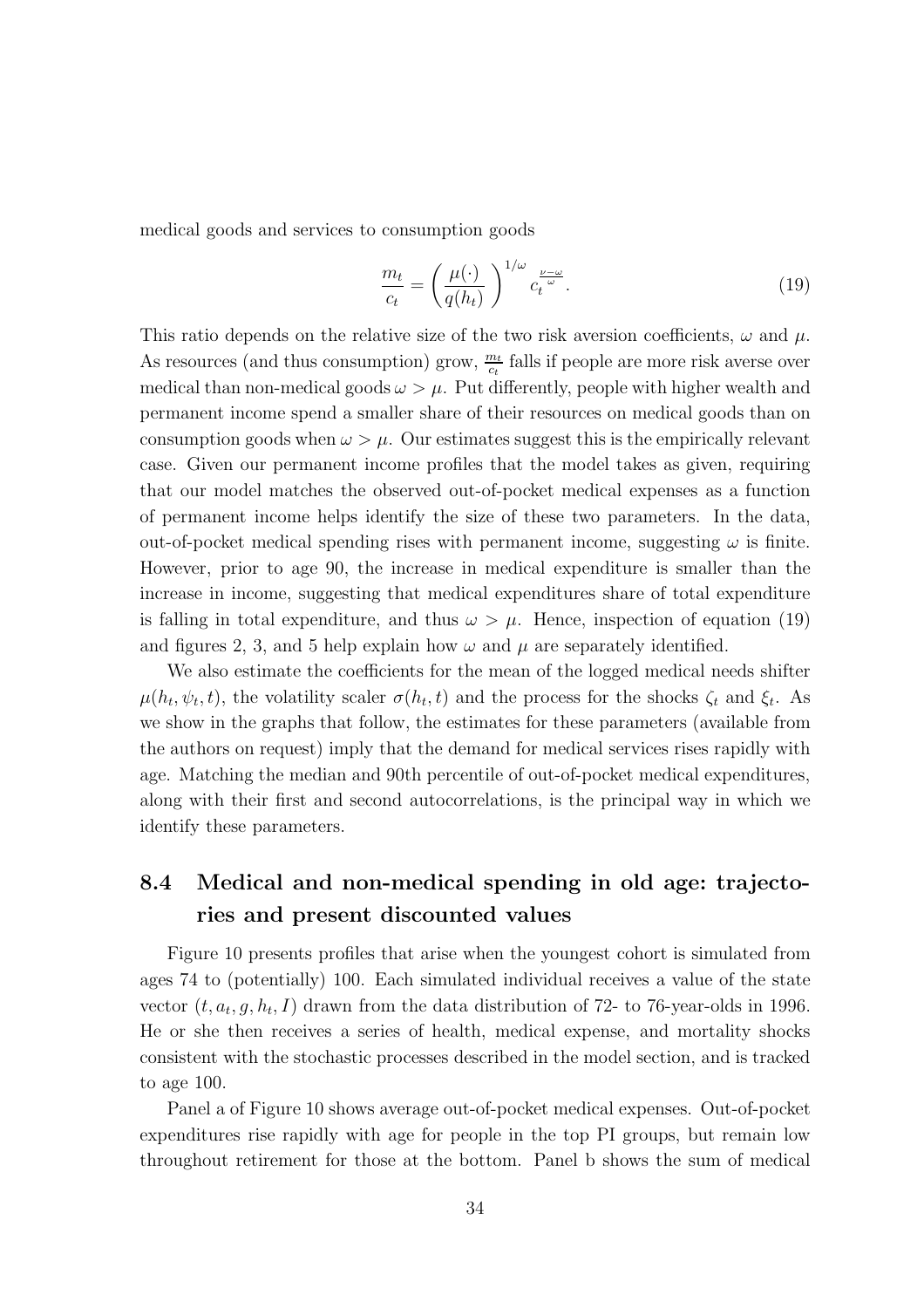

Figure 10: Simulated average expenditures by age and permanent income for the cohort age 74 in 1996. Panel a: medical expenses paid out-of-pocket. Panel b: medical expenses paid out-of-pocket or by Medicaid. Panel c: consumption.

expenses paid out-of-pocket and the expenses paid by Medicaid. Because the costs picked up by Medicaid are co-pays (part of  $q_t m_t$ ), the sums in panel b are in many ways a better measure of an individual's co-payment expenses than the "pure" outof-pocket expenditures in panel a. These sums also increase rapidly with age, going from around \$4,000 at age 74 to \$20,000 at age 100. Medicaid allows poorer people to consume far more medical goods and services than they pay for. As a result, the expense sums shown in panel b rise much more slowly with income than do the out-of-pocket expenses shown in panel a.

Panel c displays non-medical consumption, including that funded by government transfers. The consumption profiles differ from the medical expense profiles shown in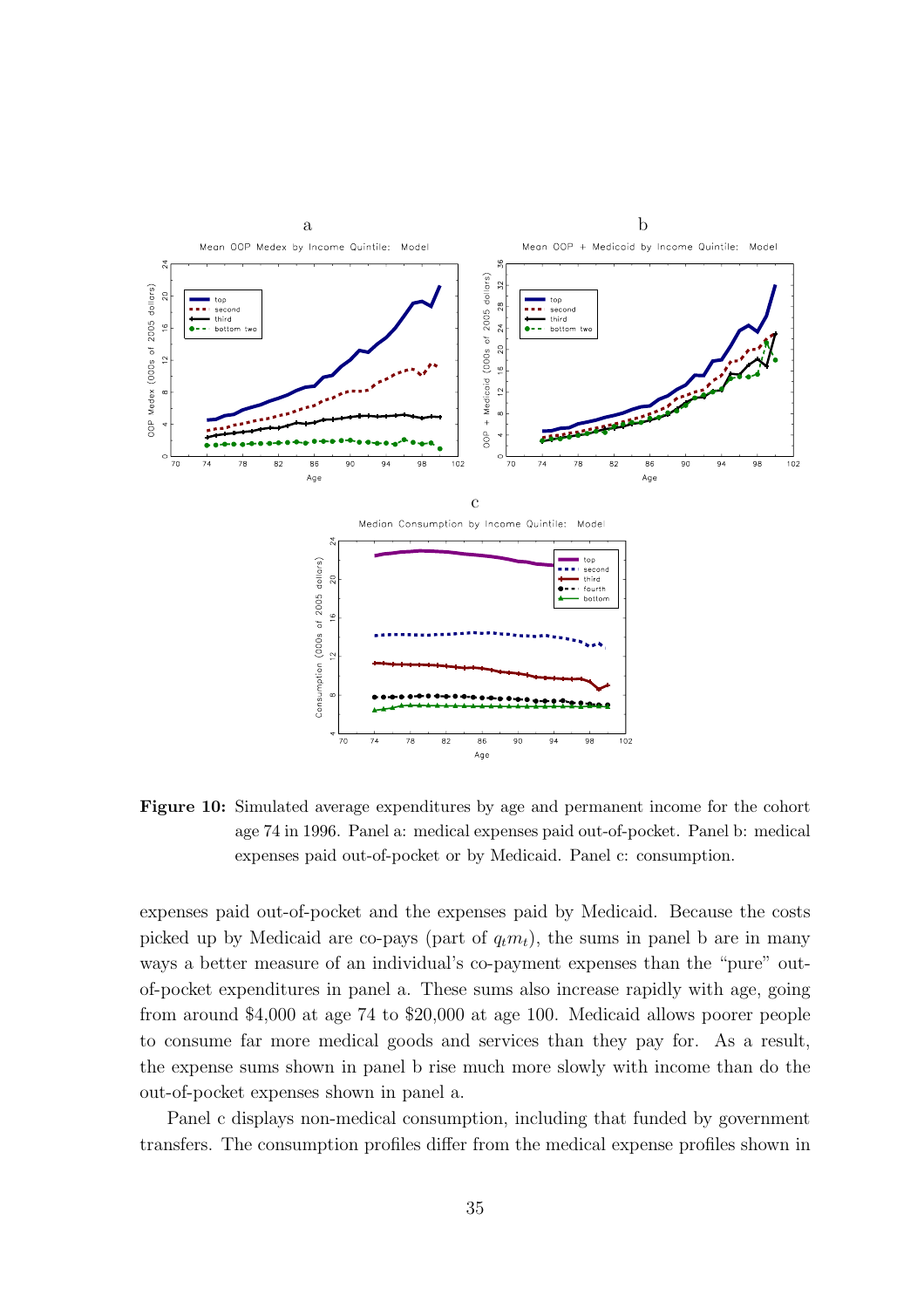panel b in two important ways. First, while medical expenditures rise over retirement by a factor of five, non-medical consumption expenditures decline, albeit slightly, over the same horizon. Second, non-medical consumption rises much more rapidly with PI than do medical expenses. This is consistent with our parameter estimates, which imply that the demand for medical goods is less elastic than the demand for consumption.

Figure 11 describes the Medicaid transfers generated by the model, and illuminate the interaction of the utility floor and medical needs shocks. Panel a of this figure shows the fraction of individuals receiving transfers, while panel b shows average transfers, taken across both recipients and non-recipients. Panel a shows that people in the bottom two PI quintiles receive Medicaid at fairly high rates throughout their retirement. Most of these people qualify through the categorically needy pathway. People in the top PI quintiles, in contrast, use Medicaid much more heavily at older ages, when large medical expenditures make them eligible through the medically needy pathway.

Panel b of Figure 11 shows average Medicaid transfers. While low-income people are much more likely to qualify for Medicaid, the categorically needy provision allows them to qualify with small medical needs. The medically needy provision allows high-income people to qualify only when their medical expenses are high relative to their resources. Although the poor always receive greater Medicaid benefits than the rich, Medicaid transfers to the rich rise more rapidly with age and thus the ratio of transfers received by the rich relative to the poor rises with age.



Figure 11: Simulated fraction of people receiving Medicaid (panel a) and average Medicaid transfers (panel b) for the cohort age 74 in 1996.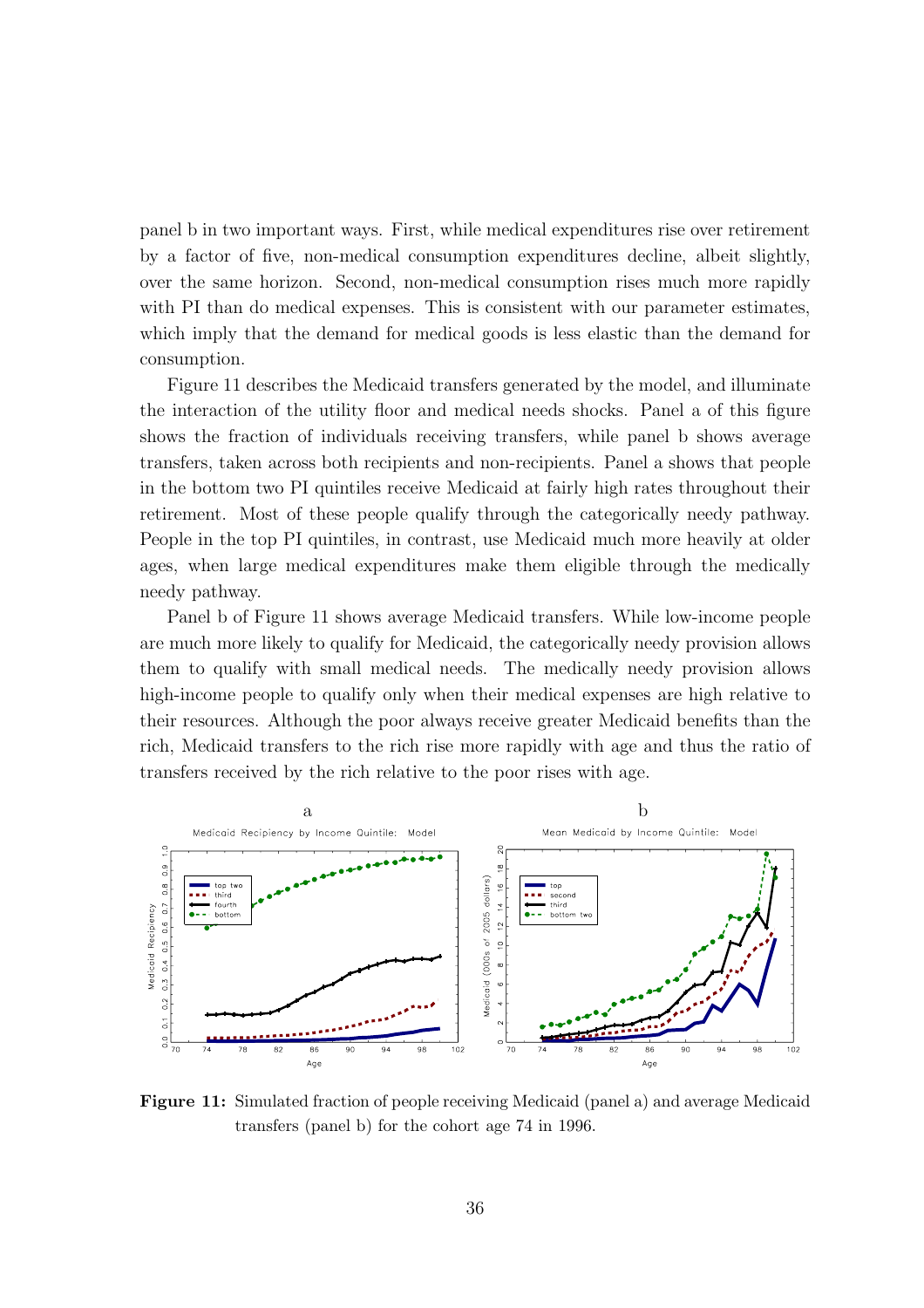After simulating life histories, we convert the simulated expenditure streams into present discounted values, using the model's assumed pre-tax interest rate of 4%. Table 6 shows the present discounted value of non-medical and medical consumption as of age 74. Table 6 highlights how large the consumption of medical goods and services is, relative to non-medical consumption, for people in all PI levels. However, non-medical consumption rises much more quickly in PI than total medical spending. Non-medical spending for the poorest is less than 30% of non-medical spending for the richest. In contrast, the total medical spending of the bottom PI quintile is nearly 50% of the total medical spending of the top quintile. In fact, for low PI individuals, the present discounted value of total medical spending exceeds the present discounted value of non-medical consumption; for high PI individuals, the opposite is true. The final column of this table shows that out-of-pocket medical expenses rise in PI even more quickly. This is because Medicaid covers a higher share of medical expenses for the poor. Over their lifetime, the out-of-pocket costs of medical goods and services for the income-richest are almost 8 times as much as the income-poorest. The table also shows that the present discounted value of all spending, medical and non-medical, is larger for women than men, as they tend to live almost 4 years longer. Furthermore, those in good health also tend to spend more, as they tend to have longer lives and higher PI.

# 9 Medicaid payments, taxes, and the valuation of these payments

The first column of Table 7 shows the presented discounted value of Medicaid payments, beginning at age 74. Although the payments decrease by PI quintile, they are non-trivial for all PI groups. For instance, those in the the highest PI quintile expect to receive \$4,300, which is about one fifth of their yearly income. Although the poor are more likely to be receiving Medicaid because of means testing, the rich are also at risk of becoming impoverished by expensive medical conditions, making them eligible for Medicaid benefits also.

These flows reinforce the view that middle- and higher-income people also benefit from Medicaid transfers in old age. Women receive more transfers than men from Medicaid, both because they live longer and because they tend to be poorer. Finally, those in good health at age 74 receive almost as much as those in bad health at 74, because they tend to live long enough to require costly procedures and long nursing home stays.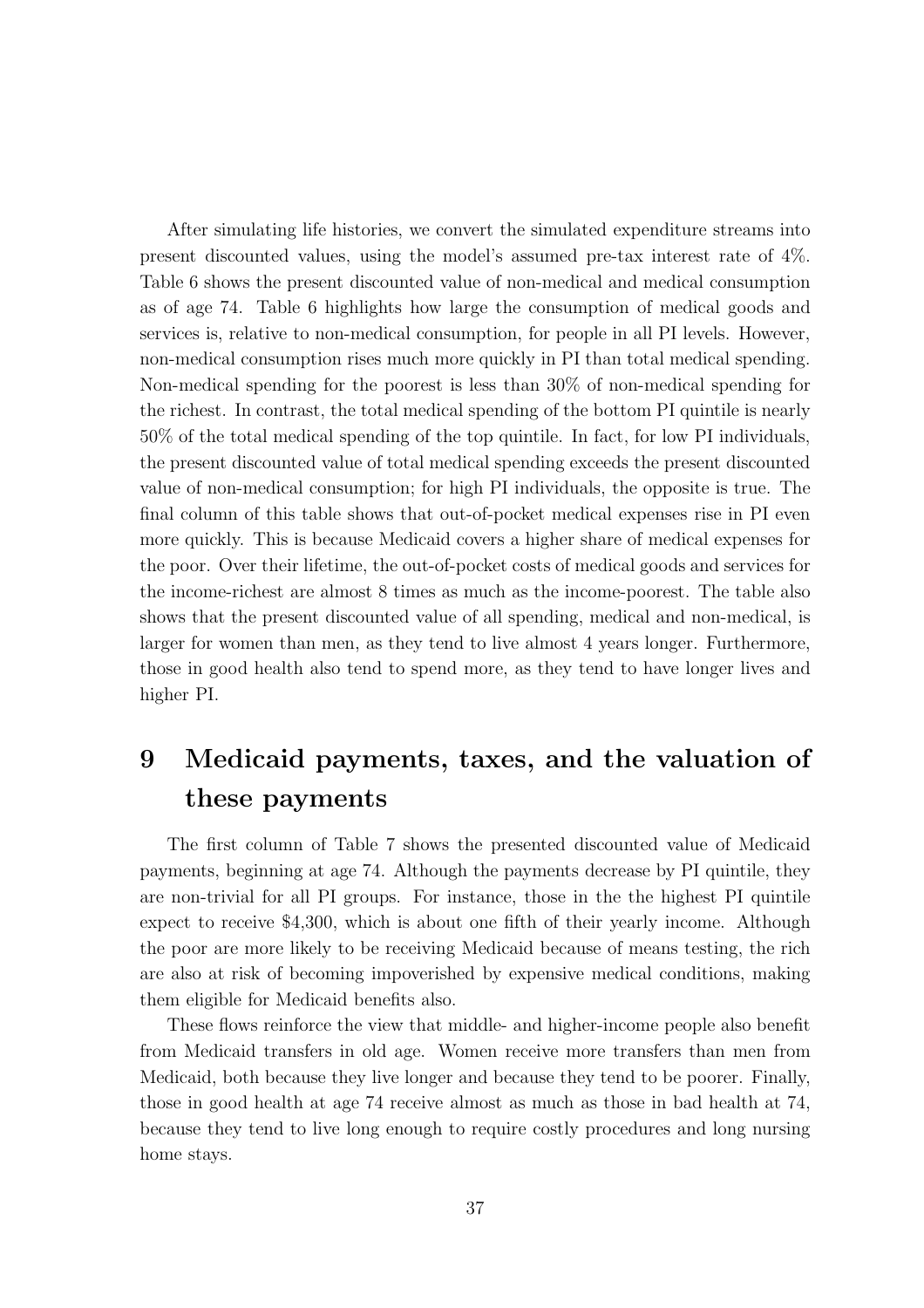| Permanent         | Non-medical | Medical |                    |  |
|-------------------|-------------|---------|--------------------|--|
| Income            | consumption |         | goods and services |  |
| Quintile          |             | Total   | Out of pocket      |  |
| <b>Bottom</b>     | 57,300      | 90,800  | 7,500              |  |
| Fourth            | 78,100      | 103,200 | 16,800             |  |
| Third             | 104,000     | 119,000 | 27,700             |  |
| Second            | 159,600     | 148,000 | 41,300             |  |
| Top               | 235,600     | 189,800 | 59,600             |  |
| Men               | 134,100     | 113,800 | 31,400             |  |
| Women             | 142,100     | 143,300 | 35,000             |  |
| Good Health       | 171,200     | 154,000 | 41,300             |  |
| <b>Bad Health</b> | 95,300      | 116,500 | 23,800             |  |

Table 6: Present discounted value of non-medical consumption and the consumption of medical goods and services at age 74.

The middle column of Table 7 calculates the present discounted value at age 74 of the taxes paid to finance Medicaid transfers over all of one's life, including the working period. Since we do not explicitly model the working period, to calculate Medicaid tax payments, we modify the approach found in Skinner and McClellan (2006), who calculate tax payments for Medicare. We first use data from the Panel Study of Income Dynamics (PSID) to calculate lifetime taxes paid by different groups. Because Medicaid has no dedicated funding source, we assume that it is financed by a tax schedule that has the same progressivity as total taxes paid, and that the average Medicaid tax rate in this progressive schedule balances the Medicaid budget for this cohort. See Appendix B for more details.

The PSID is a good source for lifetime income and taxes paid because it includes income from spouses who have died before the AHEAD sample begins. A large share of our sample consists of elderly widows. Thus, to obtain a reasonable picture of the progressivity of previous taxes paid, we need a data source that includes income from their deceased husbands. Because high income women tend to marry high income men, ignoring the income and taxes paid by their husbands would understate total taxes paid by the high income widows compared to the people in the low income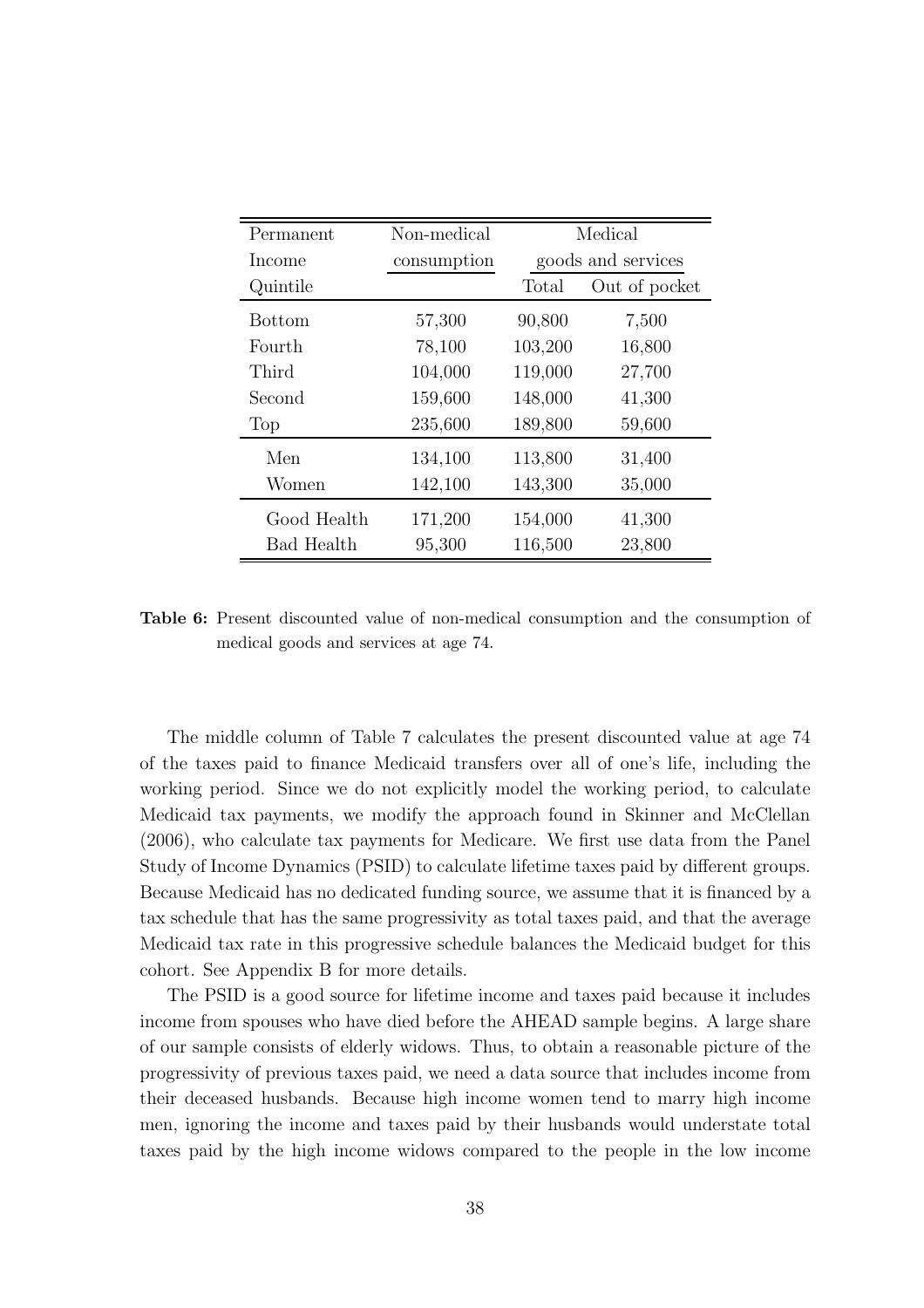| Permanent Income<br>Quintile | Medicaid<br>Payments | Medicaid<br>Taxes | $\text{Taxes}$<br>Payments |
|------------------------------|----------------------|-------------------|----------------------------|
|                              |                      |                   |                            |
| <b>Bottom</b>                | 25,200               | 4,400             | 0.17                       |
| Fourth                       | 19,200               | 5,600             | 0.29                       |
| Third                        | 12,600               | 13,500            | 1.07                       |
| Second                       | 8,800                | 19,800            | 2.25                       |
| Top                          | 4,300                | 26,400            | 6.14                       |
| Men                          | 6,400                | 18,900            | 2.95                       |
| Women                        | 14,200               | 13,100            | 0.92                       |
| Good Health                  | 11,000               | 17,300            | 1.57                       |
| Bad Health                   | 15,900               | 8,200             | 0.52                       |

Table 7: Present discounted value of Medicaid payments received (simulated from the model), Medicaid taxes paid (computed from the PSID), and ratio of present discounted value of Medicaid taxes to Medicaid payments, all from the standpoint of age 74.

quintiles, who might have not been married, or married with lower earnings spouses. Although the AHEAD has tax records from the working years, information on taxes paid by deceased spouses is incomplete.

Those in the top PI quintile pay on average \$26,400 in taxes towards Medicaid, or 6 times as much as those in the bottom of the PI distribution. This reflects both both higher income, and also higher marginal tax rates.

As a result, those at the top of the PI distribution pay in much more than than they receive in Medicaid payments. The rightmost column of Table ?? shows the ratio of taxes paid to transfers received. Those at the top of the distribution pay on average \$6 in taxes for every \$1 in payments received, whereas those at the bottom of the distribution pay \$.17 for every \$1 in transfers received.

### 9.1 Household's valuation of expected Medicaid transfers

In this section, we compare the costs (or savings) from a change in Medicaid generosity to the resulting welfare gains (or losses). To measure the costs (or savings) of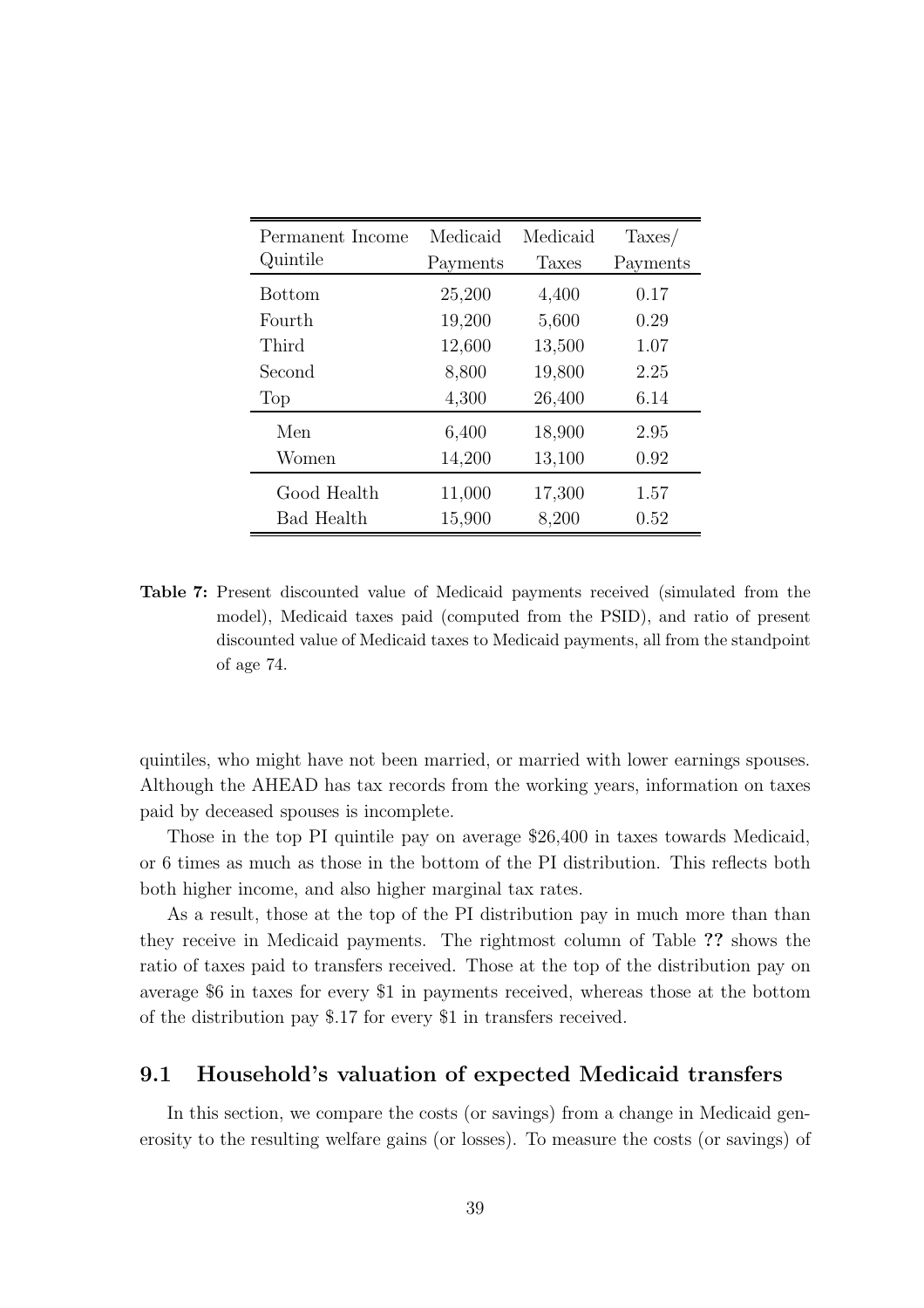a Medicaid reform we compute by how much the present discounted value of Medicaid payments changes when the program changes. This represents the reduced (or increased) actuarial cost of providing Medicaid insurance.

To measure the welfare gains, we compute the compensating variation; that is, the immediate and one-time dollar amount that, after the Medicaid reform, makes each retiree as well off as before the reform. In particular, our compensating variation at age 74,  $\lambda_{74} = \lambda(a_{74}, g, h_{74}, I, \zeta_{74}, \zeta_{74})$ , is computed as follows

 $V_t(a_t, g, h_t, I, \zeta_t, \xi_t)$ ; current Medicaid) =  $V_t(a_t + \lambda_{74}, g, h_t, I, \zeta_t, \xi_t)$ ; 25% Medicaid cut),

where  $V_t(a_t, g, h_t, I, \zeta_t, \xi_t;.)$  is the value function for a given set of state variables, either in the world with current Medicaid (left hand side of the equation above) or in a world with a 25% Medicaid cut. This measure is thus similar to the one computed by Finkelstein and McKnight [24] and McClellan and Skinner [48] in the context of Medicare and a static utility function, rather than a value function that takes into account future utility as well.

To then compute the average compensations for a given group of people, we weight the compensating variations of each individual in that group with the number of people in with the same group.

If Medicaid provides retirees with valuable insurance, the compensating variation may greatly exceed the change in the actuarial value of expected payments. On the other hand, people may value the transfer flows at less than their face value. For example, if they are very impatient, they might prefer having the cash today, to dispose of as they wish, over receiving Medicaid transfers in the future. Furthermore, assets are taxed at 100% for those receiving Medicaid transfers, which in turn distorts savings decisions.

In the tables below, we study changes in Medicaid generosity. For each change, we compute the cost of providing the new Medicaid program and the average compensating variations.

To explore the differences in the insurance provided by the categorically and the medically needy program, we start by decreasing the categorically needy utility floor by 25%. This corresponds to the consumption of the categorically needy when healthy dropping from \$5,300 to \$3,900. Columns (1) and (2) of Table 8 show that this change only affects people in the bottom two PI quintiles, as those with higher incomes never qualify as categorically needy. The discounted present value of Medicaid payments drops by \$9,600 and \$2,300, respectively, for people in the two bottom PI quintiles. Column (2) reports the compensating variation.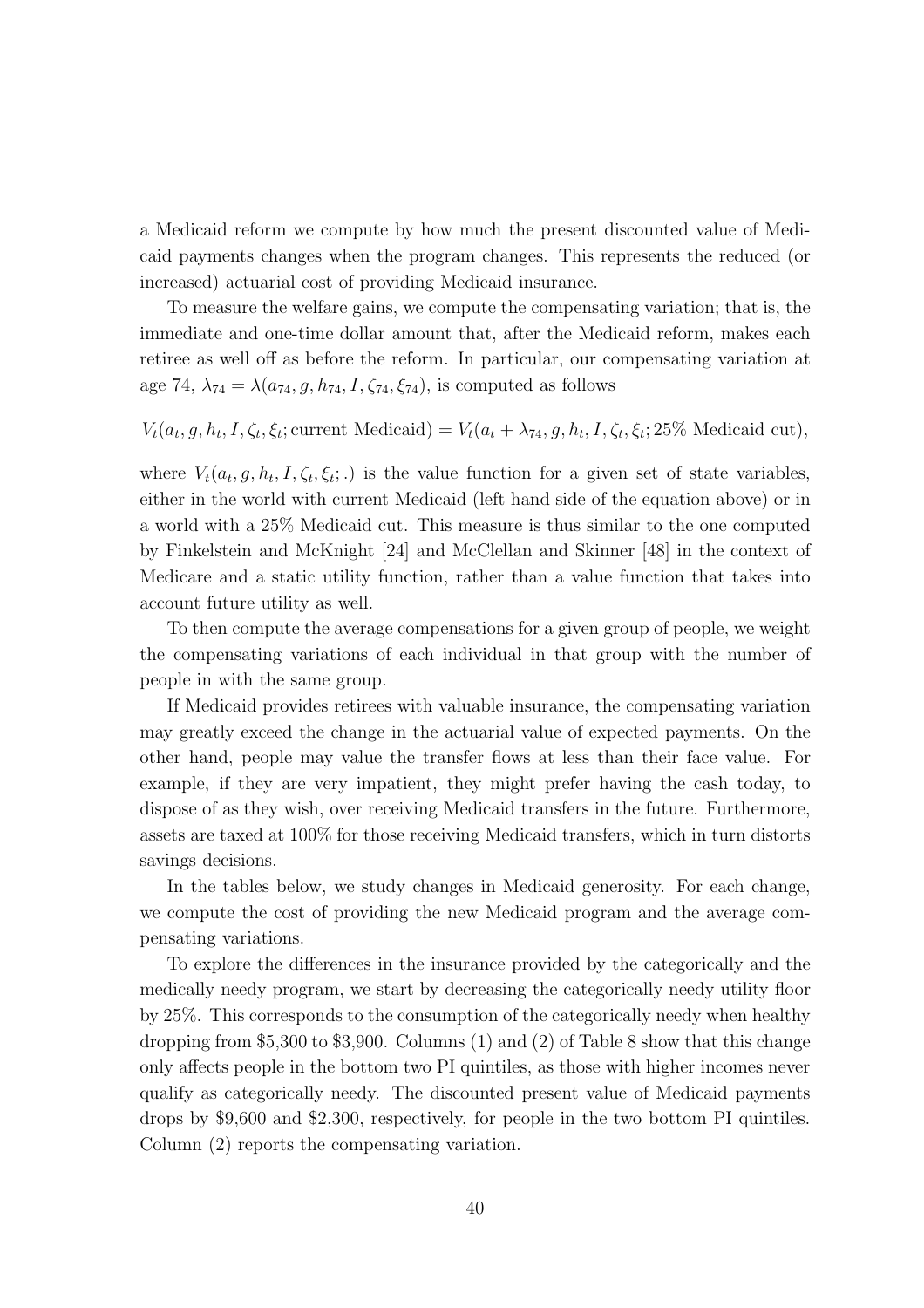|               | Categorical floor down $25\%$ |                   |         | Both floors down 25% |              |         |
|---------------|-------------------------------|-------------------|---------|----------------------|--------------|---------|
|               | (1)                           | $\left( 2\right)$ | (3)     | (4)                  | (5)          | (6)     |
| Permanent     | Reduction                     | Compensating      | Ratio   | Reduction            | Compensating | Ratio   |
| Income        | in PDV of                     | Variation         | of      | in PDV of            | Variation    | of      |
| Quintile      | Payments                      |                   | (2)/(1) | Payments             |              | (5)/(4) |
| <b>Bottom</b> | 7,200                         | 9,600             | 1.33    | 8,300                | 10,900       | 1.31    |
| Fourth        | 1,200                         | 2,300             | 1.91    | 6,500                | 6,600        | 1.02    |
| Third         | 0.0                           | 0.0               |         | 4,400                | 6,100        | 1.39    |
| Second        | 0.0                           | 0.0               |         | 3,100                | 7,200        | 1.76    |
| Top           | 0.0                           | 0.0               |         | 1,600                | 9,000        | 5.63    |
| Men           | 400                           | 500               | 1.25    | 2,200                | 4,500        | 2.05    |
| Women         | 1,700                         | 2,500             | 1.47    | 4,800                | 8,900        | 1.85    |
| Good Health   | 1,000                         | 1,600             | 1.60    | 3,800                | 8,500        | 2.24    |
| Bad Health    | 2,300                         | 3,100             | 1.35    | 5,400                | 7,700        | 1.43    |

Notes. Left panel: the categorically needy floor is cut by 25%. Right panel: both Medicaid floors are cut by 25%. Columns (1) and (4): decrease in the present discounted value of Medicaid payments at age 74. Columns (2) and (5): dollar amount needed to compensate people for the Medicaid benefits cut. Column (3): ratio of column (2) to column (1). Column (6): ratio of column (5) to column (4). Hence columns (3) and (5) report the average compensating variation for each dollar of Medicaid benefits cut in a given group.

Table 8: The costs and benefits of cutting Medicaid by 25%.

Column (3) takes the ratio of column (2) to column (1) and reveals that the categorically needy people value their lost Medicaid insurance at more than the cost required to provide it. However, the ratio is not very big, suggesting that people would need to be compensated slightly more than the dollar savings of the cut, especially for those at the bottom PI quintile and that the insurance value of these transfers, at the margin, is not very large. Table 7 provides another important rationale why lower income individuals like Medicaid: this group pays only a small fraction of the cost of the Medicaid transfers, and thus benefits from the redistributional component of Medicaid.

We next cut the consumption value of both utility floors (that is, both the categor-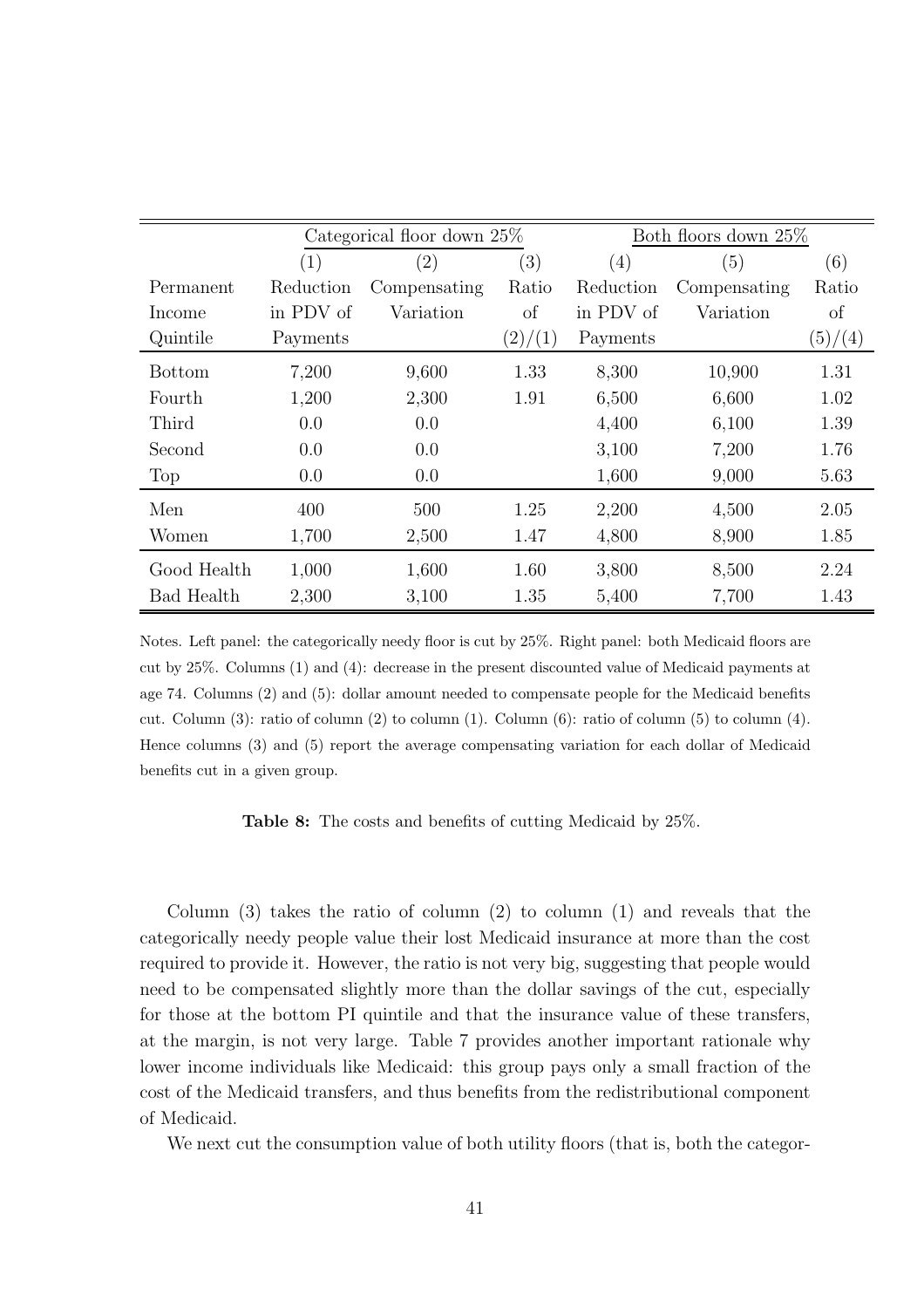ically and medically needy floors) by 25%, and simulate our model again. The results in the right-hand-side panel of Table 8 show the resulting reductions in Medicaid payments and their compensating variations. A striking feature of this table is that while people in the lowest three PI quintiles value value Medicaid close to its cost, people in the top two PI quintiles value Medicaid insurance two to over five times its cost. The insurance value is very high for these people because of two reasons. First, these people are high income, so they have a high lifetime value of consumption, and thus have more consumption to lose when they fall. Second, they face the double compounded risk of living well past their life expectancy, and facing extremely high medical needs. It is in those states of the world that insurance is most valuable. To achieve these insurance gains, however, table 7 shows that individuals face a redistributive taxation system and thus need to pay as much as 6 dollars in taxes for 1 dollar of expected Medicaid transfers. Interestingly, this amount is close to the \$5.6 in valuation per dollar of expected transfers for the same individuals.

Figure ?? compares the saving profiles and the Medicaid recipiency rates for this experiment (solid line) to those from our estimated baseline model (dashed line). Figure ?? shows that while median assets increase only modestly for all PI quintiles, the Medicaid recipiency rate declines more significantly, especially at lower PI levels. Making Medicaid less generous causes the Medicaid recipiency rate to drop, and leads people to increase their precautionary savings.

In Table 9, we analyze the benefits of making the Medicaid program more generous by increasing the Medicaid consumption floor by 10% (from \$5,300 to \$5,800). Table 9 shows that people at most PI levels value these Medicaid increases at less than their cost, but higher PI people value them by more. Thus, Medicaid expansions provide the most bang per buck for the high income single retirees. However, the rich would be willing to expand Medicaid only if there they were to pay for their own expected costs but not for part of the increased Medicaid transfers to others. In fact, table 7 shows that for each dollar of Medicaid transfers, those with high income contribute about \$6 in taxes, which is a cost that is similar to their valuation of a Medicaid cut. In contrast, their valuation of a Medicaid expansion is only \$2 per dollar of expenditure. Hence, the rich would not want an expansion since the current tax code implies that they would subsidize others.

Put together, the results in Tables 8 and 9 indicate that at current programs rules people value Medicaid transfers at more than their actuarial cost, but that further increasing the size of the program would not raise its insurance value as much as its cost. Our model therefore suggests that the current Medicaid system is of about the right size for most currently retired singles.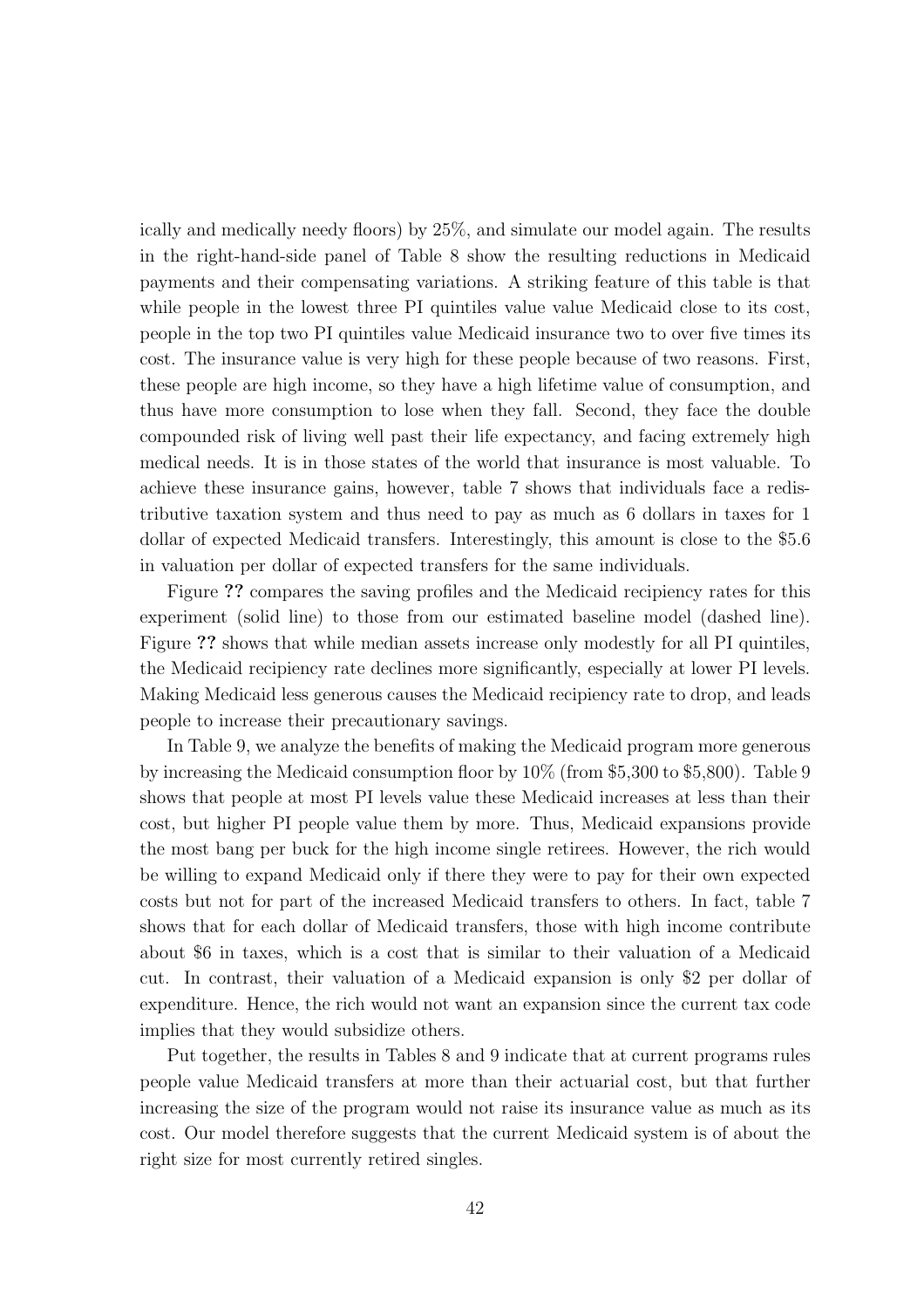|               | Both floors up $10\%$ |              |         |  |  |  |
|---------------|-----------------------|--------------|---------|--|--|--|
| Permanent     | (1)                   | (2)          | (3)     |  |  |  |
| Income        | Payment               | Compensating | Ratio   |  |  |  |
| Quintile      | Increase              | Variation    | (2)/(1) |  |  |  |
| <b>Bottom</b> | 3,900                 | 1,700        | 0.44    |  |  |  |
| Fourth        | 3,000                 | 1,400        | 0.47    |  |  |  |
| Third         | 1,800                 | 800          | 0.44    |  |  |  |
| Second        | 1,300                 | 800          | 0.62    |  |  |  |
| Top           | 700                   | 1,300        | 1.86    |  |  |  |
| Men           | 1,000                 | 200          | 0.20    |  |  |  |
| Women         | 2,200                 | 1,400        | 0.64    |  |  |  |
| Good Health   | 1,600                 | 1,200        | 0.75    |  |  |  |
| Bad Health    | 2,400                 | 1,200        | 0.50    |  |  |  |

Notes. Column (1): increase in the present discounted value of Medicaid payments at age 74. Column (2): dollar amount people would be willing to pay people for the higher Medicaid benefits. Column  $(3)$  is the ratio of column  $(2)$  to column  $(1)$  and this reports the average compensating variation for each dollar of Medicaid benefits increase in a given group.

Table 9: The costs and benefits of increasing Medicaid payments by 10%.

### 10 Adverse selection and moral hazard

Because our model allows individuals to choose their savings and medical expenditures, it generates moral hazard along those dimensions, both contemporaneously and dynamically, in that people might be over-spending over a number of periods to qualify for Medicaid in the future. To discuss the effects of moral hazard in our framework, we compare the same people under different Medicaid rules and discuss the effects of Medicaid generosity on savings, medical spending, and consumption over time and how Medicaid generosity affects the age at which they get on Medicaid. A change in Medicaid generosity has two effects, First, it mechanically changes eligibility and transfers for given individual resources. Second, it changes the incentives to consume and save. Figure 12 shows that at this level of aggregation the affects of a 25% Medicaid cut on both assets and out-of-pocket medical spending are small, while the effects on Medicaid recipiency rates are much larger, thus indicating that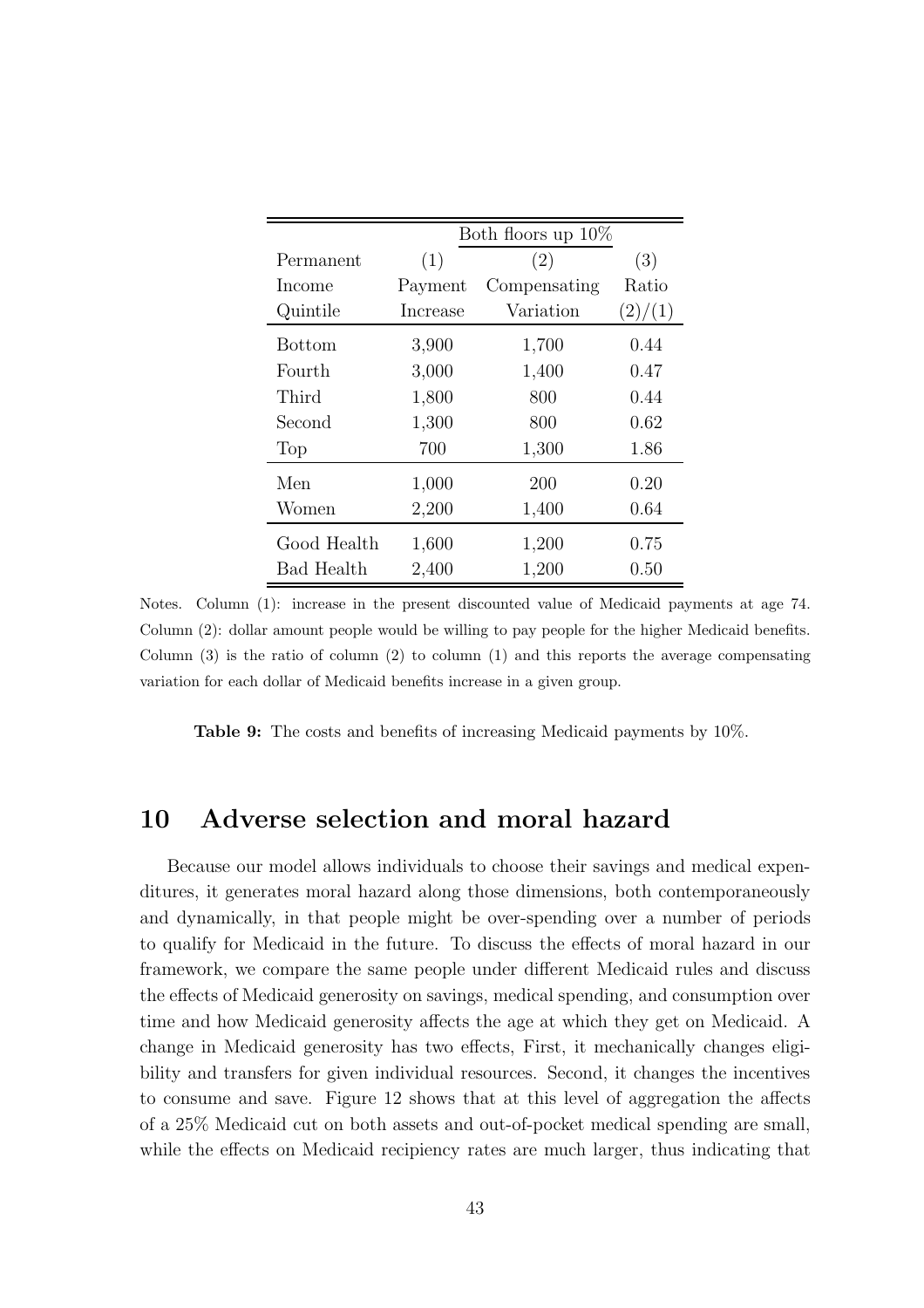

the mechanical effects are larger than the effects of moral hazard.

Figure 12: Assets (panel a) and Medicaid recipiency rates (panel b) and out of pocket medical spending (panel c) by age and permanent income. Dashed line: benchmark, solid line: 25% Medicaid cut.

Our model also allows for heterogeneity in health, mortality, and expected medical expenditures. To quantify the extent to which the Medicaid population are adversely selected on the basis of their medical spending, we present total and Medicaid payments for both the Medicaid and non-Medicaid population on table XX. It shows that those receiving Medicaid transfers have much higher total medical spending. Furthermore, because medical spending in our model represents the convolution of medical needs  $(\mu)$  and financial incentives, we also present the percentiles of the medical needs  $(\mu)$  distribution among both the Medicaid and total population. It shows that those at the 75th percentile of the medical needs distribution among Medicaid beneficiaries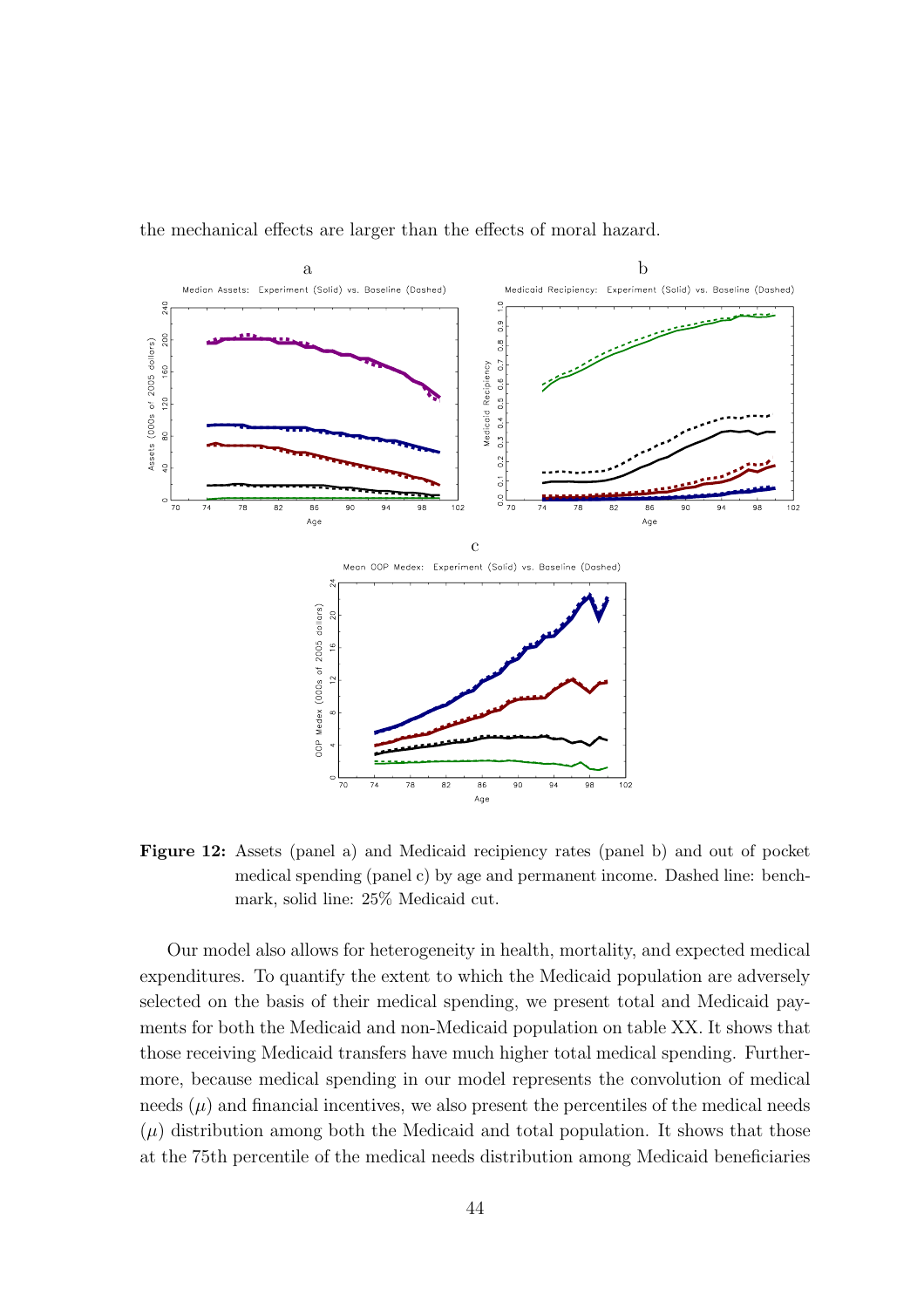is equal to the 9Xth percentile of medical needs among the overall population.

# 11 The costs of expanding Medicaid: moral hazard and selection into the program

## 12 Long-term-care insurance

While our work makes progress on understanding the key properties of Medicaid and its effects in an environment with endogenous medical spending, savings, and rich individual-level heterogeneity, we abstract from the decision to purchase long term care insurance (LTCI).

Only about 9% of elderly singles have LTCI (Lockwood [44]) and only 4% of LTC expenditures are paid for by LTCI (Congressional Budget Office [53]). Given that our results suggest that that the elderly, and especially the high income elderly, value Medicaid insurance heavily, it is surprising that the market for LCTI is so small.

Brown and Finkelstein argue that that one major reason that the LTCI market is so small is that Medicaid crowds out LTCI and thus that major reductions in Medicaid would increase LTCI use. This is due to the fact that Medicaid is a payer of last resort and is subject to asset and income tests. Therefore LTCI payments would often reduce Medicaid payments in the event of a nursing home stay.

However, there are also other reasons why LTCI use is limited why it would likely stay limited, even if Medicaid generosity was reduced. Other factors limiting LTCI utilization include:

- 1. Lack of efficiency in the private market for long-term care insurance. Prices are high: Brown and Finkelstein [9] report that imperfect competition and transaction costs result in prices that are marked up substantially above expected claims, with loads on typical policies about from 18 to 51 cents on the dollar, depending on whether one takes into account policy lapsed policies. These loads are much higher than loads that have been estimated in other private insurance markets and point to the existence of one or more supply side imperfections.
- 2. Limited insurance against nursing home risk. Brown and Finkelstein [10] report that comprehensive LTCI contracts are offered but are not purchased. The typical LTCI contracts held by households cap both the maximum number of days covered over the life of the policy and the maximum daily payment for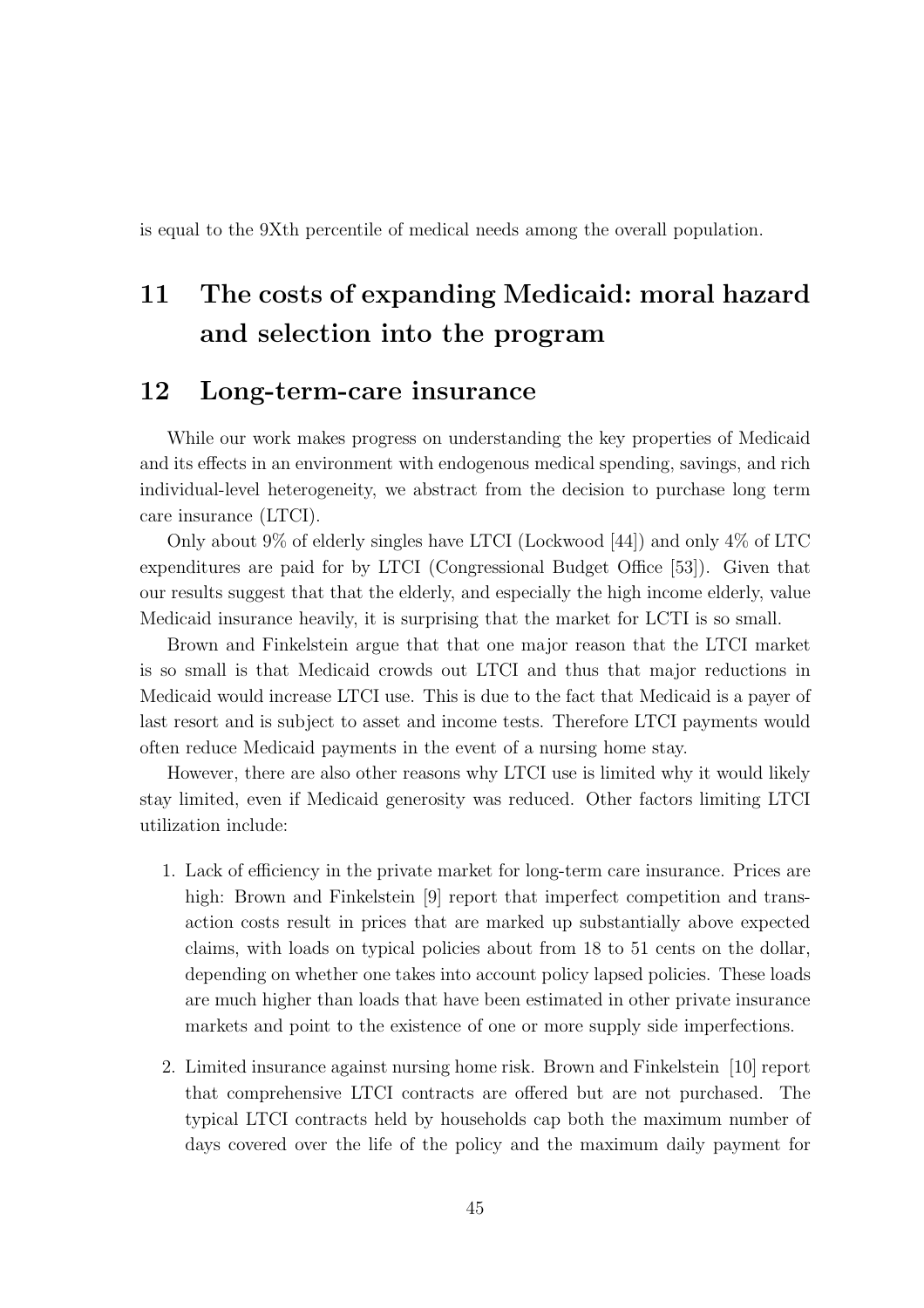a nursing home stay, a daily payment that is often fixed in nominal terms (Fang [?]). Even the policies that provide some kind of indexation to the daily maximum amounts are typically linked to aggregate price indexes rather than actual nursing home costs, thus generating substantial purchasing power risk for those policies over the space of the years between the time the person purchases the policy and the time she enters a nursing home. As a result, most available policies do not provide insurance against tail risk, which is exactly the risk that the richest in our model fear the most, due to longer longevity and higher risk of large medical needs when very old and fragile.

- 3. Intense adverse selection. Hendren [33] shows that, conditional on observables, a market for an insurance product will not arise for large enough private information. His main finding is that there is significant private information among those that are rejected and that a large fraction of those applying are rejected by the underwriters. More generally, 23% of 65 year olds have health conditions that preclude them from purchasing LTCI.
- 4. Bequest motives (Lockwood [44]). In a framework with exogenous medical spending, Lockwood argues that reasonably estimated bequest motives, together with medical expense risk, help fit the patterns of both asset decumulation and LTCI purchases seen in the data. We also estimate a significant bequest motive, which reduces the value of LTCI.

Larger reductions in Medicaid generosity are thus more likely to induce larger changes in LTCI purchases. To reduce the extent of this problem, we have considered relatively small changes in the Medicaid program, which imply smaller incentives to change LTCI positions, in our experiments.

## 13 Conclusion

We find that even higher income retirees end up on Medicaid if they live a long life and face large medical expenses. Although the lifetime discounted present value of Medicaid payments does decrease with permanent income, even higher income people can receive sizeable Medicaid payments, as they tend to live longer and face higher medical needs in very old age. Furthermore, our compensating variation calculations show that many higher income retirees value Medicaid insurance as much or more than lower-income ones.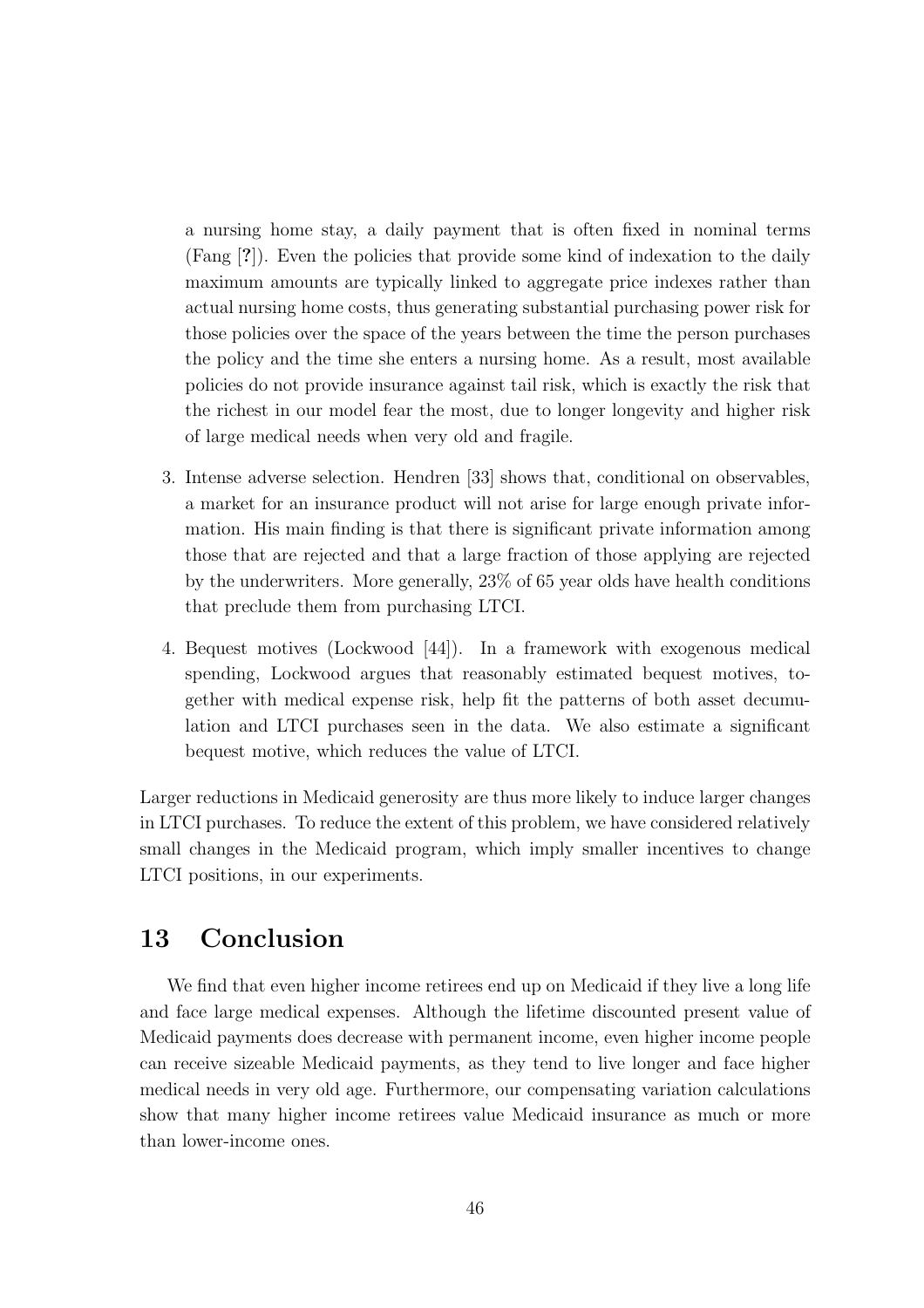Our compensating variation calculations indicate that retirees value Medicaid insurance at more than its actuarial cost, but that most would value expansions of the current Medicaid program at less than cost, thus suggesting that the Medicaid program may currently be of the approximate right size for single retirees.

We focus on singles and thus abstract from people who are in couples. The data shows that couples tend to be much richer and less likely to end up on Medicaid and in nursing homes, and receive much smaller Medicaid payments. For example, singles in our MCBS sample receive on average \$3,760 in Medicaid transfers a year, while members of couples of the same age range on average each receive \$1,070 over the same time period. In focusing on single retirees, we thus study the population that is more likely to end up on Medicaid and receive Medicaid transfers. It would be interesting in future work to extend our analysis to couples to study the valuation of Medicaid insurance by both singles and couples.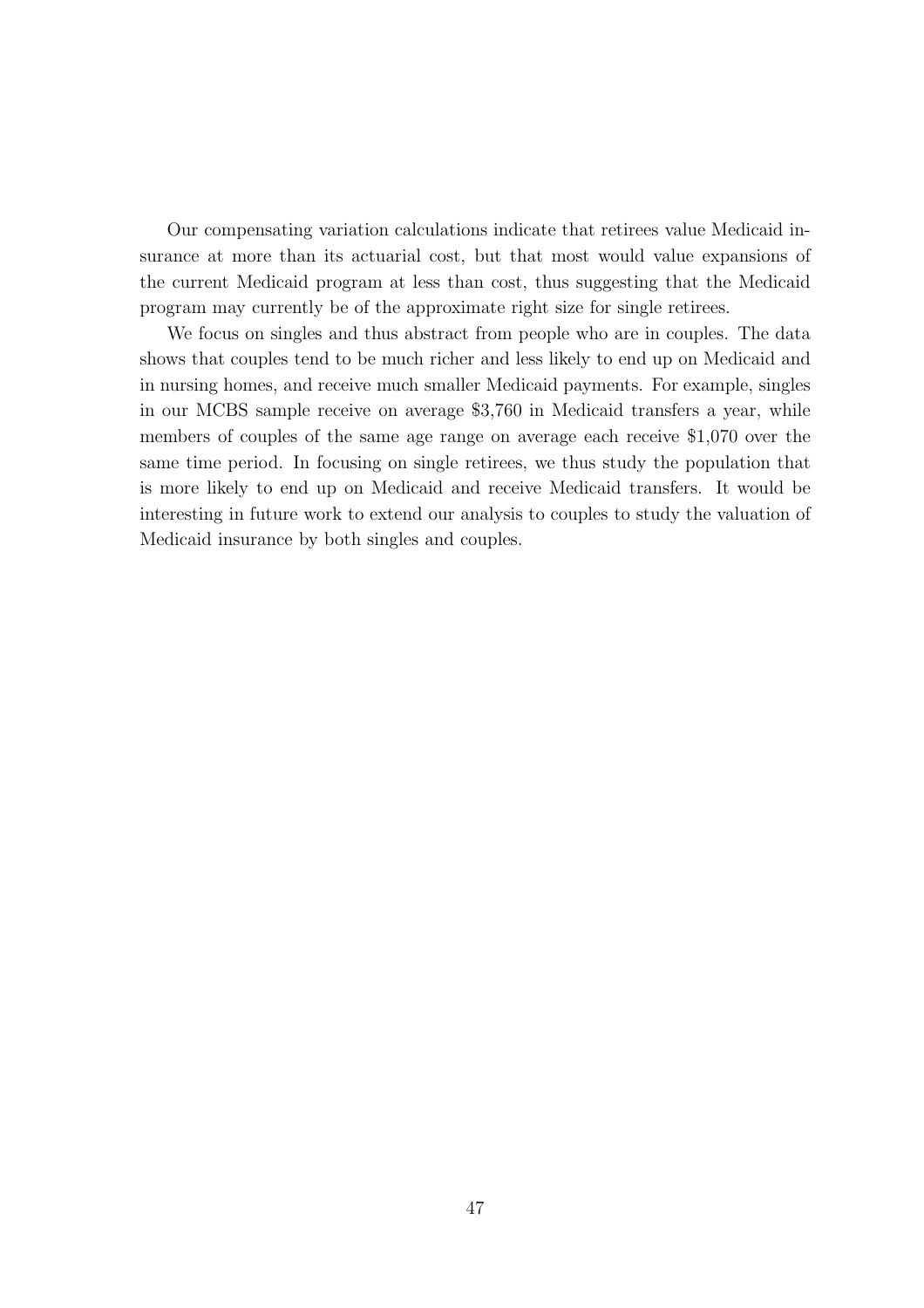# References

- [1] Lisa Alecxih. Nursing home use by "oldest old" sharply declines. Mimeo, 2006.
- [2] Joseph G. Altonji and Lewis M. Segal. Small sample bias in gmm estimation of covariance structures. Journal of Business and Economic Statistics, 14(3):353– 366, 1996.
- [3] John Ameriks, Andrew Caplin, Steven Laufer, and Stijn Van Nieuwerburgh. The joy of giving or assisted living? using strategic surveys to separate bequest and precautionary motives. 2011.
- [4] Patrick Bajari, Han Hong, Ahmed Khwaja, and Christina Marsh. Moral hazard, adverse selection and health expenditures: A semiparametric analysis. RAND Journal of Economics, 45(4):747–763, 2014.
- [5] Jay Bhattacharya and Darius Lakdawalla. Does medicare benefit the poor? Journal of Public Economics, 90(1):277–292, 2006.
- [6] David M. Blau and Donna Gilleskie. The role of retiree health insurance in the employment behavior of older men. International Economic Review, 49(2):475– 514, 2008.
- [7] Robert Brook, John E. Ware, William H. Rogers, Emmett B. Keeler, Allyson R. Davies, Cathy A. Donald, George A. Goldberg, Kathleen N. Lohr, Patricia C. Masthay, and Joseph P. Newhouse. Does free care improve adults' health? results from a randomized trial. New England Journal of Medicine, 309(23):1426–1434, 1983.
- [8] Jeff Brown and Amy Finkelstein. The interaction of public and private insurance: Medicaid and the long term care insurance market. NBER Working Paper 10989, 2004.
- [9] Jeff Brown and Amy Finkelstein. The interaction of public and private insurance: Medicaid and the long term care insurance market. American Economic Review, 98(5):837–880, 2008.
- [10] Jeff Brown and Amy Finkelstein. The private market for long-term care insurance in the u.s.: A review of the evidence. *Journal of Risk and Insurance*,  $76(1):5-29$ , 2009.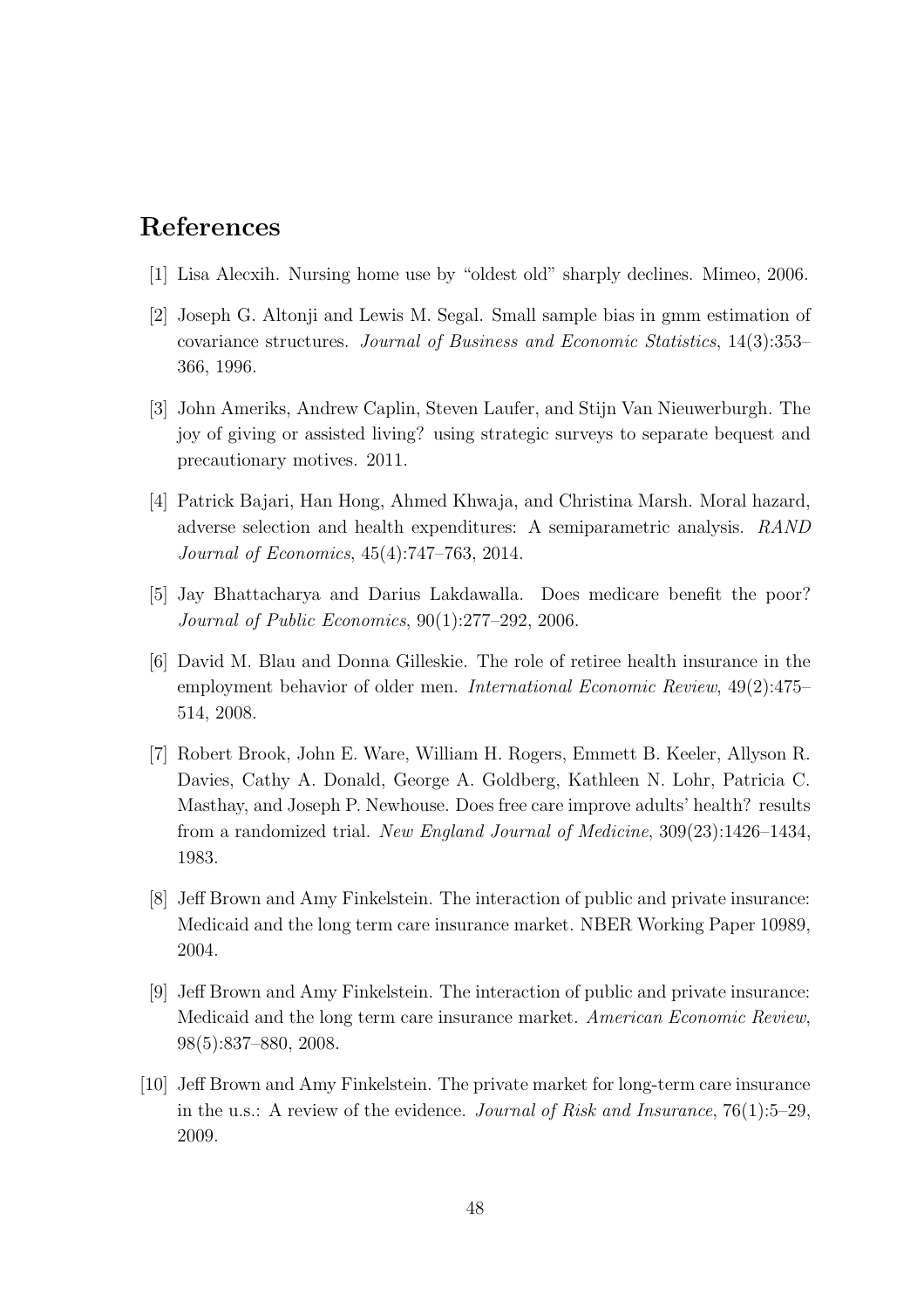- [11] Jeffrey R. Brown, Norma B. Coe, and Amy Finkelstein. Medicaid crowd-out of private long-term care insurance demand: Evidence from the health and retirement survey. In James M. Poterba, editor, Tax Policy and the Economy. MIT Press, 2007.
- [12] R. Anton Brown, Karen Kopecky, and Tatyana Koreshkova. Old, sick, alone, and poor: A welfare analysis of old-age insurance programs. Mimeo, 2013.
- [13] Moshe Buchinsky. Recent advances in quantile regression models: A practical guideline for empirical research. Journal of Human Resources, 33:88–126, 1998.
- [14] David Card, Carlos Dobkin, and Nicole Maestas. Does medicare save lives? The Quarterly Journal of Economics, 124(2):597–636, 2009.
- [15] Gary Chamberlain. Comment: Sequential moment restrictions in panel data. Journal of Business  $\mathcal B$  Economic Statistics,, 10(1):20–26, 1992.
- [16] Kenneth Y. Chay, Daeho Kim, and Shailender Swaminathan. Medicare, hospital utilization and mortality: Evidence from the programs origins. Mimeo, 2010.
- [17] Joseph Doyle. Returns to local-area healthcare spending: Using health shocks to patients far from home. American Economic Journal: Applied Economics, 3(3):221–243, 2011.
- [18] Mariacristina De Nardi, Eric French, and John B. Jones. Life expectancy and old age savings. American Economic Review: Papers and Proceedings, 99(2):110– 115, 2009.
- [19] Mariacristina De Nardi, Eric French, and John B. Jones. Why do the elderly save? the role of medical expenses. Journal of Political Economy, 118(1):39–75, 2010.
- [20] Mariacristina De Nardi, Eric French, and John B. Jones. Medicaid and the elderly. NBER Working Paper 17689, 2011.
- [21] Darrell Duffie and Kenneth J. Singleton. Simulated moments estimation of markov models of asset prices. Econometrica, 61(4):929–952, 1993.
- [22] Karen E. Dynan, Jonathan Skinner, and Stephen P. Zeldes. The importance of bequests and life-cycle saving in capital accumulation: A new answer. American Economic Review, 92(2):274–278, 2002.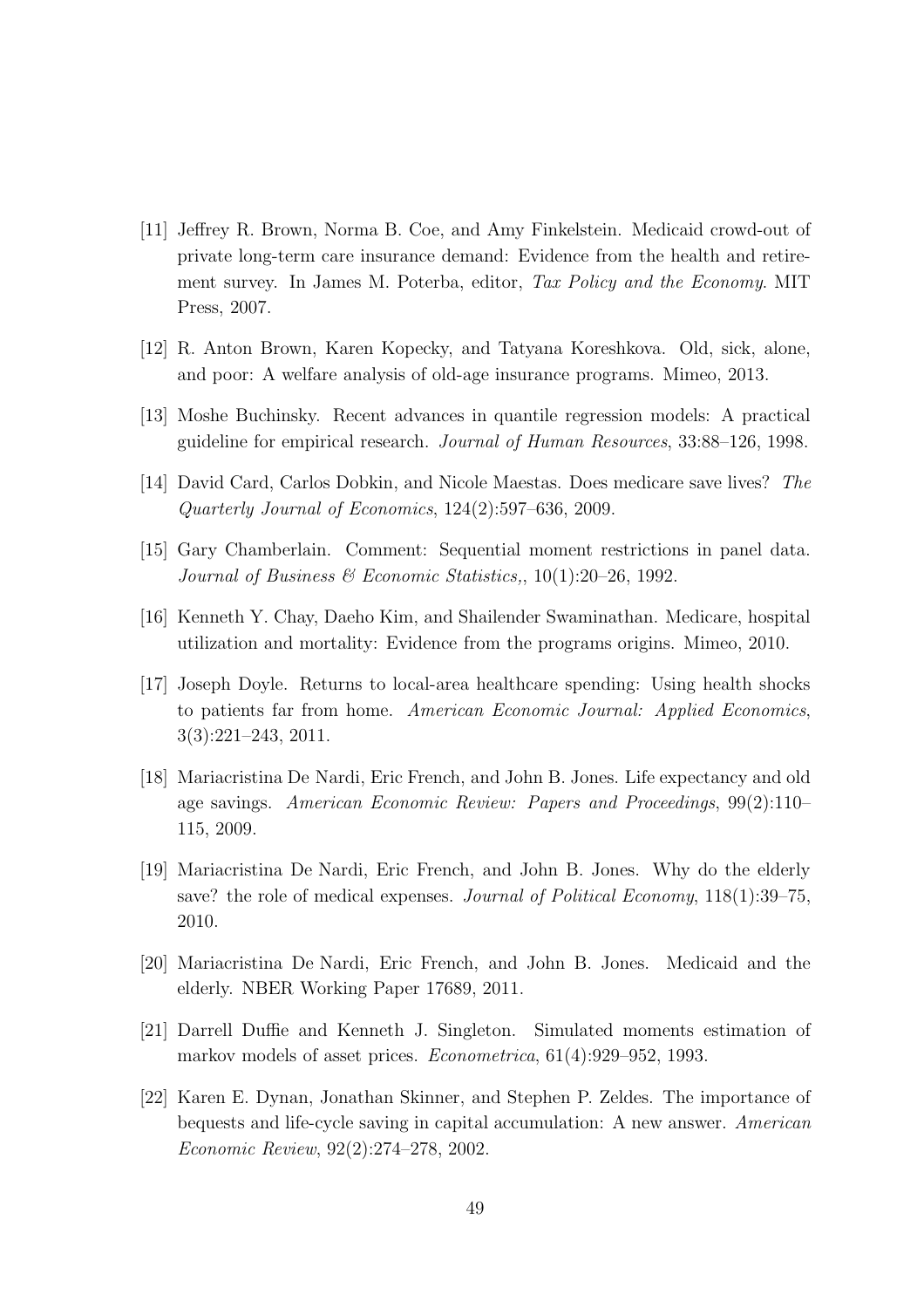- [23] Liran Einav, Amy Finkelstein, Stephen P. Ryan, Paul Schrimpf, and Mark R. Cullen. Selection on moral hazard in health insurance. American Economic Review, 103, 2013.
- [24] Amy Finkelstein and Robin McKnight. What did medicare do? the initial impact of medicare on mortality and out of pocket medical spending. Journal of Public Economics, 92(7):1644–1669, 2008.
- [25] Amy Finkelstein, Sarah Taubman, Bill Wright, Mira Bernstein, Jonathan Gruber, Heidi Allen Joseph P. Newhouse, Katherine Baicker, and Oregon Health Study Group. The oregon health insurance experiment: Evidence from the first year. Quarterly Journal of Economics, 127(3):1057–1106, 2012.
- [26] Elliott S. Fisher, David E. Wennberg, Therese A. Stukel, Daniel J. Gottlieb, F.L. Lucas, and Etoile L. Pinder. The implications of regional variations in medicare spending. part 2: Health outcomes and satisfaction with care. Annals of Internal Medicine, 138(4):288–322, 2003.
- [27] Raquel Fonseca, Pierre-Carl Michaud, Titus Galama, and Arie Kapteyn. On the rise of health spending and longevity. Rand Working Paper WR-722, 2009.
- [28] The Kaiser Foundation. Medicaid: A Primer. http://www.statehealthfacts.org/, 2013.
- [29] Eric French and John Bailey Jones. On the distribution and dynamics of health care costs. Journal of Applied Econometrics, 19(4):705–721, 2004.
- [30] Lara Gardner and Donna Gilleskie. The effects of state medicaid policies on the dynamic savings patterns of the elderly. Working Paper 12208, National Bureau of Economic Research, May 2006.
- [31] Michael Grossman. On the concept of health capital and the demand for health. Journal of Political Economy, 80(2):223–255, 1972.
- [32] Gary D. Hansen, Minchung Hsu, and Junsang Lee. Health insurance reform: The impact of a medicare buy-in. Working Paper 18529, National Bureau of Economic Research, November 2012.
- [33] Nathaniel Hendren. Private information and insurance rejections. Econometrica, 81(5):1713–1762, 2013.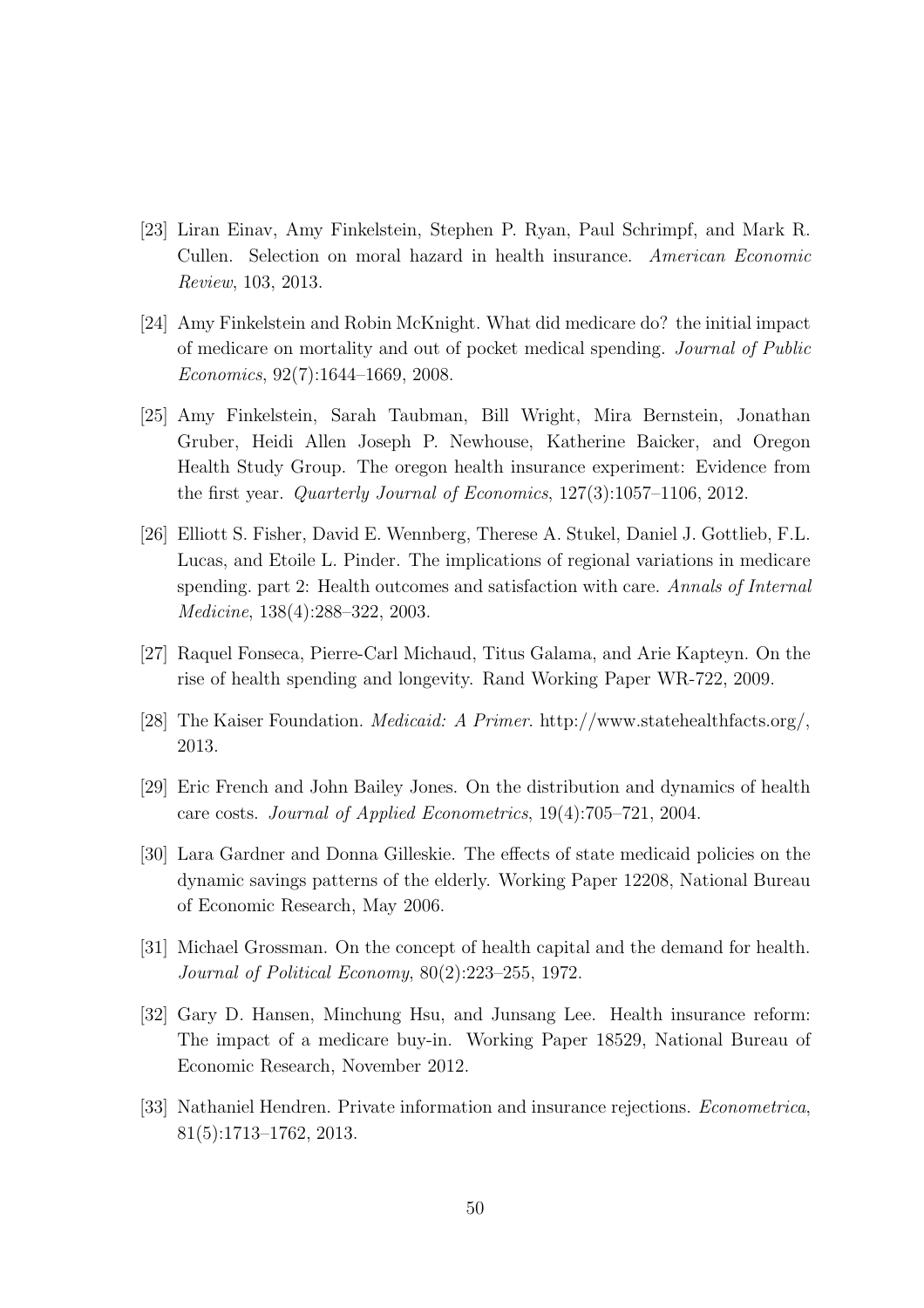- [34] R. Glenn Hubbard, Jonathan Skinner, and Stephen P. Zeldes. Expanding the life-cycle model: Precautionary saving and public policy. American Economic Review, 84:174–179, 1994.
- [35] R. Glenn Hubbard, Jonathan Skinner, and Stephen P. Zeldes. Precautionary saving and social insurance. Journal of Political Economy, 103(2):360–399, 1995.
- [36] Michael D. Hurd. Mortality risk and bequests. Econometrica, 57(4):779–813, 1989.
- [37] Michael D. Hurd, Daniel McFadden, and Angela Merrill. Predictors of mortality among the elderly. Working Paper 7440, National Bureau of Economic Research, 1999.
- [38] Selahattin Imrohoroğlu and Sagiri Kitao. Social security, benefit claiming and labor force participation: A quantitative general equilibrium approach. Mimeo, 2009.
- [39] Ahmed Khwaja. Estimating willingness to pay for medicare using a dynamic life-cycle model of demand for health insurance. Journal of Econometrics, 156(1):130–147, 2010.
- [40] Ruud H. Koning. Kernel: A gauss library for kernel estimation. http://www.xs4all.nl/
- [41] Wojciech Kopczuk and Joseph Lupton. To leave or not to leave: The distribution of bequest motives. Review of Economic Studies, 74:207–235, 2007.
- [42] Karen Kopecky and Tatyana Koreshkova. The impact of medical and nursing home expenses and social insurance policies on savings and inequality. Mimeo, 2009.
- [43] Laurence J. Kotlikoff. Health expenditures and precautionary savings. In Laurence J. Kotlikoff, editor, What Determines Saving? Cambridge, MIT Press, 1988, 1988.
- [44] Lee Lockwood. Incidental bequests: Bequest motives and the choice to self-insure late-life risks. Mimeo, 2014.
- [45] Willard G. Manning, Joseph P. Newhouse, Naihua Duan, Emmett B. Keeler, and Arleen Leibowitz. Health insurance and the demand for medical care: Evidence from a randomized experiment. American Economic Review, 77:251–277, 1987.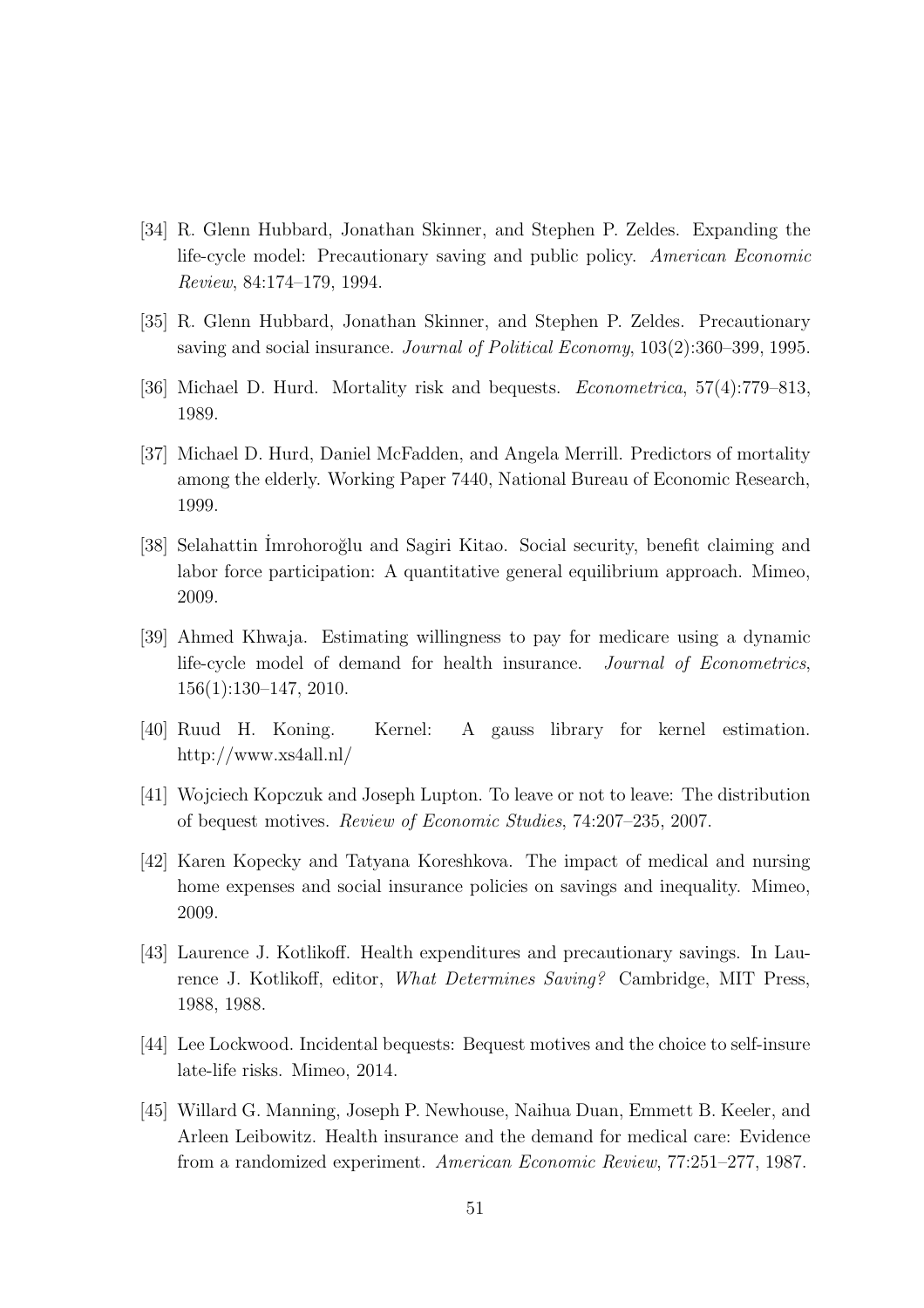- [46] Charles F. Manski. Analog Estimation Methods in Econometrics. Chapman and Hall, 1988.
- [47] Samuel Marshall, Kathleen M. McGarry, and Jonathan S. Skinner. The risk of out-of-pocket health care expenditure at the end of life. Working Paper 16170, National Bureau of Economic Research, 2010.
- [48] Mark McClellan and Jonathan Skinner. The incidence of medicare. Journal of Public Economics, 90, 2006.
- [49] Thad Mirer. The wealth-age relation among the aged. American Economic Review, 69:435–443, 1979.
- [50] Makoto Nakajima and Irina Telyukova. Home equity in retirement. Mimeo, 2012.
- [51] Whitney K. Newey. Generalized method of moments specification testing. Journal of Econometrics, 29(3):229–256, 1985.
- [52] Whitney K. Newey and Daniel L. McFadden. Large sample estimation and hypothesis testing. In Robert Engle and Daniel L. McFadden, editors, Handbook of Econometrics, Volume 4. Elsevier, Amsterdam, 1994.
- [53] Congressional Budget Office. Financing long-term care for the elderly. http://www.cbo.gov/ftpdocs/54xx/doc5400/04-26-longtermcare.pdf, 2004.
- [54] The Kaiser Commission on Medicaid and the Uninsured. Medicaid: A Primer. Menlo Park, CA, The Henry J. Kaiser Family Foundation, 2010.
- [55] Serdar Ozkan. Income inequality and health care expenditures over the life cycle. Mimeo, Federal Reserve Board, 2011.
- [56] Ariel Pakes and David Pollard. Simulation and the aysmptotics of optimization estimators. Econometrica, 57(5):1027–1057, 1989.
- [57] Michael G. Palumbo. Uncertain medical expenses and precautionary saving near the end of the life cycle. Review of Economic Studies, 66:395–421, 1999.
- [58] Svetlana Paschenko and Ponpoje Porapakkarm. Quantitative analysis of health insurance reform: Separating regulation from redistribution. Mimeo, 2012.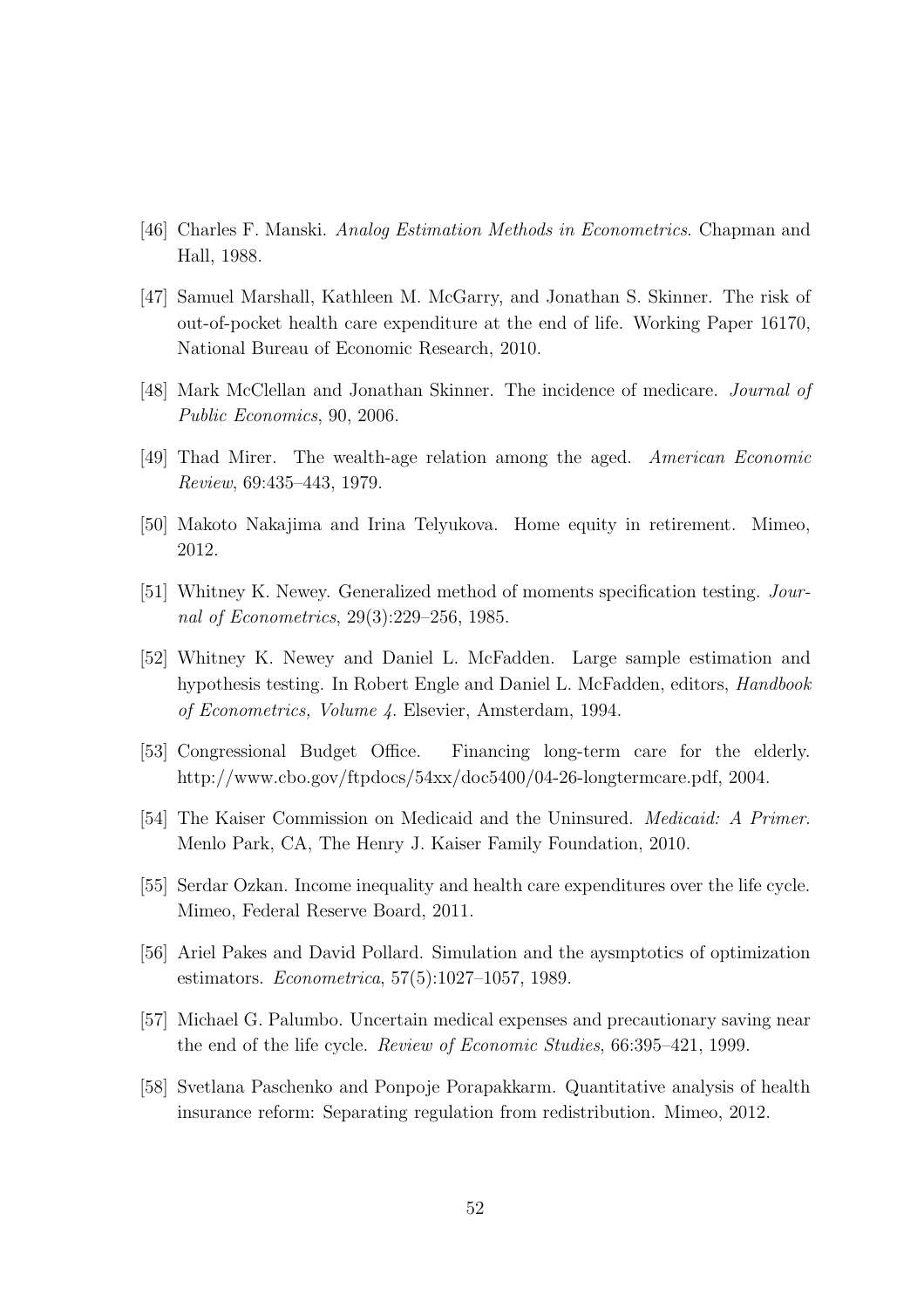- [59] Jorn-Steffen Pischke. Measurement error and earnings dynamics: Some estimates from the PSID validation study. Journal of Business  $\mathcal{C}$  Economics Statistics, 13(3):305–314, 1995.
- [60] James M. Poterba, Steven F. Venti, and David A. Wise. The asset cost of poor health. Working Paper 16389, National Bureau of Economic Research, 2010.
- [61] James Powell. Estimation of semiparametric models. In Robert Engle and Daniel L McFadden, editors, *Handbook of Econometrics*, *Volume 4*. Elsevier, Amsterdam, 1994.
- [62] Susann Rohwedder, Steven J. Haider, and Michael Hurd. Increases in wealth among the elderly in the early 1990s: How much is due to survey design? Review of Income and Wealth, 52(4):509–524, 2006.
- [63] John Karl Scholz and Ananth Seshadri. Health and wealth in a lifecycle model. Mimeo, 2012.
- [64] John Karl Scholz, Ananth Seshadri, and Surachai Khitatrakun. Are americans saving optimally for retirement? Journal of Political Economy, 114:607-643, 2006.
- [65] Hilary Waldron. Trends in mortality differentials and life expectancy for male social security-covered workers, by socioeconomic status. Social Security Bulletin, 67(3):1–28, 2007.
- [66] Motohiro Yogo. Portfolio choice in retirement: Health risk and the demand for annuities, housing, and risky assets. Mimeo, University of Pennsylvania, 2009.
- [67] Katherine Young, Rachel Garfield, MaryBeth Musumeci, Lisa Clemans-Cope, and Emily Lawton. Medicaid's role for dual eligible beneficiaries. Kaiser Commission on Medicaid and the Uninsured, pages 1–19, 2012.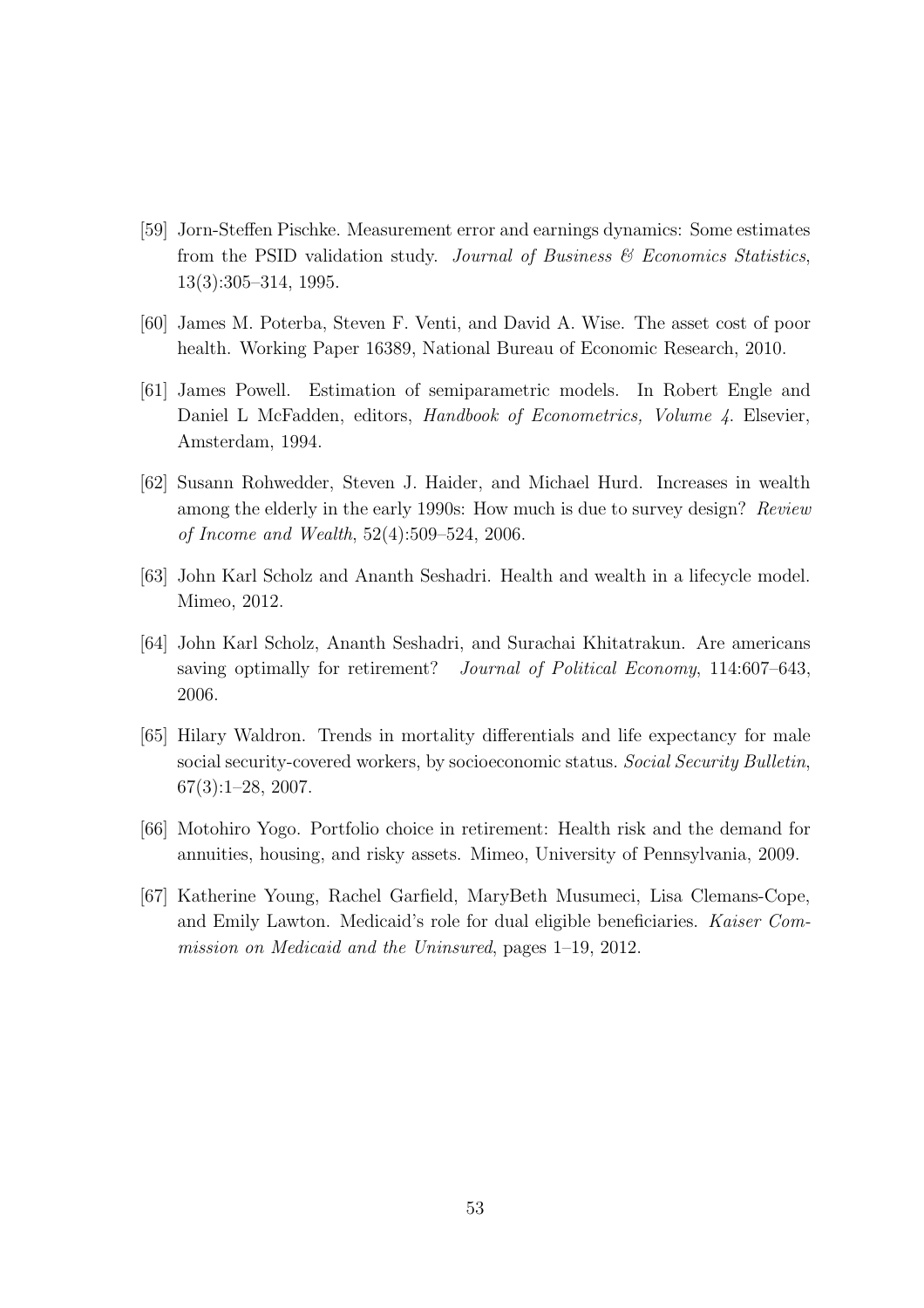### Appendix A: for online publication: the MCBS data

In order to assess the accuracy of the model's predictions, we compare modelpredicted distributions of out-of-pocket and Medicaid medical spending to the distributions observed in the AHEAD and MCBS data in the main text of the paper. Here, we describe in greater detail the construction and accuracy of the MCBS data.

The MCBS is a nationally representative survey of disabled and age-65+ Medicare beneficiaries. The survey contains an over-sample of beneficiaries older than 80 and disabled individuals younger than 65. Respondents are asked about health status, health insurance, and health care expenditures (from all sources). The MCBS data are matched to Medicare records, and medical expenditure data are created through a reconciliation process that combines information from survey respondents with Medicare administrative files. As a result, the survey is thought to give extremely accurate data on Medicare payments and fairly accurate data on out-of-pocket and Medicaid payments. As in the AHEAD survey, the MCBS survey includes information on those who enter a nursing home or die. Respondents are interviewed up to 12 times over a 4 year period. We aggregate the data to an annual level.

In order to assess the quality of the medical expenditure data in the MCBS, we benchmark it against administrative data from the Medicaid Statistical Information System (MSIS) and survey data from the AHEAD. For Medicare payments, the match is close. For example, when using population weights, the number of Medicare beneficiaries lines up almost exactly with the aggregate statistics. More important, Medicare expenditures per beneficiary are very close. Over the 1996-2006 period, MCBS Medicare expenditures per capita for the age 65+ population are \$6,070, only 11% smaller than the value of \$6,820 in the official statistics.<sup>9</sup>

The MCBS also accurately measures the share of the population receiving Medicaid payments.<sup>10</sup> However, MCBS Medicaid payments for the age 65+ population are on average 32% smaller than what administrative data from the MSIS suggest. Table A1 compares the distribution of the MSIS administrative payment data (taken

<sup>9</sup>Medicare statistics are located at http://www.census.gov/compendia/statab/cats/health nutrition/ medicare medicaid.html.

<sup>10</sup>According to MCBS data, there were on average 5.1 million age 65+ Medicaid beneficiaries over the 1996-2006 period, versus 4.7 million "aged" (which mostly refers to aged 65+) Medicaid beneficiaries in the MSIS data. This difference potentially reflects a small number of Medicaid age 65+ individuals who are classified as "disabled" instead of "aged" in the MSIS data. Medicaid MSIS statistics are located at https://www.cms.gov/Research-Statistics-Data-and-Systems/Computer-Data-and-Systems/ MedicaidDataSourcesGenInfo/MSIS-Tables.html.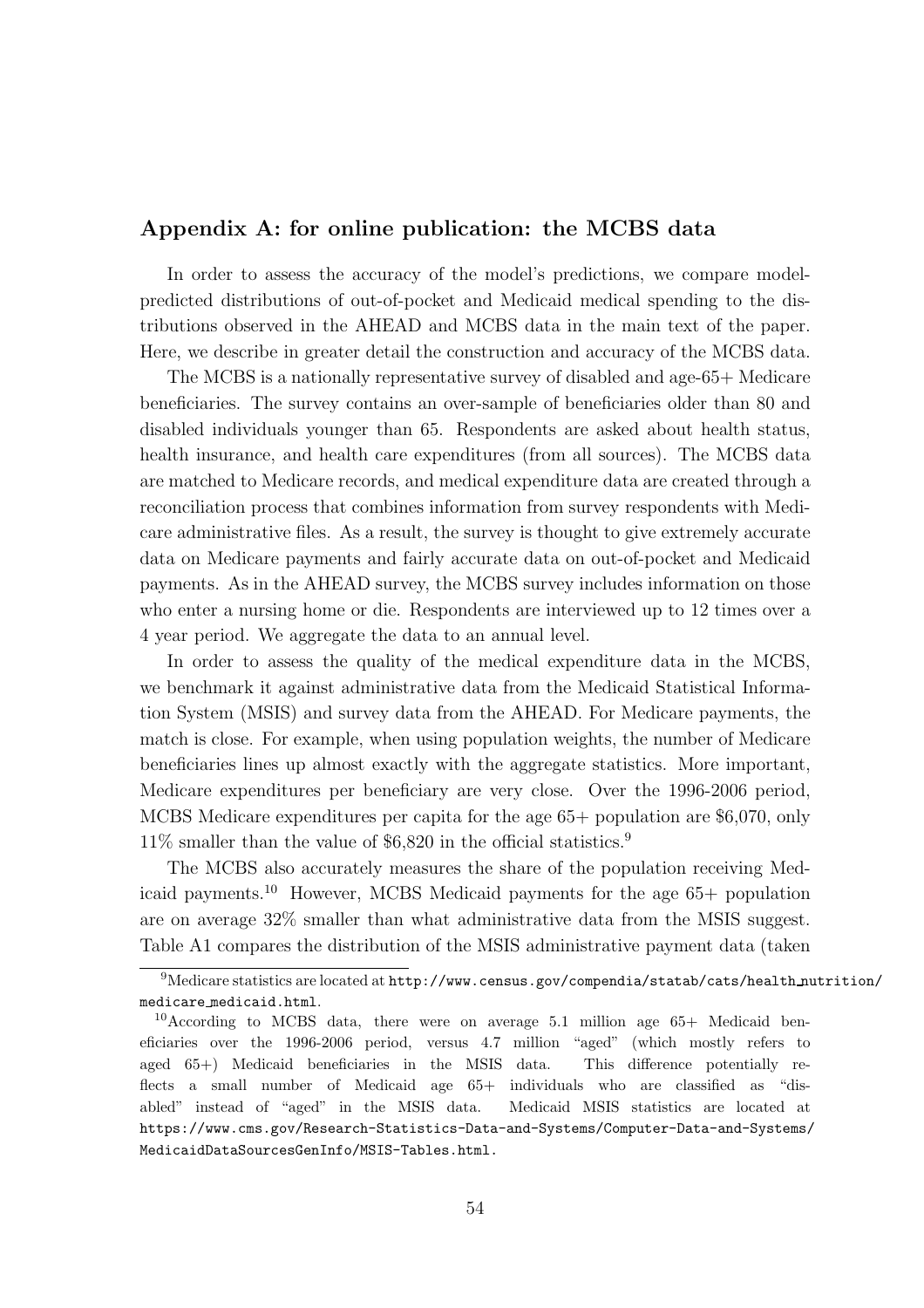| Expenditure<br>Percentile                                                 | Percentage<br>of Medicaid<br>enrollees           | Percentage<br>of Medicaid<br>expenditures (MSIS)              | Average<br>expenditure per<br>enrollee (MSIS)         | Average<br>expenditure per<br>enrollee (MCBS)       |
|---------------------------------------------------------------------------|--------------------------------------------------|---------------------------------------------------------------|-------------------------------------------------------|-----------------------------------------------------|
| everyone<br>$95 - 100\%$<br>$90 - 95\%$<br>70-90%<br>50-70%<br>$0 - 50\%$ | 100\%<br>$5\%$<br>$5\%$<br>20%<br>20\%<br>$50\%$ | 100\%<br>$40.1\%$<br>$20.4\%$<br>32.4\%<br>$5.5\%$<br>$0.9\%$ | 13,410<br>100,060<br>50,180<br>21,940<br>3,690<br>240 | 8,630<br>69,410<br>37,510<br>13,150<br>2,460<br>330 |
|                                                                           |                                                  | Note: 2008 MSIS data, adjusted to 2005 dollars                |                                                       |                                                     |

Table A1: Medicaid enrollment and expenditures by enrollee spending percentile, MSIS versus MCBS.

from Young et al. [67]) to data from the MCBS. We show the MCBS distribution for all Medicare/Medicaid beneficiaries, the set closest to the the sample in the MSIS data. Table A1 shows both means and means conditional on the distribution of payments. The MSIS data show that the least costly 50% of all Medicaid enrollees account for only 0.9% of total Medicaid payments, whereas the most costly 5% of all beneficiaries are responsible for 41% of payments. Although the MCBS data match the MSIS data well across the bottom 70% of the distribution, the top 5% of all payments in the MSIS average \$100,060, whereas in the MCBS they are \$69,810. Limiting the MCBS sample to our estimation sample (retired singles who meet our age selection criteria: greater than 70 in 1994, 72 in 1996, 74 in 1998, etc.) leads to higher payments: average Medicaid payments of Medicaid beneficiaries in this MCBS subsample are \$13,620.

One might be concerned with large medical expense outliers. We thus truncate all households with medical expenditures in the top or bottom 1% of the distribution over the period we observe them. We then truncate households in the the top or bottom 1% of all Medicaid expenditures, removing 3.96% of households in all. The cross-sectional data behind Figure 9 and Table 5 are constructed accordingly.

The next set of benchmarking exercises that we perform is for out-of-pocket medical spending, Medicaid recipiency and income between the AHEAD and MCBS.We restrict the sample to singles (over the sample period) who meet the AHEAD age criteria (at least 70 in 1994, 72 in 1996, ...) and who are not working over the sample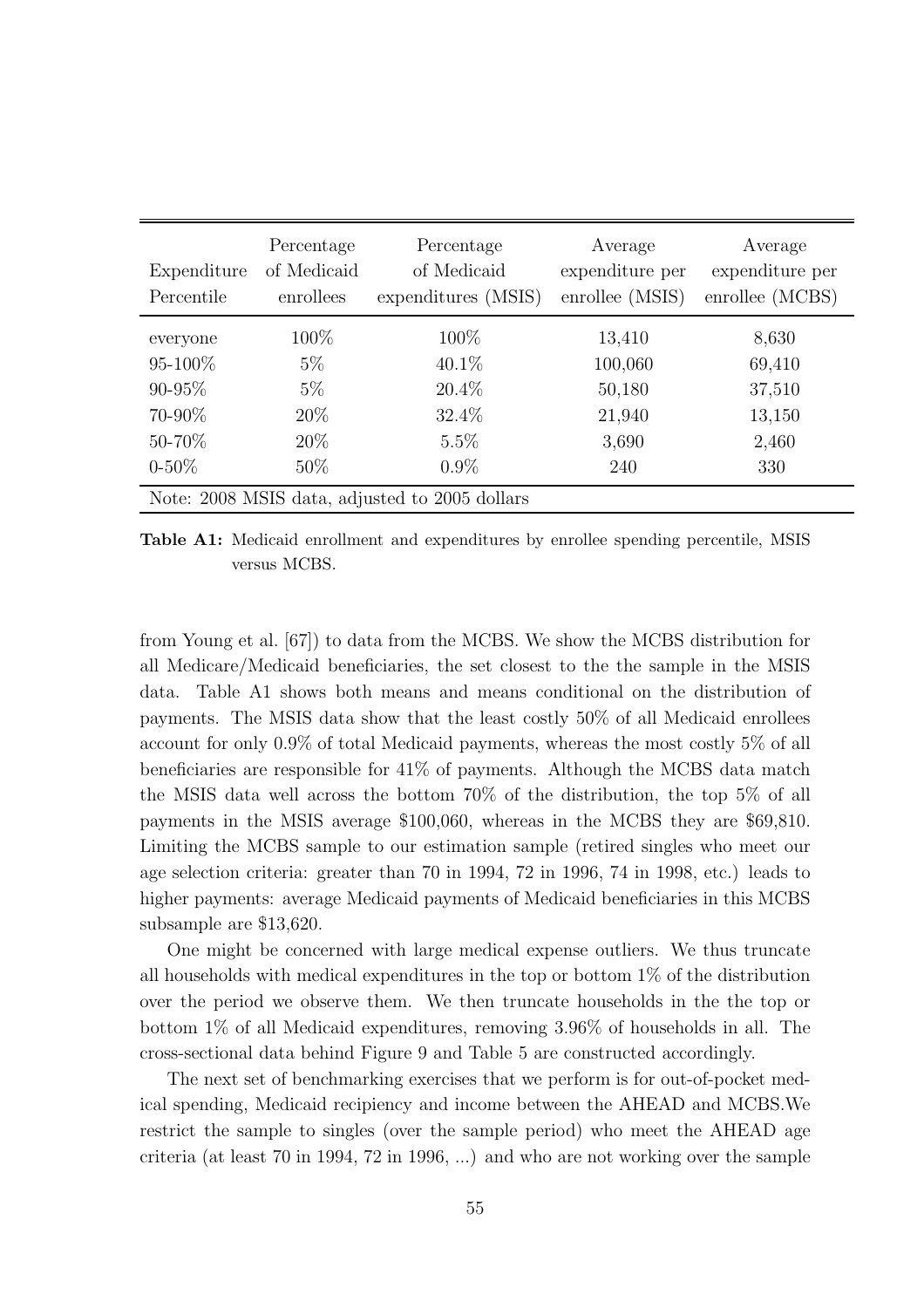|                |        |         | AHEAD data |            |        | MCBS data |            |
|----------------|--------|---------|------------|------------|--------|-----------|------------|
|                |        |         | $Out-of-$  |            |        | $Out-of-$ |            |
| Income         | Total  | Annuity | pocket     | Medicaid   | Total  | pocket    | Medicaid   |
| Quintile       | income | mcome   | expenses   | recipiency | income | expenses  | recipiency |
| 1              | 7,740  | 4,820   | 2,360      | $60.9\%$   | 6,750  | 3,790     | 69.9%      |
| $\overline{2}$ | 10,290 | 8,270   | 3,830      | 28.1\%     | 10,020 | 4,890     | 41.8%      |
| 3              | 15,500 | 10,900  | 4,470      | 11.0%      | 13,740 | 5,820     | $15.5\%$   |
| 4              | 19,290 | 14,390  | 5,550      | $5.6\%$    | 19,710 | 6,600     | $8.0\%$    |
| $\overline{5}$ | 33,580 | 26,300  | 6,340      | $3.0\%$    | 44,150 | 7,310     | $5.4\%$    |

Table A2: Income, out-of-pocket spending, and Medicaid recipiency rates, AHEAD versus MCBS, 1996-2010, for those age 72 and older in 1996.

period, just as we do in the AHEAD data. We construct a measure of permanent income, which is the percentile rank of total income over the period we observe these individuals (the MCBS asks only about total income). The first four columns of Table A2 show sample statistics from the full AHEAD sample while the final three columns of the table shows sample statistics from the MCBS sample. The first statistics we compare are income. Total income in the AHEAD data (including asset and other non-annuitized income) lines up well with total income in the MCBS data, although income in the top quintile of the MCBS is higher than in the AHEAD. Next we compare out-of-pocket medical spending in the MCBS and AHEAD. Out-of-pocket medical expenditure (including insurance payments) averages \$2,360 in the bottom PI quintile and \$6,340 in the top quintile in the AHEAD. In comparison, the same numbers in the MCBS data are \$3,540 and \$7,020. Overall, out-of-pocket medical spending in the MCBS and AHEAD are similar, which may be surprising given that the two surveys each have their own advantages in terms of survey methodology.<sup>11</sup> The share of the population receiving Medicaid transfers is also very similar in the AHEAD and MCBS. 61% and 70% of those in the bottom PI quintile are on Medicaid in the the AHEAD and MCBS, respectively. In the top quintile, 3% of people are on Medicaid in the AHEAD whereas 5% are in the MCBS. The higher Medicaid

<sup>&</sup>lt;sup>11</sup>There are more detailed questions underlying the out-of-pocket medical expense questions in the AHEAD, including the use of "unfolding brackets". Respondents can give ranges for medical expense amounts, instead of a point estimate or "don't know" as in the MCBS. The MCBS has the advantage that forgotten medical out-of-pocket medical expenses will be imputed if Medicare had to pay a share of the health event.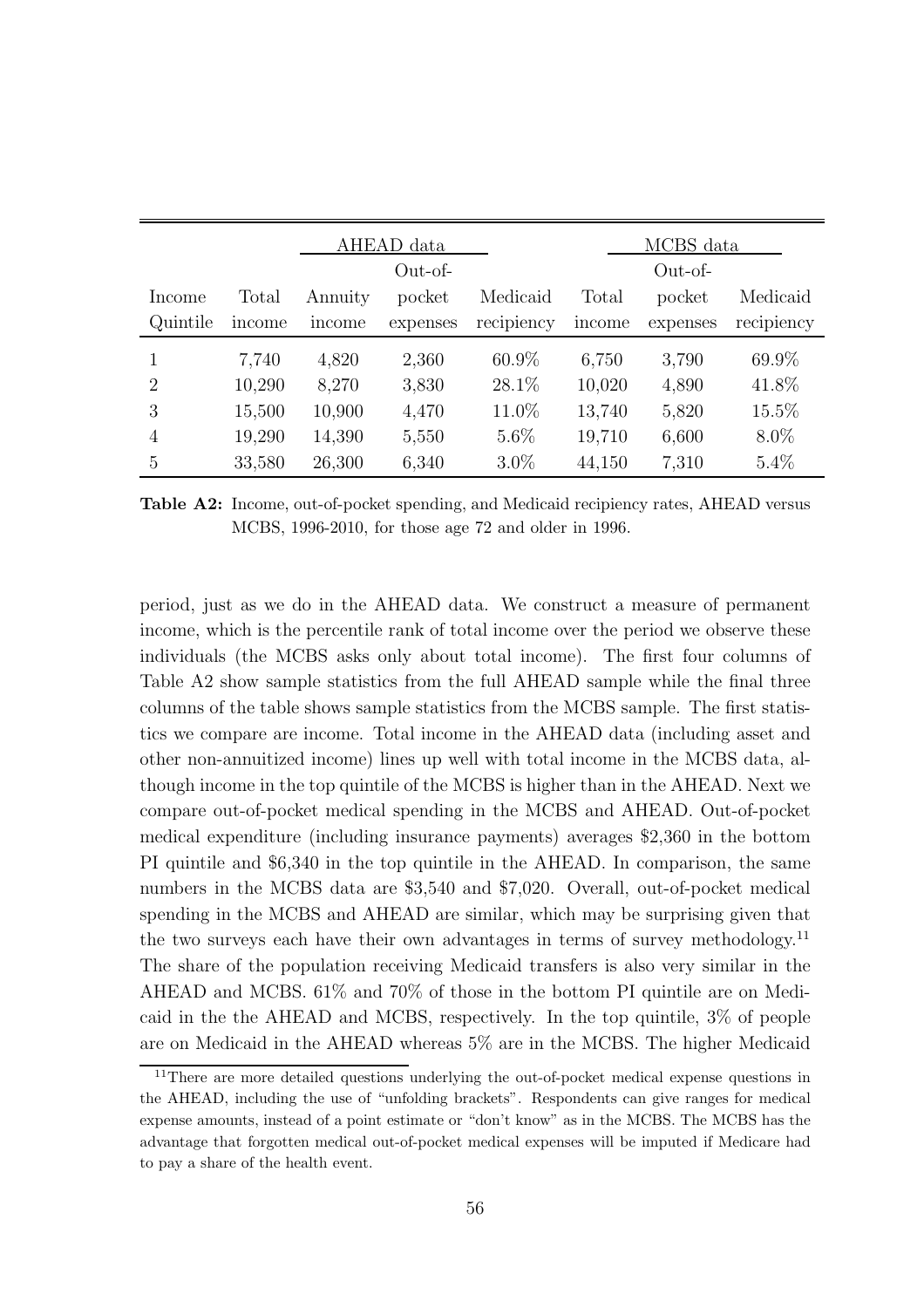recipiency rate in the MCBS might reflect that the MCBS data has administrative information on whether individuals are on Medicaid, which eliminates underreporting problems.

We also assessed the usefulness of the Medicaid-related data in MEPS. A key problem with the MEPS data, however, is that that it does not include information on nursing home stays or expenses in the last few months of life. Using data from MSIS, Young et al. [67] report that among those aged 65 and older, 79% of all Medicaid expenses are for long term care (although only 14% of these beneficiaries are receiving long term care). The MEPS data are useful for understanding the remaining 21% of Medicaid payments. Consistent with this fact, mean Medicaid payments in the MEPS for elderly beneficiaries are only \$3,499, whereas they are \$8,630 in the MCBS, and \$13,414 according to the administrative data from the MSIS.

### Appendix B: for online publication: the PSID data and our tax calculations

The lifetime contribution towards Medicaid is calculated using data on household federal tax payments from the PSID. Our calculations require two steps. The first one creates a PSID sample that is comparable to the AHEAD sample. The second step computes the present discounted value of lifetime taxes for each individual and aggregates it by PI quintile, gender, and health status.

To generate a sample from the PSID that matches that from the AHEAD as closely as possible, we use only individuals that by 1996 are single, make no significant labor income, and are aged 70 to 79. In the AHEAD sample the cohort is aged 72 to 76 but for sample size reasons in the PSID we increase the window from 5 years to 10 years. This leaves a sample of 112 individuals, who are then sorted by permanent income into income quintiles as is done with the AHEAD data.

To compute taxes, we start by computing permanent income, which is the average annuity income for each person, where annuity income is calculated as the sum of Social Security, VA Pensions, non-VA Pensions, and Annuities. To match the AHEAD data this is calculated for the years the individual remained alive in 1996, 1998, 2000, 2002, 2004, 2008, and 2010.

Table A4 compares mean annuity income for each income quintile in the PSID sample and the AHEAD sample and shows that they match very closely. After being sorted by income quintiles, the PDV of total household federal taxes (value in 1995, measure in 2005 dollars) is calculated for each group g, which is an income quintile-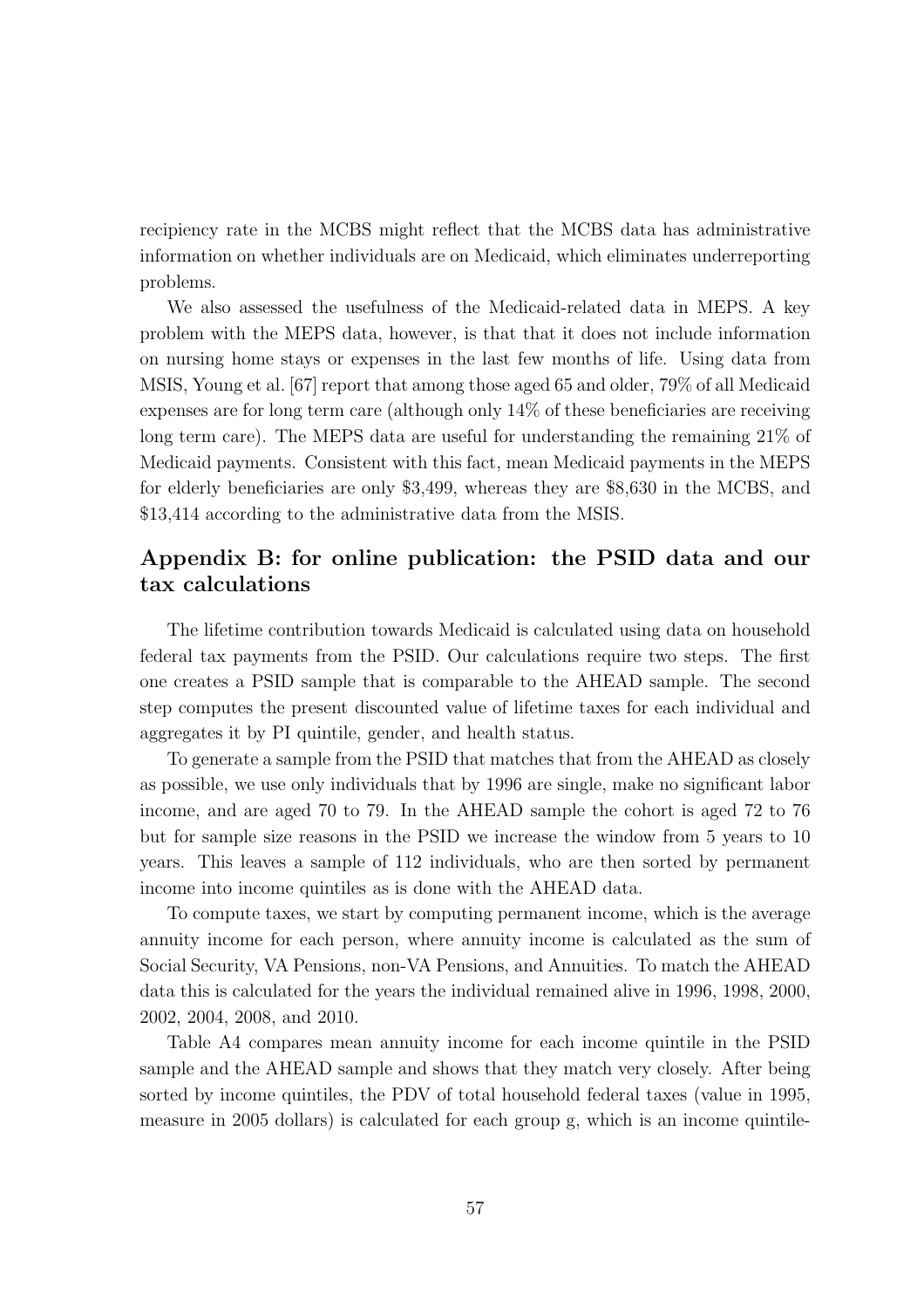|                    | AHEAD data |      | PSID data |      |
|--------------------|------------|------|-----------|------|
|                    | Number     | %    | Number    | $\%$ |
| Men                | 138        | 19.4 | 19        | 17.0 |
| Women              | 573        | 80.6 | 93        | 83.0 |
| Good Health        | 433        | 60.9 | 72        | 64.3 |
| <b>Bad Health</b>  | 258        | 36.3 | 40        | 35.7 |
| Nursing Home       | 20         | 2.8  | $\theta$  | 0.0  |
| Total Observations | 711        | 100  | 112       | 100  |

Table A3: Sample size comparison, AHEAD versus PSID, 1996-2010.

gender pair, as follows:

$$
PDV(taxes, g) = \frac{\sum_{t=1967}^{2015} w(g, t) \frac{1}{I(g)} \left( \sum_{i \in g} tax(i, t) \prod_{j=t+1}^{2015} (1 + r(j)) \right)}{\left( \prod_{z=1995}^{2015} (1 + r(z)) \right) \cdot \left( \prod_{q=2005}^{2015} (1 + i(q)) \right)}
$$

where  $w(g, t)$  is a weight, which is the probability that a member of group g is alive at time t, conditional on being alive in 1967. The mortality rates are taken from McClellan and Skinner (2006) until age 70 and are updated using data from US Life Tables for 2009 after that age.  $I(g)$  is the number of people in group g,  $tax(i, t)$  is the household federal taxes of individual i in year t,  $r(j)$  is the nominal interest rate

| PI Quintile     | AHEAD data | PSID data |
|-----------------|------------|-----------|
| <b>Bottom</b>   | 4,830      | 4,530     |
| Fourth          | 8,900      | 8,960     |
| Third           | 12,550     | 11,920    |
| Second          | 16,930     | 16,970    |
| Top             | 32,250     | 31,160    |
| Overall Average | 15,710     | 15,880    |

Table A4: Annuity income comparison, AHEAD versus PSID, 1996-2010.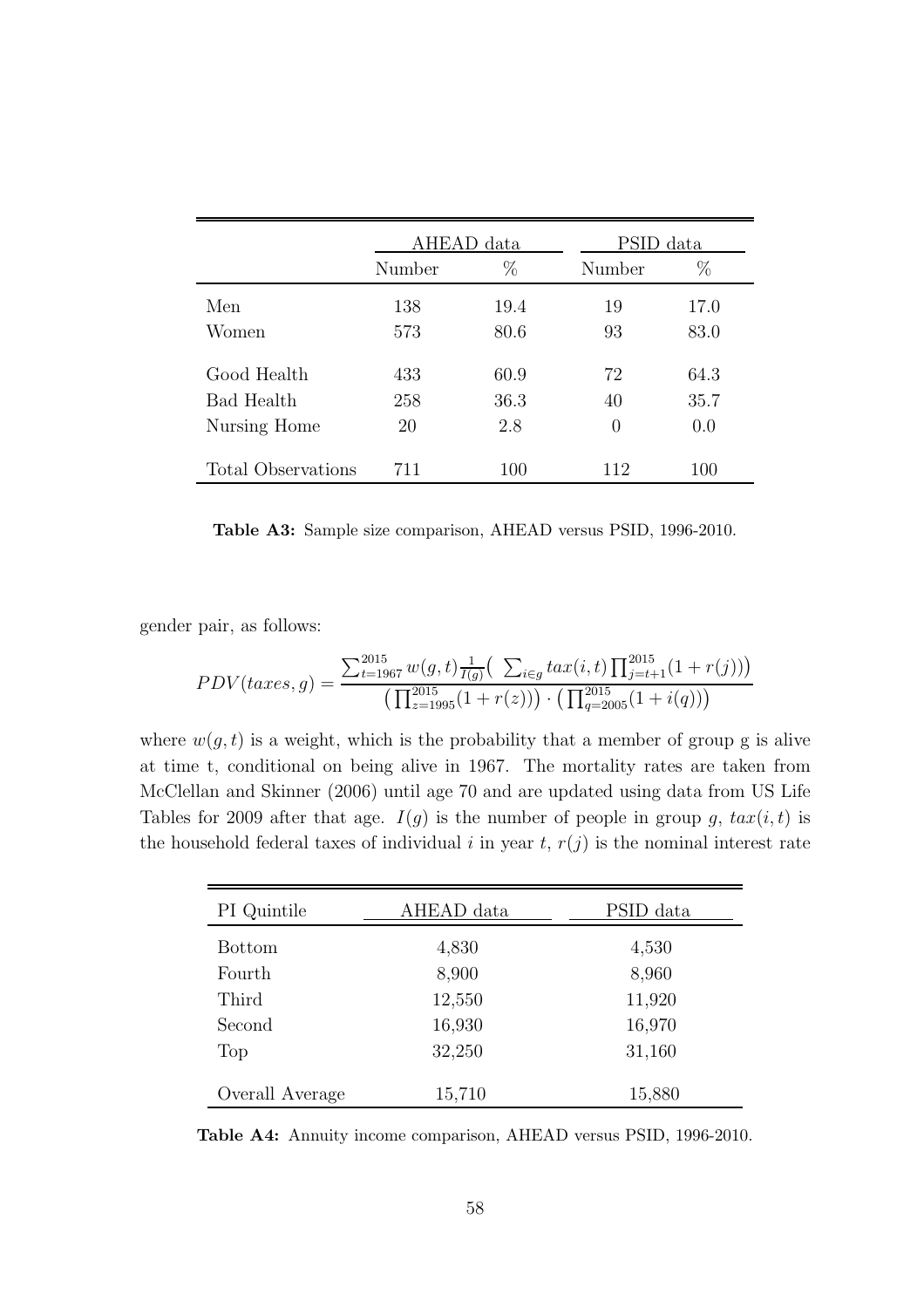in year j, and  $i(j)$  is the inflation rate. Since after 1990 the PSID no longer reports the value of taxes paid, we assume that tax payments after that year equal those paid in 1990, inflation-adjusted. We also assume a 3% real interest rate. We sum across all individuals to calculate the aggregate PDV of federal taxes. Given the total taxes paid for each group, we need to determine what fraction of these taxes was related to Medicaid.

To determine the average Medicaid tax rate necessary to balance the Medicaid budget for this cohort, we sum the present discounted value of Medicaid transfers reported in table 7 across individuals. The ratio of the present discounted value of Medicaid transfers to the present value of total taxes paid is  $\alpha$ , the share of total taxes used to fund Medicaid for the elderly.

Finally, the PDV of contributions to Medicaid for each PI quintile (or gender and health group) is calculated for each group as  $\alpha$  multiplied by the PDV of federal taxes for that group.

### Appendix C: for online publication: computational details

This Appendix details our simulation procedure.

- 1. Our initial sample of simulated individuals consists of 150,000 random draws from the first wave of our data. We use all individuals as drawn, regardless of their initial state vector.
- 2. We assign entire health and mortality histories to insure that we properly match how our sample composition changes with age. One issue is that our sample is fairly small, so that the medians (or 90th percentiles) of wealth or medical spending in some cohort-income groups can change with the deaths of a few individuals. While we expect these effects to average out if we forward-simulated demographic transitions, it is simpler to match the data if we base our simulations on actual life histories. A more fundamental issue is that the processes for health and mortality that we feed into the model do not depend on wealth because wealth is an endogenous variable in our model. However, we know that high wealth is a good predictor of longevity, conditional on the other state variables. Our simulation procedure captures the initial wealth/mortality gradient by construction, whereas our estimated health and mortality transition models do not.

### Appendix D: for online publication: moment conditions and asymptotic distribution of parameter estimates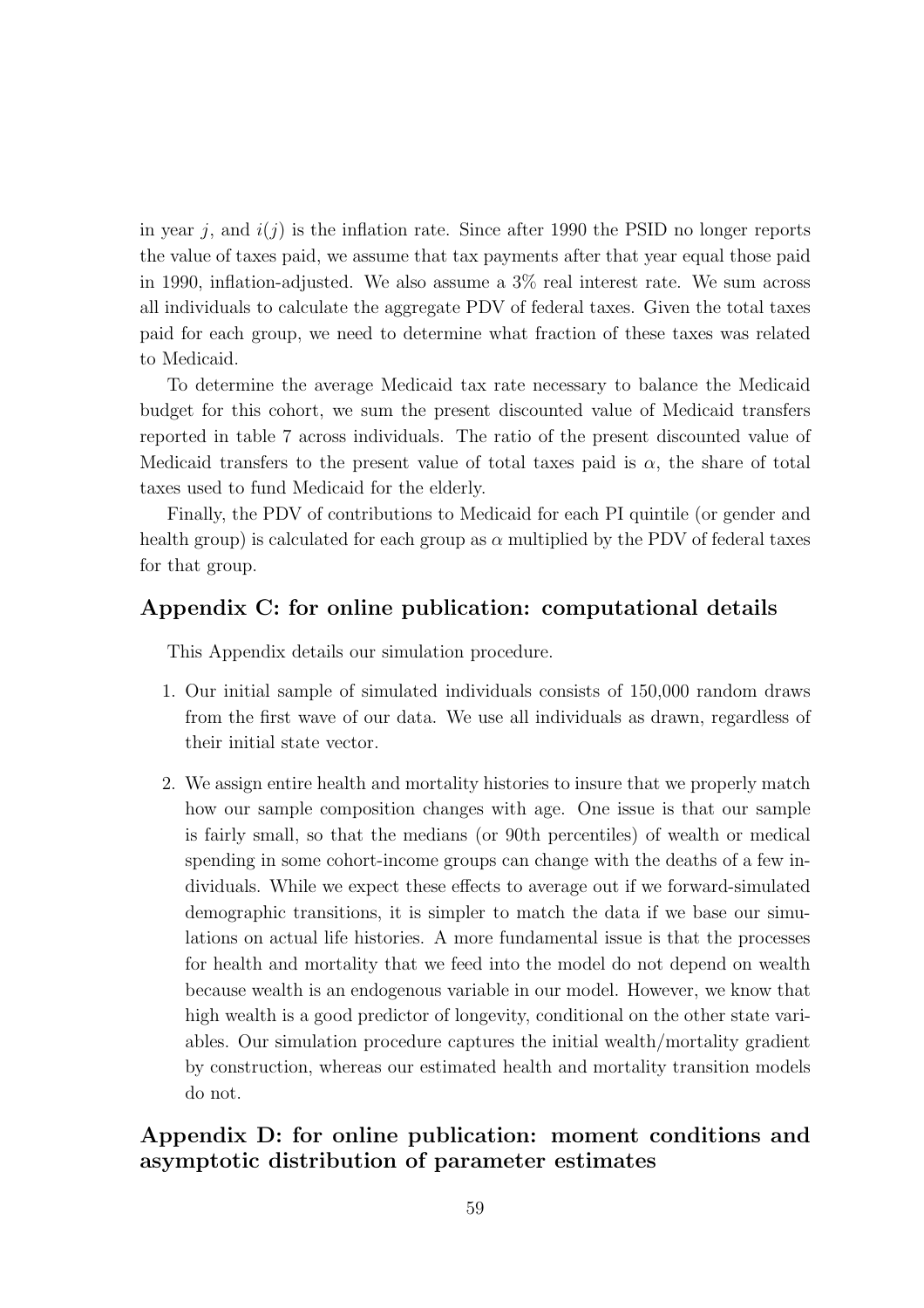Recall that we estimate the parameters of our model in two steps. In the first step, we estimate the vector  $\chi$ , the set of parameters than can be estimated without explicitly using our model. In the second step, we use the method of simulated moments (MSM) to estimate the remaining parameters, which are contained in the  $M \times 1$  vector  $\Delta$ . The elements of  $\Delta$  are  $\nu$ ,  $\omega$ ,  $\beta$ ,  $\gamma$ ,  $\mu$ ,  $\theta$ ,  $k$ , and the parameters of  $\ln \mu(\cdot)$ . Our estimate,  $\hat{\Delta}$ , of the "true" parameter vector  $\Delta_0$  is the value of  $\Delta$  that minimizes the (weighted) distance between the life-cycle profiles found in the data and the simulated profiles generated by the model.

For each calendar year  $t \in \{t_0, ..., t_T\} = \{1996, 1998, 2000, 2002, 2004, 2006, 2008, 2010\},\$ we match median assets for  $Q_A = 5$  permanent income quintiles in  $P = 5$  birth year cohorts.<sup>12</sup> The 1996 (period- $t_0$ ) distribution of simulated assets, however, is bootstrapped from the 1996 data distribution, and thus we match assets to the data for 1998, ..., 2006. In addition, we require each cohort-income-age cell have at least 10 observations to be included in the GMM criterion.

Suppose that individual i belongs to birth cohort  $p$  and his permanent income level falls in the q<sup>th</sup> permanent income quintile. Let  $a_{pqt}(\Delta, \chi)$  denote the modelpredicted median asset level for individuals in individual i's group at time t, where  $\chi$ includes all parameters estimated in the first stage (including the permanent income boundaries). Assuming that observed assets have a continuous conditional density,  $a_{pat}$  will satisfy

$$
\Pr\left(a_{it} \le a_{pqt}(\Delta_0, \chi_0) \, | p, q, t, \text{individual } i \text{ observed at } t\right) = 1/2.
$$

The preceding equation can be rewritten as a moment condition (Manski [46], Powell [61] and Buchinsky [13]). In particular, applying the indicator function produces

$$
E\big(1\{a_{it} \le a_{pqt}(\Delta_0, \chi_0)\} - 1/2 |p, q, t, \text{individual } i \text{ observed at } t\big) = 0. \tag{20}
$$

Letting  $\mathcal{I}_q$  denote the values contained in the qth permanent income quintile, we can convert this conditional moment equation into an unconditional one (e.g., Chamberlain [15]):

$$
E\Big(\big[1\{a_{it} \le a_{pqt}(\Delta_0, \chi_0)\} - 1/2\big] \times 1\{p_i = p\} \times 1\{I_i \in \mathcal{I}_q\}\Big)
$$
  
 
$$
\times 1\{\text{individual } i \text{ observed at } t\} \mid t\Big) = 0
$$
 (21)

for  $p \in \{1, 2, ..., P\}, q \in \{1, 2, ..., Q_A\}, t \in \{t_1, t_2, ..., t_T\}.$ 

<sup>&</sup>lt;sup>12</sup>Because we do not allow for macro shocks, in any given cohort  $t$  is used only to identify the individual's age.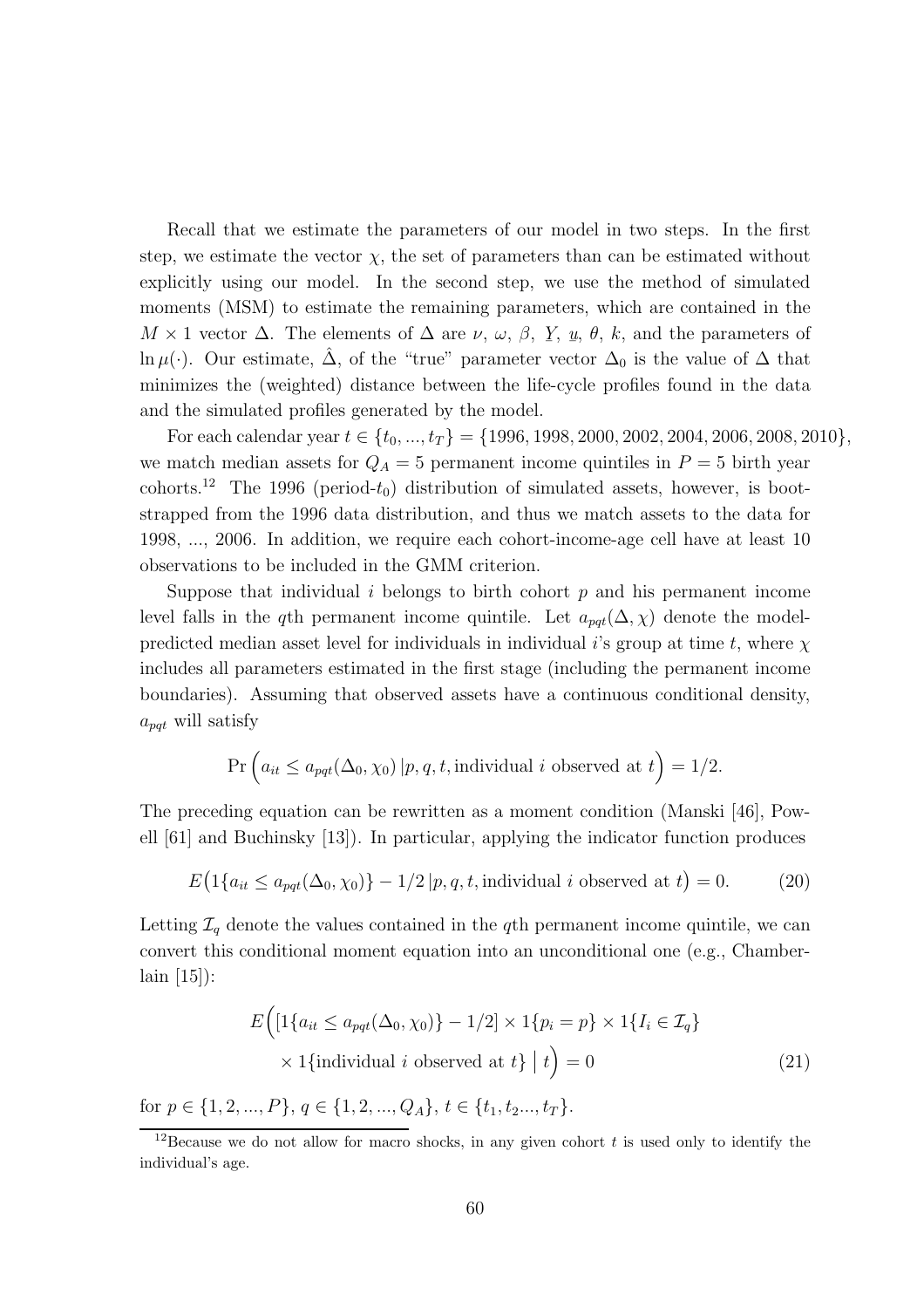We also include several moment conditions relating to medical expenses. To use these moment conditions, we first simulate medical expenses at an annual frequency, and then take two-year averages to produce a measure of medical expenses comparable to the ones contained in the AHEAD.

As with assets, we divide individuals into 5 cohorts and match data from 7 waves covering the period 1998-2010. (Because the model starts in 1996, while the medical expense data are averages over 1995-96, we cannot match the first wave.) The moment conditions for medical expenses are split by permanent income as well. However, we combine the bottom two income quintiles, as there is very little variation in out-ofpocket medical expenses in the bottom quintile until very late in life;  $Q_M = 4$ .

We require the model to match median out-of-pocket medical expenditures in each cohort-income-age cell. Let  $m_{pqt}^{50}(\Delta, \chi)$  denote the model-predicted 50th percentile for individuals in cohort  $p$  and permanent income group  $q$  at time (age)  $t$ . Proceeding as before, we have the following moment condition:

$$
E\Big(\big[1\{m_{it} \le m_{pqt}^{50}(\Delta_0, \chi_0)\} - 0.5\big] \times 1\{p_i = p\} \times 1\{I_i \in \mathcal{I}_q\}\Big)
$$
  
 
$$
\times 1\{\text{individual } i \text{ observed at } t\} \mid t\Big) = 0
$$
 (22)

for  $p \in \{1, 2, ..., P\}, q \in \{1, 2, ..., Q_M\}, t \in \{t_1, t_2, ..., t_T\}.$ 

To fit the upper tail of the medical expense distribution, we require the model to match the 90th percentile of out-of-pocket medical expenditures in each cohortincome-age cell. Letting  $m_{pqt}^{90}(\Delta, \chi)$  denote the model-predicted 90th percentile, we have the following moment condition:

$$
E\Big(\big[1\{m_{it} \le m_{pqt}^{90}(\Delta_0, \chi_0)\} - 0.9\big] \times 1\{p_i = p\} \times 1\{I_i \in \mathcal{I}_q\}\Big)
$$
  
 
$$
\times 1\{\text{individual } i \text{ observed at } t\} \mid t\Big) = 0
$$
 (23)

for  $p \in \{1, 2, ..., P\}$ ,  $q \in \{1, 2, ..., Q_M\}$ ,  $t \in \{t_1, t_2, ..., t_T\}$ .

To pin down the autocorrelation coefficient for  $\zeta$  ( $\rho_m$ ), and its contribution to the total variance  $\zeta + \xi$ , we require the model to match the first and second autocorrelations of logged medical expenses. Define the residual  $R_{it}$  as

$$
R_{it} = \ln(m_{it}) - \overline{\ln m}_{pqt},
$$
  

$$
\overline{\ln m}_{pqt} = E(\ln(m_{it})|pi = p, qi = q, t)
$$

and define the standard deviation  $\sigma_{pqt}$  as

$$
\sigma_{pqt} = \sqrt{E\big(R_{it}^2|p_i = p, q_i = q, t\big)}.
$$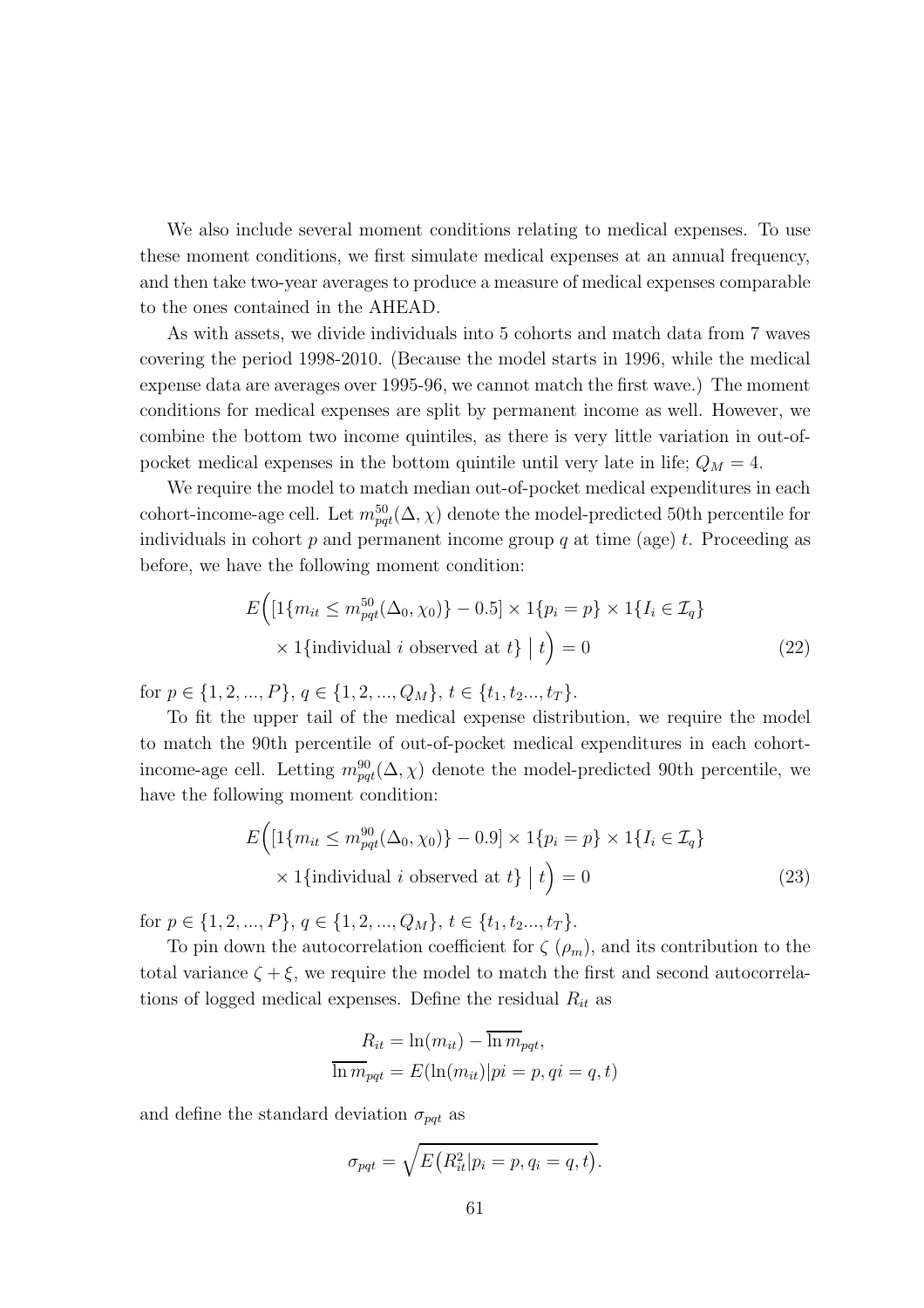Both  $\overline{\ln m}_{\text{pqt}}$  and  $\sigma_{\text{pqt}}$  can be estimated non-parametrically as elements of  $\chi$ . Using these quantities, the autocorrelation coefficient  $AC_{pqtj}$  is:

$$
AC_{pqtj} = E\left(\frac{R_{it}R_{i,t-j}}{\sigma_{pqt}\,\sigma_{pq,t-j}}\,\middle|\, p_i = p, q_i = q\right).
$$

Let  $AC_{pati}(\Delta, \chi)$  be the j<sup>th</sup> autocorrelation coefficient implied by the model, calculated using model values of  $\ln m_{pqt}$  and  $\sigma_{pqt}$ . The resulting moment condition for the first autocorrelation is

$$
E\left(\left[\frac{R_{it}R_{i,t-1}}{\sigma_{pqt}\,\sigma_{pq,t-1}} - AC_{pqt1}(\Delta_0,\chi_0)\right] \times 1\{p_i = p\} \times 1\{I_i \in \mathcal{I}_q\}
$$
  
 
$$
\times 1\{\text{individual } i \text{ observed at } t \& t - 1\} \mid t\right) = 0. \tag{24}
$$

The corresponding moment condition for the second autocorrelation is

$$
E\left(\left[\frac{R_{it}R_{i,t-2}}{\sigma_{pqt}\,\sigma_{pq,t-2}} - AC_{pqt2}(\Delta_0,\chi_0)\right] \times 1\{p_i = p\} \times 1\{I_i \in \mathcal{I}_q\}
$$
  
 
$$
\times 1\{\text{individual } i \text{ observed at } t \& t - 2\} \mid t\right) = 0. \tag{25}
$$

Finally, we match Medicaid utilization (take-up) rates. Once again, we divide individuals into 5 cohorts, match data from 5 waves, and stratify the data by permanent income. We combine the top two quintiles because in many cases no one in the top permanent income quintile is on Medicaid:  $Q_U = 4$ .

Let  $\overline{u}_{pqt}(\Delta, \chi)$  denote the model-predicted utilization rate for individuals in cohort p and permanent income group q at age t. Let  $u_{it}$  be the  $\{0, 1\}$  indicator that equals 1 when individual  $i$  receives Medicaid. The associated moment condition is

$$
E\Big(\big[u_{it} - \overline{u}_{pqt}(\Delta_0, \chi_0)\big] \times 1\{p_i = p\} \times 1\{I_i \in \mathcal{I}_q\}\Big) \times 1\{\text{individual } i \text{ observed at } t\} \mid t\Big) = 0 \tag{26}
$$

for  $p \in \{1, 2, ..., P\}, q \in \{1, 2, ..., Q_U\}, t \in \{t_1, t_2, ..., t_T\}.$ 

To summarize, the moment conditions used to estimate model with endogenous medical expenses consist of: the moments for asset medians described by equation  $(21)$ ; the moments for median medical expenses described by equation  $(22)$ ; the moments for the 90th percentile of medical expenses described by equation (23); the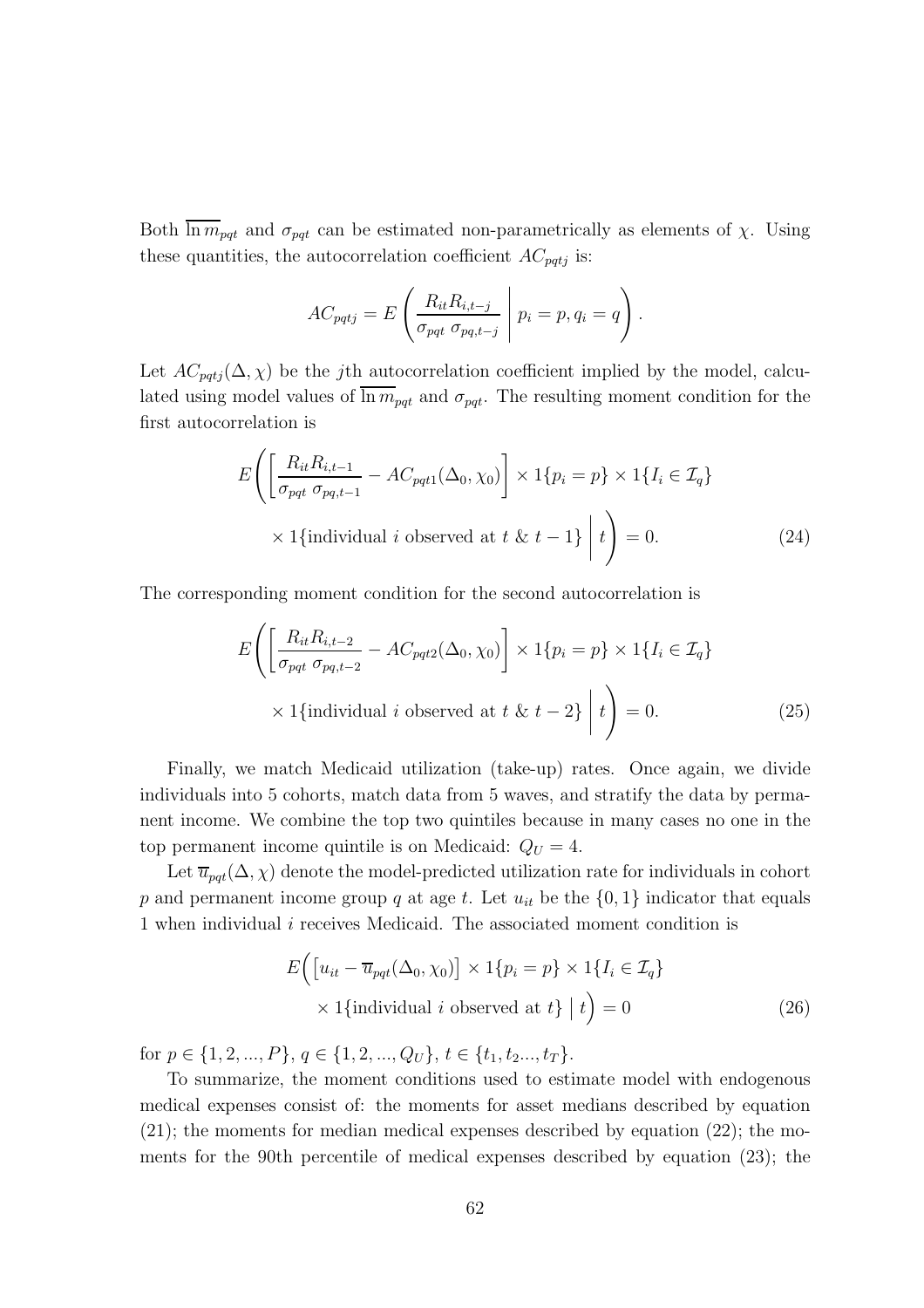moments for the autocorrelations of logged medical expenses described by equations (24) and (25); and the moments for the Medicaid utilization rates described by equation (26). In the end, we have a total of  $J = 631$  moment conditions.

Suppose we have a dataset of I independent individuals that are each observed at up to T separate calendar years. Let  $\varphi(\Delta; \chi_0)$  denote the J-element vector of moment conditions described immediately above, and let  $\hat{\varphi}_I(.)$  denote its sample analog. Letting  $\widehat{\mathbf{W}}_I$  denote a  $J \times J$  weighting matrix, the MSM estimator  $\hat{\Delta}$  is given by

$$
\underset{\Delta}{\text{argmin}} \frac{I}{1+\tau} \hat{\varphi}_I(\Delta; \chi_0)' \widehat{\mathbf{W}}_I \hat{\varphi}_I(\Delta; \chi_0),
$$

where  $\tau$  is the ratio of the number of observations to the number of simulated observations.

In practice, we estimate  $\chi_0$  as well, using the approach described in the main text. Computational concerns, however, compel us to treat  $\chi_0$  as known in the analysis that follows. Under regularity conditions stated in Pakes and Pollard [56] and Duffie and Singleton [21], the MSM estimator  $\hat{\Delta}$  is both consistent and asymptotically normally distributed:

$$
\sqrt{I}\left(\hat{\Delta}-\Delta_0\right)\rightsquigarrow N(0,\mathbf{V}),
$$

with the variance-covariance matrix  $V$  given by

$$
\mathbf{V} = (1 + \tau)(\mathbf{D}'\mathbf{W}\mathbf{D})^{-1}\mathbf{D}'\mathbf{W}\mathbf{S}\mathbf{W}\mathbf{D}(\mathbf{D}'\mathbf{W}\mathbf{D})^{-1},
$$

where: **S** is the variance-covariance matrix of the data;

$$
\mathbf{D} = \frac{\partial \varphi(\Delta; \chi_0)}{\partial \Delta'} \Big|_{\Delta = \Delta_0} \tag{27}
$$

is the  $J\times M$  gradient matrix of the population moment vector; and  $\mathbf{W} = \text{plim}_{I\rightarrow\infty} {\hat{\mathbf{W}}_I}$ . Moreover, Newey [51] shows that if the model is properly specified,

$$
\frac{I}{1+\tau}\hat{\varphi}_I(\hat{\Delta};\chi_0)'\mathbf{R}^{-1}\hat{\varphi}_I(\hat{\Delta};\chi_0) \rightsquigarrow \chi^2_{J-M},
$$

where  $\mathbb{R}^{-1}$  is the generalized inverse of

$$
\begin{array}{rcl} \mathbf{R} & = & \mathbf{PSP}, \\ \mathbf{P} & = & \mathbf{I} - \mathbf{D}(\mathbf{D}'\mathbf{W}\mathbf{D})^{-1}\mathbf{D}'\mathbf{W}. \end{array}
$$

The asymptotically efficient weighting matrix arises when  $\dot{W}_I$  converges to  $S^{-1}$ , the inverse of the variance-covariance matrix of the data. When  $W = S^{-1}$ , V simplifies to  $(1+\tau)(\mathbf{D}'\mathbf{S}^{-1}\mathbf{D})^{-1}$ , and **R** is replaced with **S**.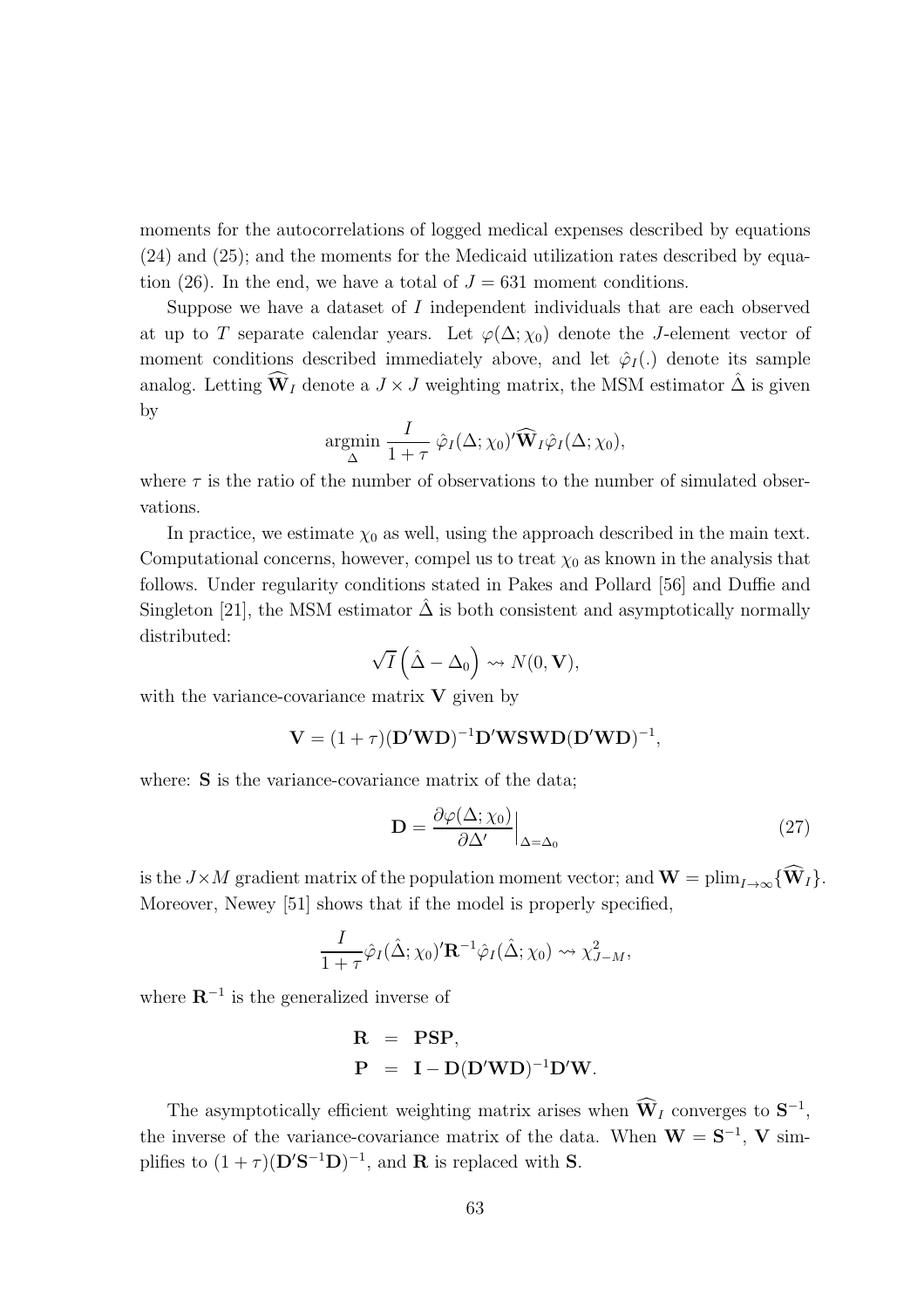But even though the optimal weighting matrix is asymptotically efficient, it can be biased in small samples. (See, for example, Altonji and Segal [2].) We thus use a "diagonal" weighting matrix, as suggested by Pischke [59]. This diagonal weighting scheme uses the inverse of the matrix that is the same as S along the diagonal and has zeros off the diagonal of the matrix. This matrix delivers parameter estimates very similar to our benchmark estimates.

We estimate  $D$ ,  $S$ , and  $W$  with their sample analogs. For example, our estimate of **S** is the  $J \times J$  estimated variance-covariance matrix of the sample data. When estimating this matrix, we use sample statistics, so that  $a_{pot}(\Delta, \chi)$  is replaced with the sample median for group pqt.

One complication in estimating the gradient matrix  $\bf{D}$  is that the functions inside the moment condition  $\varphi(\Delta; \chi)$  are non-differentiable at certain data points; see equation  $(21)$ . This means that we cannot consistently estimate **D** as the numerical derivative of  $\hat{\varphi}_I(.)$ . Our asymptotic results therefore do not follow from the standard GMM approach, but rather the approach for non-smooth functions described in Pakes and Pollard [56], Newey and McFadden [52] (section 7), and Powell [61].

To find D, it is helpful to rewrite equation (21) as

$$
\Pr\left(p_i = p \& I_i \in \mathcal{I}_q \& individual \text{ } i \text{ } observed \text{ } at \text{ } t\right) \times \left[\int_{-\infty}^{a_{pqt}(\Delta_0,\chi_0)} f\left(a_{it} \mid p, I_i \in \mathcal{I}_q, t\right) da_{it} - \frac{1}{2}\right] = 0. \tag{28}
$$

It follows that the rows of D are given by

$$
\Pr\left(p_i = p \& I_i \in \mathcal{I}_q \& individual \text{ } i \text{ } observed \text{ } at \text{ } t\right) \times
$$
\n
$$
f\left(a_{pqt} \mid p, I_i \in \mathcal{I}_q, t\right) \times \frac{\partial a_{pqt}(\Delta_0; \chi_0)}{\partial \Delta'}.\tag{29}
$$

In practice, we find  $f(a_{pfqt}|p, q, t)$ , the conditional p.d.f. of assets evaluated at the median  $a_{\textit{pat}}$ , with a kernel density estimator written by Koning [40]. The gradients for equations (22) and (23) are found in a similar fashion.

### Appendix E: for online publication: demographic transition probabilities in the AHEAD

Let  $h_t \in \{0, 1, 2, 3\}$  denote death  $(h_t = 0)$  and the 3 mutually exclusive health states of the living (nursing home  $= 1$ , bad  $= 2$ , good  $= 3$ , respectively). Let x be a vector that includes a constant, age, permanent income, gender, and powers and